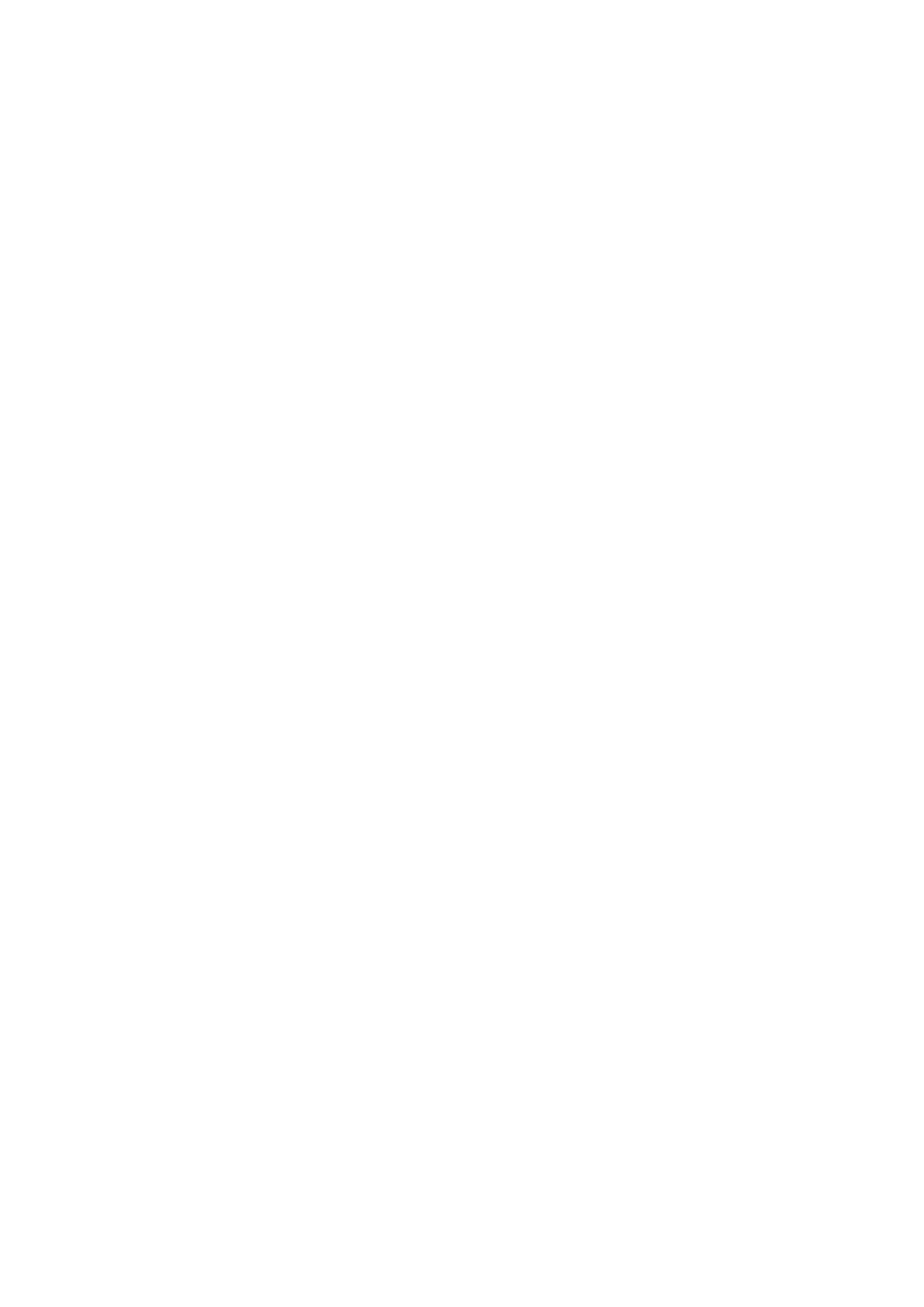CLIMATE CHANGE 36/2020

Ressortforschungsplan of the Federal Ministry for the Environment, Nature Conservation, Building and Nuclear Safety

Project No. (FKZ) 3717 42 505 0 – Annex 1 of Final Report "Analysis and assessment of the design of an offsetting system for international aviation" FB000344/ENG,ANH,1

## **Options for Improving the Emission Unit Eligibility Criteria under the Carbon Offsetting and Reduction Scheme for International Aviation**

by

Derik Broekhoff Stokholm Environment Institute, Seattle

Lambert Schneider Öko-Institut, Berlin

Ritika Tewari, Harry Fearnehough, Carsten Warnecke New Climate Institute, Berlin

On behalf of Umweltbundesamt (German Environment Agency)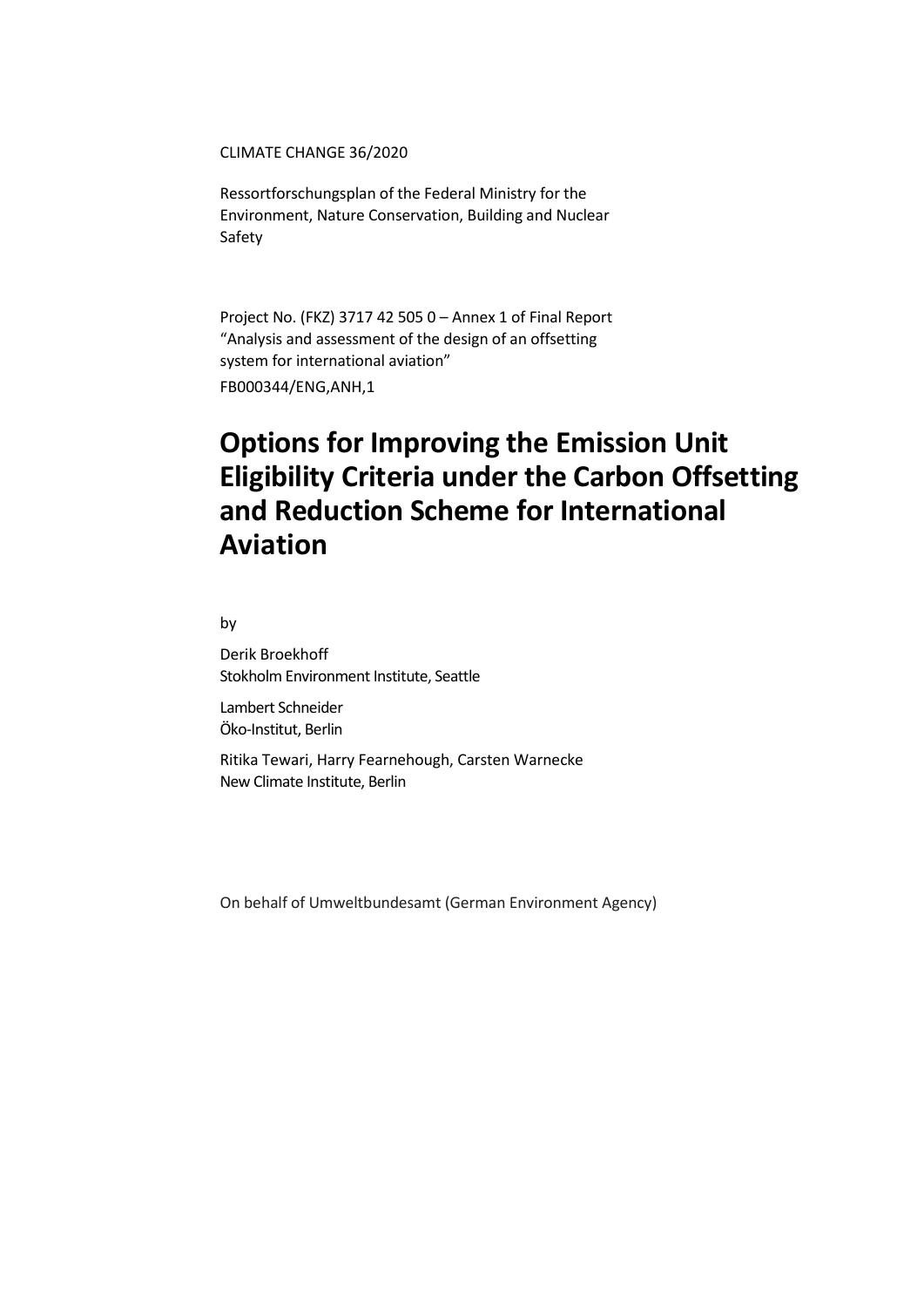#### **Imprint**

**Publisher** Umweltbundesamt Wörlitzer Platz 1 06844 Dessau-Roßlau Tel: +49 340-2103-0 Fax: +49 340-2103-2285 [buergerservice@uba.de](mailto:buergerservice@uba.de)  Internet: [www.umweltbundesamt.de](file:///C:\Users\j.reithinger\AppData\Local\Microsoft\Windows\INetCache\Content.Outlook\1KIYZW8V\www.umweltbundesamt.de)

/umweltbundesamt.de /umweltbundesamt

#### **Report performed by:**

Öko-Institut Borkumstr. 2 13189 Berlin

## **Report completed in:**

September 2018

#### **Edited by:**

Fachgebiet V 2.6 Emissions Reduction Projetcs – CDM (DNA)/JI (DFP) Marcel Kruse

#### Publication as pdf: <http://www.umweltbundesamt.de/publikationen>

ISSN 1862-4359

Dessau-Roßlau, October 2020

The responsibility fort he content of this publication lies with the author(s).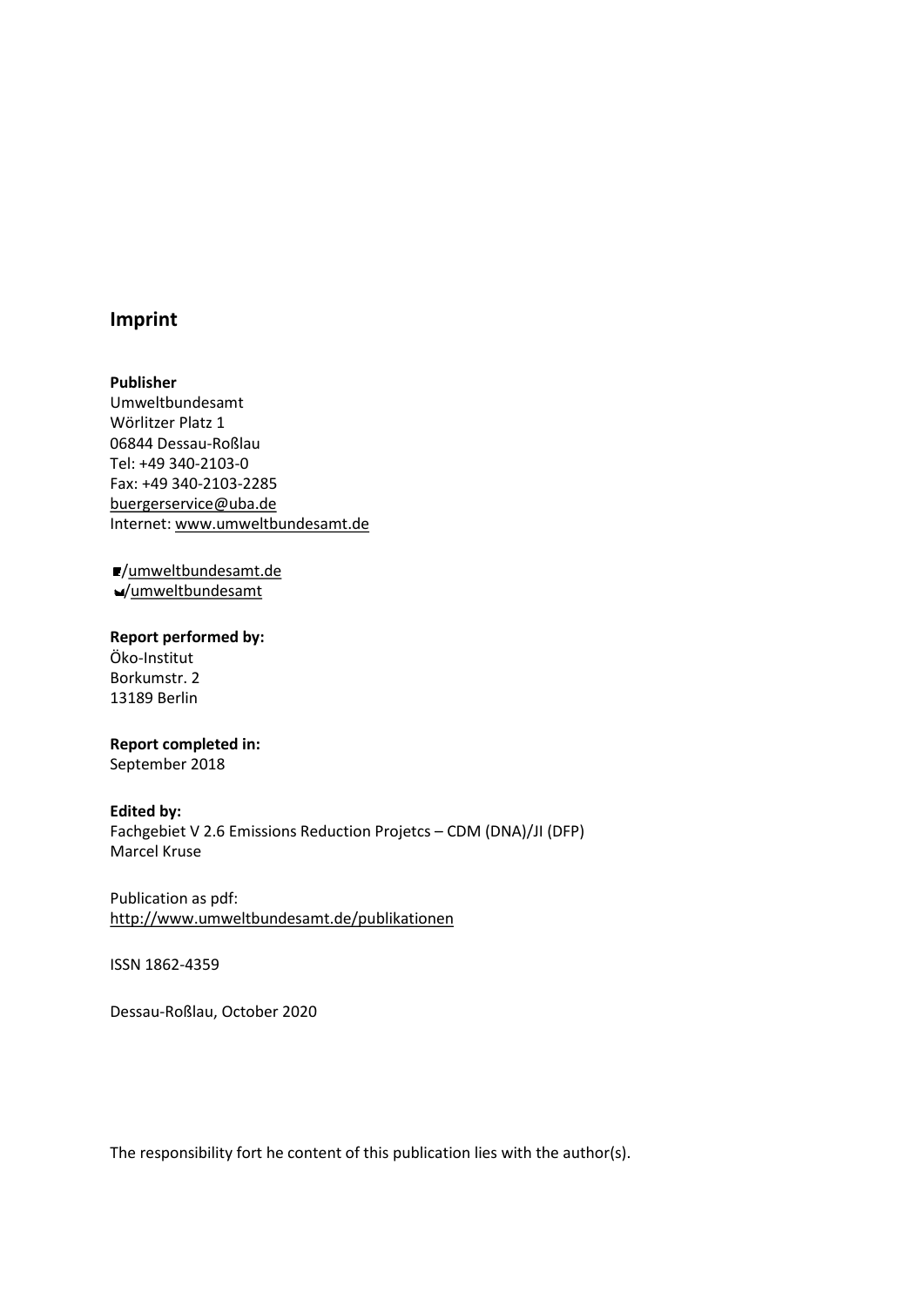#### **Kurzbeschreibung**

Dieses Diskussionspapier analysiert Optionen zur Verbesserung der derzeitigen "Emissions Unit Eligibility Criteria", die unter dem Carbon Offsetting and Reduction Scheme for International Aviation (CORSIA) der Internationalen Zivilluftfahrtorganisation verwendet werden. Die Optionen werden identifiziert, um die Umweltintegrität des Systems zu gewährleisten. Eine klare Formulierung der EUC ist wichtig, um Minimalanforderungen für die Qualität von Klimaschutzzertifikaten für CORSIA sicherzustellen. Die Analyse fokussiert sich auf fünf Kriterien, die essentiell für die Qualität von Klimaschutzzertifikaten sind: Beweis der Zusätzlichkeit, Festlegung von Referenzszenarien, Dauerhaftigkeit der Minderungen, Vermeidung von Doppelzählung, und die Vermeidung von Nettoschäden. Für die Bewertung der derzeitigen EUC wird die Praxis der größten Crediting Programme ausgewertet und Bereiche identifiziert, in denen die EUC überarbeitet, verfeinert oder weiter ausgearbeitet werden können, um die Praxis der Crediting-Programme zu berücksichtigen. Es werden außerdem spezifische Empfehlungen für die Überarbeitung, Ergänzung und Verfeinerung von jedem Kriterium erstellt, einschließlich von Formulierungsvorschlägen. Insgesamt sind die derzeitigen EUCs ausreichend, um die wesentlichen konzeptionellen Elemente jedes Kriteriums abzudecken. Allerdings könnten alle fünf Kriterien weiter ausgearbeitet werden, um essentielle Anforderungen und Verfahren zu spezifizieren, damit die Kriterien tatsächlich erfüllt werden. In den meisten Fällen können die Formulierungen und die Terminologie der EUCs auch verbessert werden.

#### **Abstract**

This discussion paper assesses options for improving the current Emissions Unit Eligibility Criteria (EUCs) used for the Carbon Offsetting and Reduction Scheme for International Aviation (CORSIA) adopted by the International Civil Aviation Organization (ICAO), with the goal of ensuring the scheme's environmental integrity. Clearly articulated EUCs are needed to define minimum standards for the "quality" of carbon offset credits that may be used under CORSIA. For this analysis, we focus on five EUCs that are essential for offset credit quality: additionality; baselines; permanence; avoidance of double counting; and causing no net harm. To evaluate the current EUCs, we review current practice among major carbon offset programs, and identify areas where the EUCs could be revised or elaborated to better align with best practices. We then provide specific recommendations for revision, refinement, or elaboration to improve each EUC, including suggested text edits and additions. We find that the current EUCs are mostly sufficient in covering basic conceptual elements for each of the criteria. However, all of the EUCs reviewed here could benefit from more elaboration on essential program requirements and procedures needed to ensure that the criteria are realized. In most cases, the formal wording and terminology used in the EUCs could also be improved.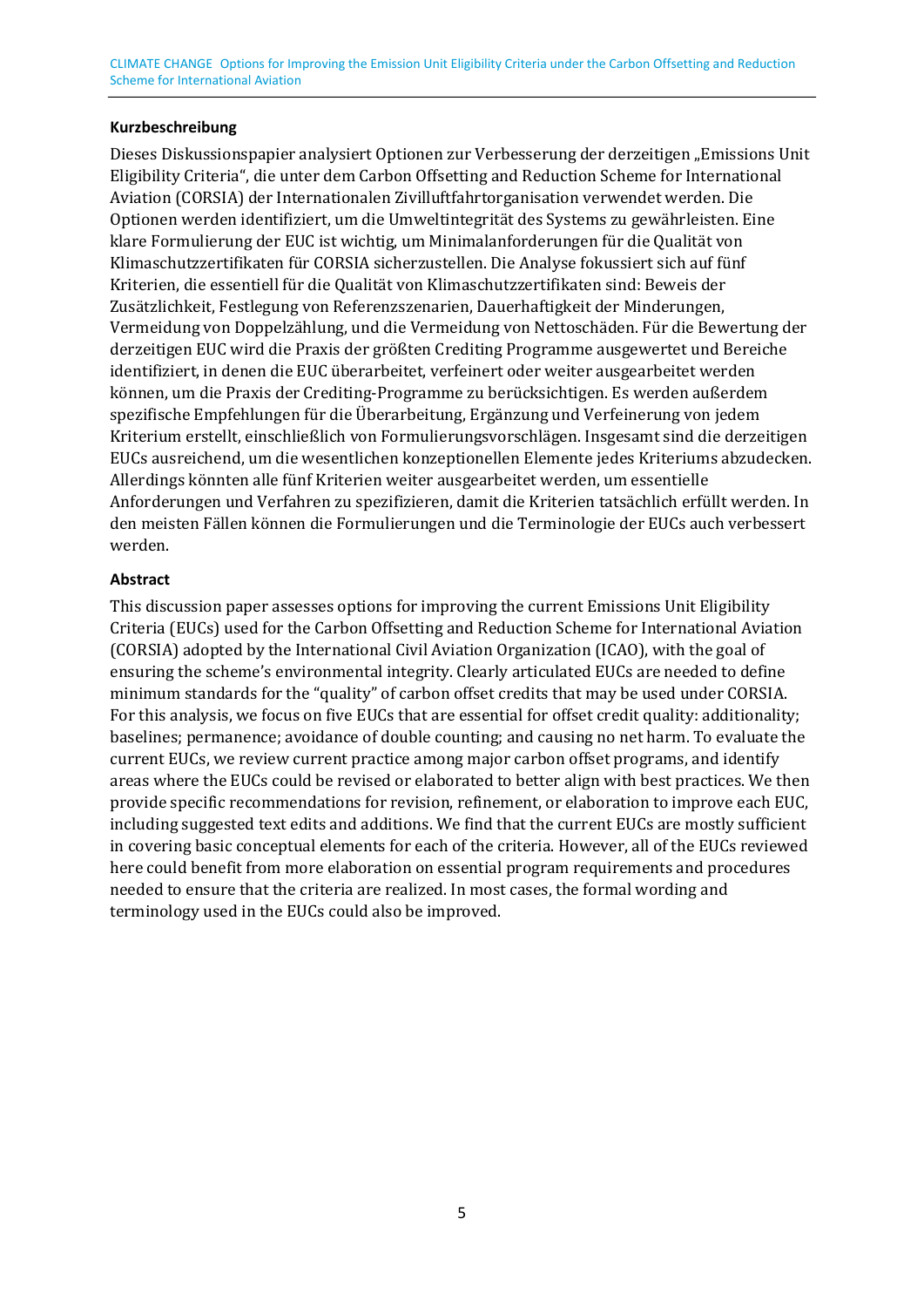## **Contents**

| $\mathbf 1$ |       |  |  |  |
|-------------|-------|--|--|--|
| 2           |       |  |  |  |
| 3           |       |  |  |  |
|             | 3.1   |  |  |  |
|             | 3.1.1 |  |  |  |
|             | 3.1.2 |  |  |  |
|             | 3.1.3 |  |  |  |
|             | 3.2   |  |  |  |
|             | 3.2.1 |  |  |  |
|             | 3.2.2 |  |  |  |
|             | 3.2.3 |  |  |  |
|             | 3.3   |  |  |  |
|             | 3.3.1 |  |  |  |
|             | 3.3.2 |  |  |  |
|             | 3.3.3 |  |  |  |
|             | 3.4   |  |  |  |
|             | 3.4.1 |  |  |  |
|             | 3.4.2 |  |  |  |
|             | 3.4.3 |  |  |  |
|             | 3.5   |  |  |  |
|             | 3.5.1 |  |  |  |
|             | 3.5.2 |  |  |  |
|             | 3.5.3 |  |  |  |
| 4           |       |  |  |  |
| 5           |       |  |  |  |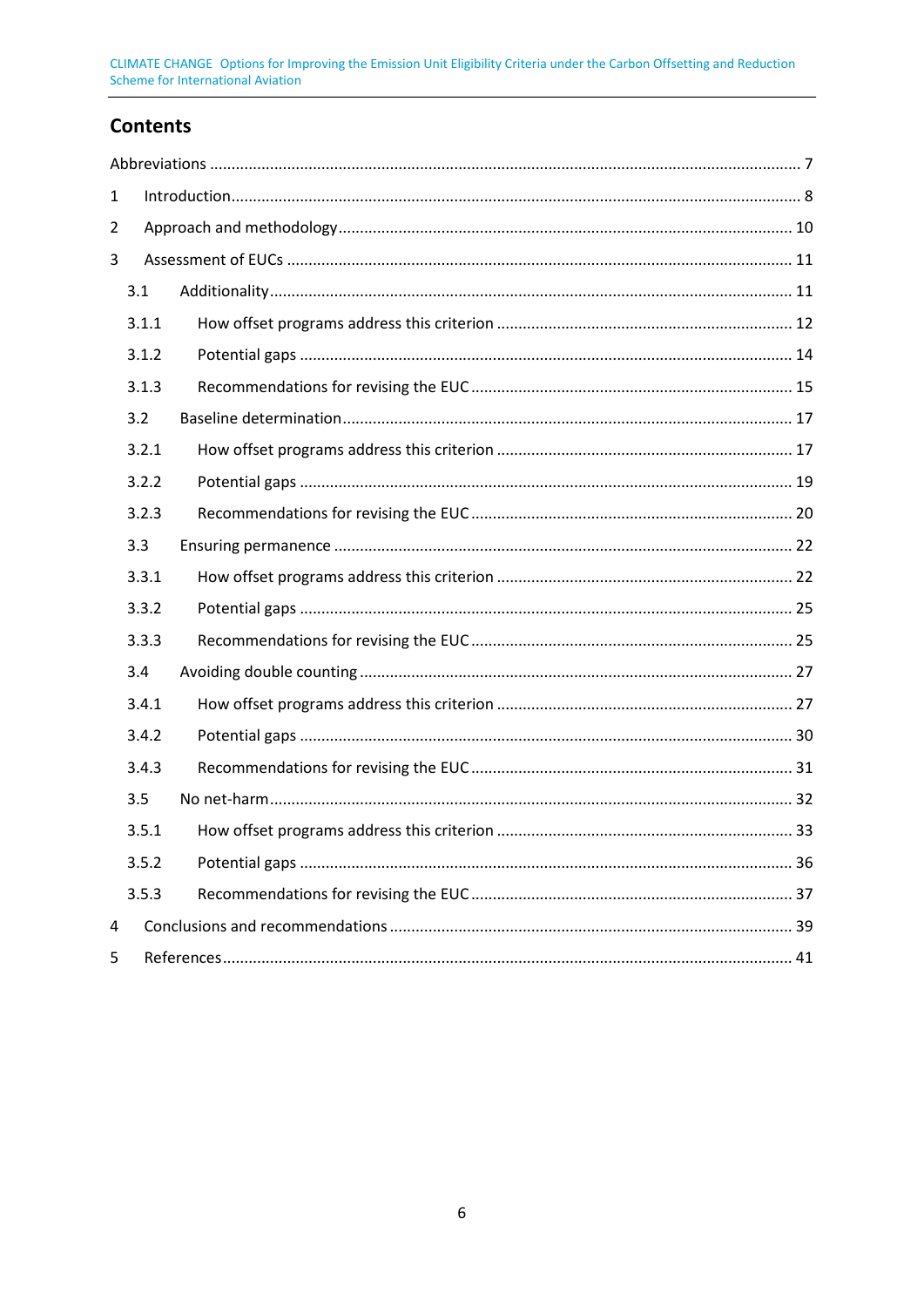## <span id="page-6-0"></span>**Abbreviations**

| <b>AFOLU</b>       | Agriculture, Forestry, and Land-Use                                    |
|--------------------|------------------------------------------------------------------------|
| A/R                | Afforestation / Reforestation                                          |
| <b>CAR</b>         | <b>Climate Action Reserve</b>                                          |
| <b>CCB</b>         | Climate, Community, and Biodiversity Standard                          |
| <b>CDM</b>         | Clean Development Mechanism                                            |
| <b>CER</b>         | Certified emission reductions                                          |
| <b>CORSIA</b>      | Carbon Offsetting and Reduction Scheme for International Aviation      |
| <b>DOE</b>         | Designated Operational Entity (designated verification body under CDM) |
| <b>DNA</b>         | <b>Designated National Authority</b>                                   |
| <b>EIA</b>         | <b>Environmental Impact Assessment</b>                                 |
| <b>EUC</b>         | <b>Emissions Unit Eligibility Criteria</b>                             |
| <b>GHG</b>         | Greenhouse gas                                                         |
| <b>GS</b>          | The Gold Standard                                                      |
| <b>ICAO</b>        | International Civil Aviation Organization                              |
| <b>IFC</b>         | <b>International Finance Corporation</b>                               |
| <b>MRV</b>         | Monitoring, Reporting, and Verification                                |
| <b>NDC</b>         | Nationally determined contribution                                     |
| <b>PDD</b>         | Project design document                                                |
| REDD+              | Reduced Emissions from Deforestation and Degradation                   |
| <b>SPA</b>         | Safeguarding Principles Assessment (Gold Standard)                     |
| tCO <sub>2</sub> e | Tonnes of carbon dioxide equivalent                                    |
| <b>UNFCCC</b>      | United Nations Framework Convention on Climate Change                  |
| <b>VCS</b>         | Verified Carbon Standard (offset program administered by Verra)        |
| <b>VCU</b>         | Verified Carbon Unit (unit under the VCS)                              |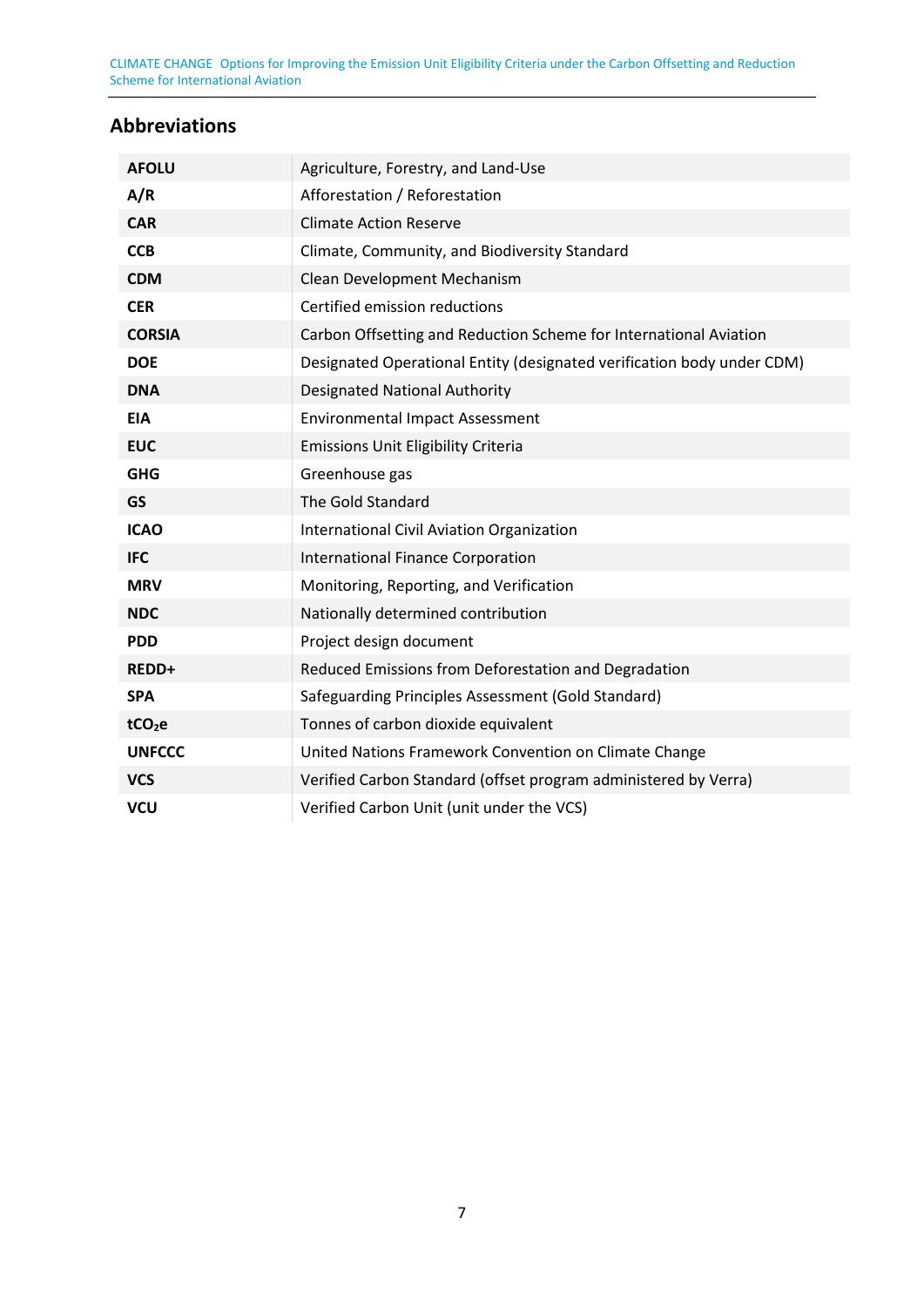## <span id="page-7-0"></span>**1 Introduction**

In 2016, the International Civil Aviation Organization (ICAO) adopted the Carbon Offsetting and Reduction Scheme for International Aviation (CORSIA) to help achieve its aspirational goal of carbon-neutral growth starting in 2021. The scheme requires airline operators to offset increases in carbon dioxide  $(CO_2)$  emissions from international flights above 2020 levels. To fulfil their offsetting requirements under CORSIA, airline operators can only purchase offset units from carbon offset programs ("programs") that were approved by the Council of ICAO. In 2019, the ICAO Council adopted Emissions Unit Eligibility Criteria (EUCs) which specify the requirements that must be fulfilled in order for programs and their offset credits to be eligible under CORSIA. These include "program design elements" and "Carbon Offset Credit Integrity Assessment Criteria."

This discussion paper assesses options for improving the current EUCs. Clearly articulated EUCs are needed to define minimum standards for the "quality" of carbon offset credits that may be used under CORSIA. High quality offset credits will ensure the environmental integrity of CORSIA, meaning that global GHG emissions will be no higher under CORSIA than if airlines were to meet their emissions limitation goals without using offset credits. The paper can inform future revisions of the EUCs that are envisaged with the view to improve and refine them over time.

<span id="page-7-2"></span>ICAO's current EUCs include a set of "carbon offset credit integrity assessment criteria,"1 which state that offset credits must represent "emission reductions, avoidance, or sequestrati[on](#page-7-1)" that:

- 1. Are additional.
- 2. Are based on a realistic and credible baseline.
- 3. Are quantified, monitored, reported, and verified.
- 4. Have a clear and transparent chain of custody.
- 5. Represent permanent emissions reductions.
- 6. Assess and mitigate against potential increase in emissions elsewhere.
- 7. Are only counted once towards a mitigation obligation.
- 8. Do no net harm.

For this analysis, we focus on five EUCs that are essential for offset credit quality: additionality; baselines; permanence; avoidance of double counting; and causing no net harm (i.e., criteria 1, 2, 5, 7, and 8 in the list above). To evaluate the current EUCs, we review current practice among major carbon offset programs, and identify areas where the EUCs could be revised or elaborated to better align with best practices. We then provide specific recommendations for revision, refinement, or elaboration to improve each EUC, including suggested text edits and additions.

Throughout this document, we use several terms as a "shorthand" or in ways that may require clarification:

<span id="page-7-1"></span>► "**Program**" refers to a third-party carbon offset program that certifies and issues carbon offset credits. Programs may serve voluntary offset markets or issue credits for use in regulatory emissions trading systems. Likewise, they be administered by independent, nongovernmental organizations (e.g., the VCS, GS, and CAR), or by international, national, or local governmental bodies (e.g., the CDM). ICAO plans to approve one or several programs for the purpose of qualifying carbon offset credits as meeting the EUCs. Programs will be approved if they meet ICAO's "program design elements" and have provisions in place to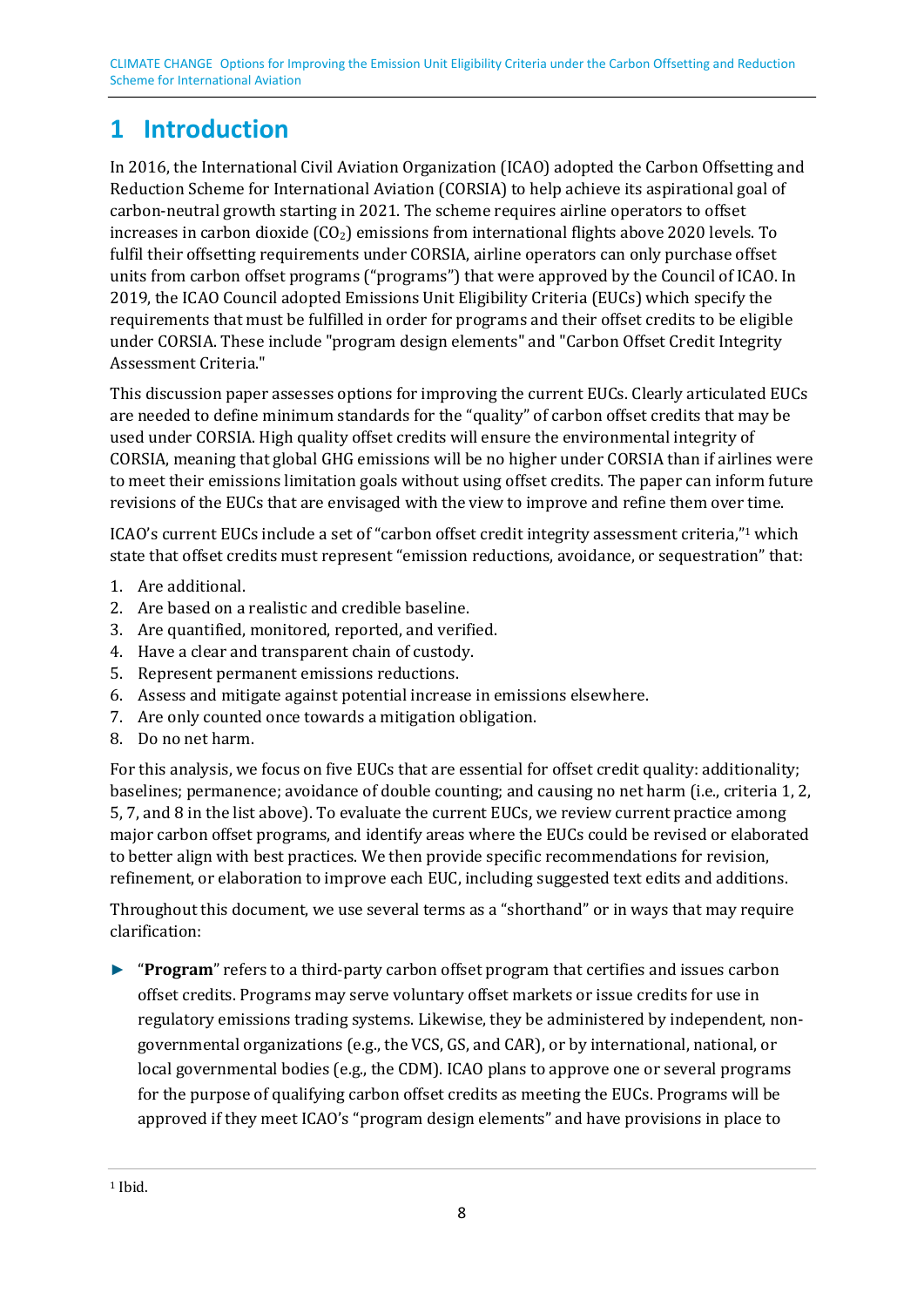ensure that "carbon offset credit integrity assessment criteria" are met for any carbon offset credits qualified for use under CORSIA.

- ► "**Project**" refers to an activity that reduces emissions or enhances removals of greenhouse gases and to which a program issues offset credits. Relevant activities can include single projects, programmatic approaches or sectoral approaches (which are all referred to in this document as "projects").
- ► "**Carbon offset credit**" (or "credit") refers to an emissions unit that is issued by a program and represents an emission reduction or removal of one metric tonne of  $CO<sub>2</sub>$  (or its equivalent). The current EUCs use the terms "offset credit" and "offset unit" (or just "unit") interchangeably. In suggesting edits to the EUCs, we have mostly preserved this mix of terminology. However, it should be noted that "unit" could be interpreted as a broader term, including both offset credits and allowances issued under emissions trading systems. In our assessment of the EUCs, we focused only on the essential quality elements of carbon offsets credits, and did not examine considerations that might pertain to the use of allowances as offsets for airline emissions. All of the programs reviewed here – the CDM, VCS, GS, and CAR – are strictly carbon offset programs.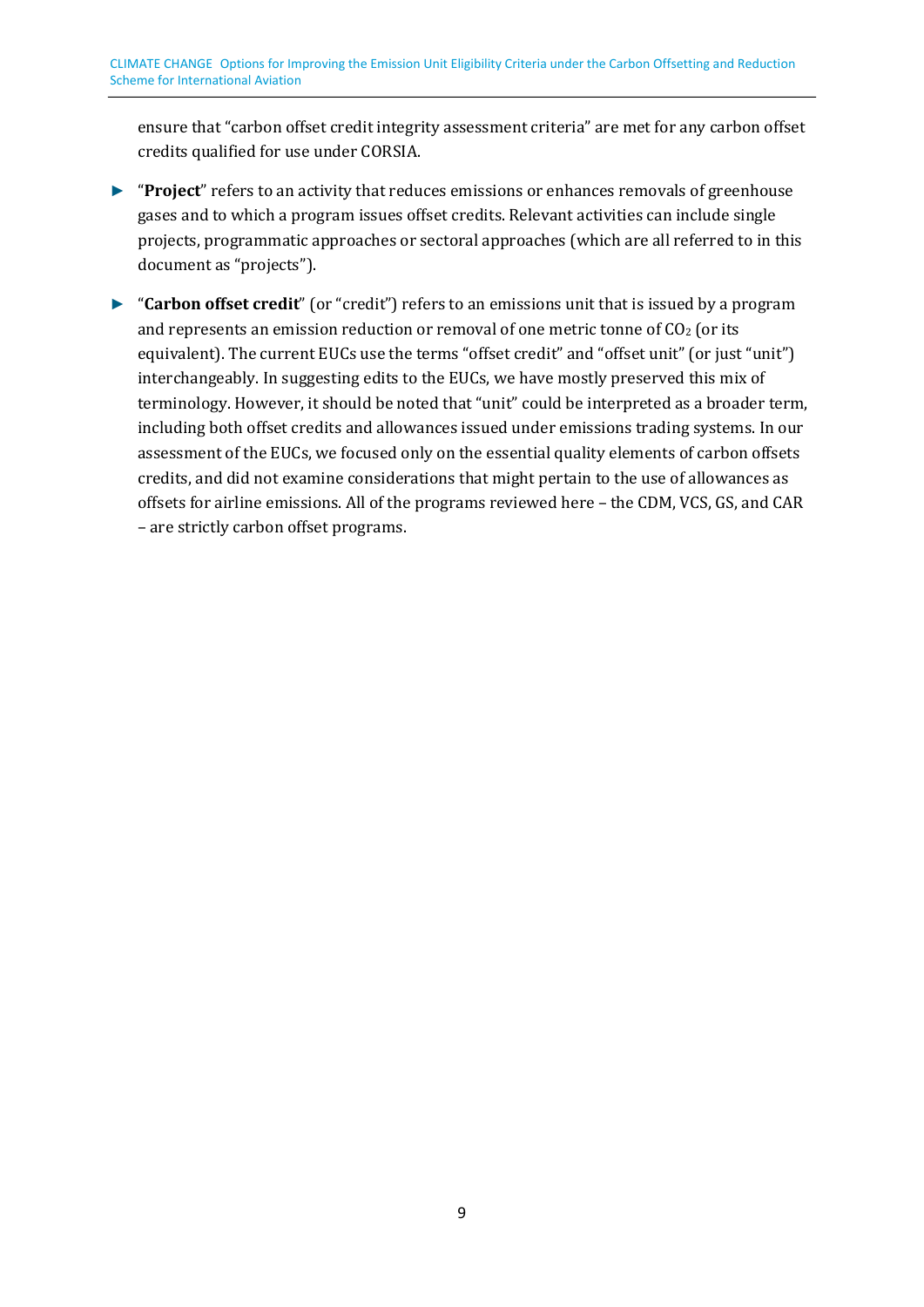## <span id="page-9-0"></span>**2 Approach and methodology**

Programs have a critical role to play under CORSIA, in that they must apply their own criteria, procedures, and safeguards to ensure that offset credits satisfy all EUCs. In some cases, programs already have strong criteria and procedures in place, and their current practices may suggest ways to improve ICAO's EUCs. In other cases, program criteria and procedures could be improved – even where they are nominally consistent with the current EUCs. To evaluate the EUCs, therefore, this analysis applies the following steps:

- 1. **Summarize how four major offset programs address each of the five EUCs identified above.** The four programs are:
	- The Clean Development Mechanism (CDM)
	- The Verified Carbon Standard (VCS)
	- The Gold Standard (GS)
	- The Climate Action Reserve (CAR)
- 2. **Assess how well each program's criteria and procedures align with the EUCs, and with necessary conditions for high quality offset credits more generally.** This includes identifying important approaches for ensuring offset credit quality followed by programs, but that are not reflected in the EUCs, as well as identifying gaps in the programs' current practice.
- 3. **Suggest ways for improving the EUCs based on the current practices of existing programs.** For each EUC reviewed here, we identify potential gaps in how the EUC is formulated, and suggest possible revisions or refinements to the EUCs to ensure that high quality of carbon offsets is achieved in practice.

For each EUC, we classify possible revisions and refinements as either "high priority" or "lower priority." The high priority recommendations are the most important for improving the specificity and substance of the EUCs in order to set a high bar for offset credit quality. The lower priority recommendations are aimed at improving clarity, using more precise terminology, and in some cases suggesting possible elaboration on key criteria or concepts. Finally, for each EUC we provide suggested edits to align the EUC text with our recommendations. Deletions to the original EUC text are indicated through strike-through red text  $(e.g., this text should be deleted)$ , additions to the original EUC text are indicated through bold red text (**e.g. this text should be added**).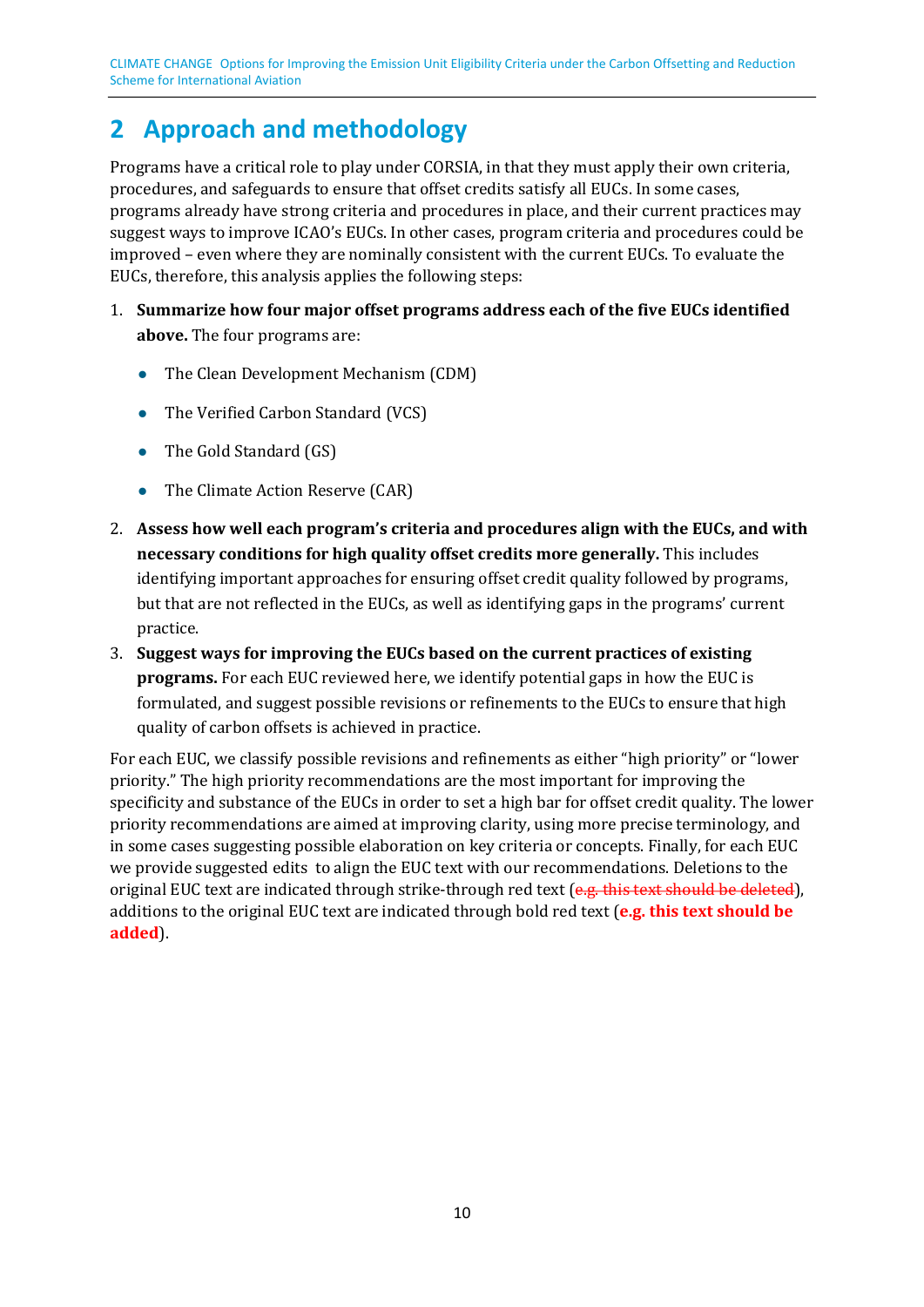## <span id="page-10-0"></span>**3 Assessment of EUCs**

In this section, we provide an explanation and overview of the five EUCs reviewed for this analysis; describe the rules and procedures adopted by major existing programs to address these criteria; and identify possible improvements to each EUC as written, including suggested text for each EUC.

## <span id="page-10-1"></span>**3.1 Additionality**

"Additionality" is perhaps the most frequently cited and essential criterion for the quality of offset credits (Cames et al. 2016; Gillenwater 2011). For CORSIA to have environmental integrity, offset credits must represent emission reductions or removals that are "additional" to any that would have occurred in the absence of the incentives from carbon market revenues. In practice, additionality has been defined in different ways under different programs, and the tests used to demonstrate additionality also vary among programs.

A key distinction is between "project-specific" and "standardized" approaches to additionality determination. Project-specific approaches rely on an analysis of a project's specific characteristics and circumstances to determine whether the project is additional. Commonly, this involves a financial analysis – e.g. demonstrating that the project is not profitable without carbon offset revenues – and/or a "barriers" analysis identifying non-financial implementation barriers that carbon revenues could help overcome. Project-specific approaches can be rigorous when applied appropriately, but can also be time consuming and often require subjective judgments, e.g. in evaluating financial parameters or identifying barriers, and strongly hinge on assumptions about uncertain future developments (e.g. international fuel prices). Information asymmetry between the project developers conducting the analysis, and regulatory bodies and verifiers assessing the appropriateness of the analysis, is considered a further important drawback of project-specific approaches.

Standardized approaches determine additionality by evaluating projects against objectively defined eligibility criteria, e.g. performance benchmarks or other criteria that are deemed to distinguish additional projects from non-additional projects. Standardized approaches require upfront analysis to establish eligibility criteria that are effective in screening out non-additional activities, and may not be feasible for all project types. Where applied, they can reduce the administrative burdens of making additionality determinations and eliminate elements of subjectivity in the assessment of individual projects (Hayashi et al. 2010; Broekhoff 2007). On the other hand, they provide a "simplified" picture and for many project types may be imprecise in distinguishing additional from non-additional projects. Standardized additionality tests are sometimes formulated as "positive lists," i.e. lists of defined technologies or practices that are considered "automatically" additional without further evaluation. However, standardized approaches can also involve a combination of technology/practice definitions along with qualifying eligibility criteria (e.g. landfill gas collection and destruction, but only at sanitary landfills below a certain size threshold).

The ICAO adopted the following "eligibility criterion" with respect to additionality (International Civil Aviation Organization 2019):

**Carbon offset programs must generate units that represent emissions reductions, avoidance, or removals that are additional**. Additionality means that that the carbon offset credits represent greenhouse gas emissions reductions or carbon sequestration or removals that exceed any greenhouse gas reduction or removals required by law, regulation, or legally binding mandate, and that exceed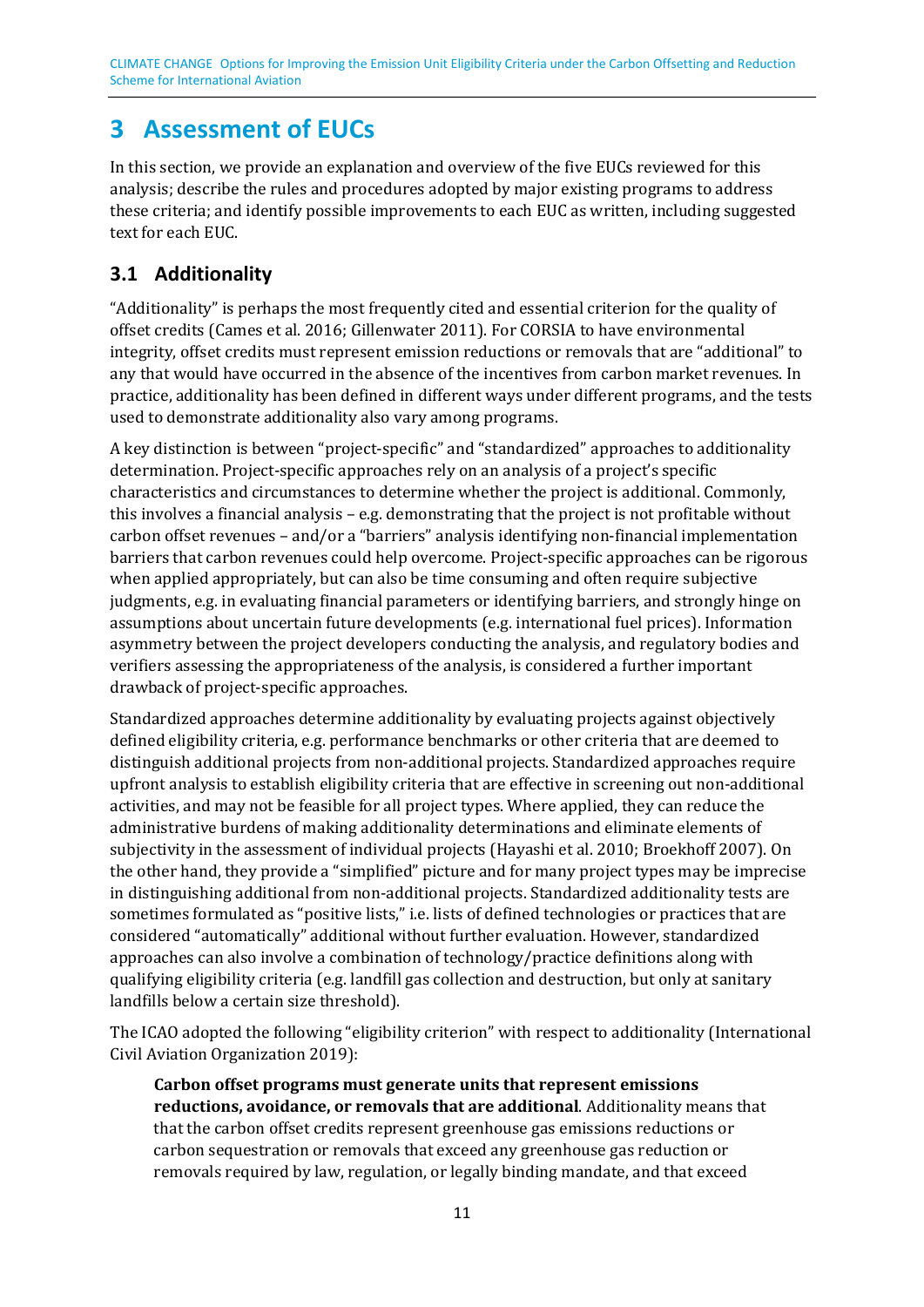any greenhouse gas reductions or removals that would otherwise occur in a conservative, business-as-usual scenario. Eligible offset credit programs should clearly demonstrate that the program has procedures in place to assess/test for additionality and that those procedures provide a reasonable assurance that the emissions reductions would not have occurred in the absence of the offset program. If programs pre-define certain activities as automatically additional (e.g., through a "positive list" of eligible project types), then they have to provide clear evidence on how the activity was determined to be additional. The criteria for such positive lists should be publicly disclosed and conservative. If programs do not use positive lists, then project's additionality and baseline setting should be assessed by an accredited and independent third-party verification entity and reviewed by the program.

## <span id="page-11-0"></span>**3.1.1 How offset programs address this criterion**

The four major offset programs we reviewed for this analysis all have established methods for determining additionality, though their specific approaches differ somewhat. Both the CDM and VCS use both project-specific and standardized additionality determinations, depending on the methodology and project type. Under the CDM (and the VCS, which allows projects to be certified using CDM methodologies), some methodological standards apply simplified or standardized methods, including some project types that are effectively eligible on a "positive list" basis, while some methodological standards use project-specific tests or allow a choice between the two approaches.

## **Formal procedures for developing and applying additionality tests**

All programs reviewed here have established formal procedures for developing and applying additionality tests. The CDM, for example, has adopted a standard "tool for the demonstration and assessment of additionality" – and a parallel tool, the "combined tool to identify the baseline scenario and demonstrate additionality" – which prescribe specific steps for conducting projectspecific additionality determinations. The VCS incorporates these tools by reference for many of its methodologies, and has adopted similar prescriptive tools related to specific kinds of projects (e.g. agriculture, forestry, and land-use project activities). In brief, the CDM tool specifies that additionality tests must involve:

- ► A demonstration that the project activity is not legally required (or that non-enforcement of legal requirements is wide-spread); and
- ► An "investment analysis" to determine whether the project is financially attractive in the absence of CDM revenues; and/or
- ► A "barriers analysis" to demonstrate that at least one alternative to the project would not be prevented by identified barriers; and
- ► A "common practice analysis" to demonstrate that the project is not common practice, or is distinct from similar types of activities that are common practice.

Individual methodologies under the VCS and other programs mostly follow this same template, with (in some cases) elaborations or additions specific to certain kinds of project activities. The large majority of methodologies under both the CDM and VCS prescribe project-specific additionality determinations – in many cases by requiring use of one of the CDM "tools."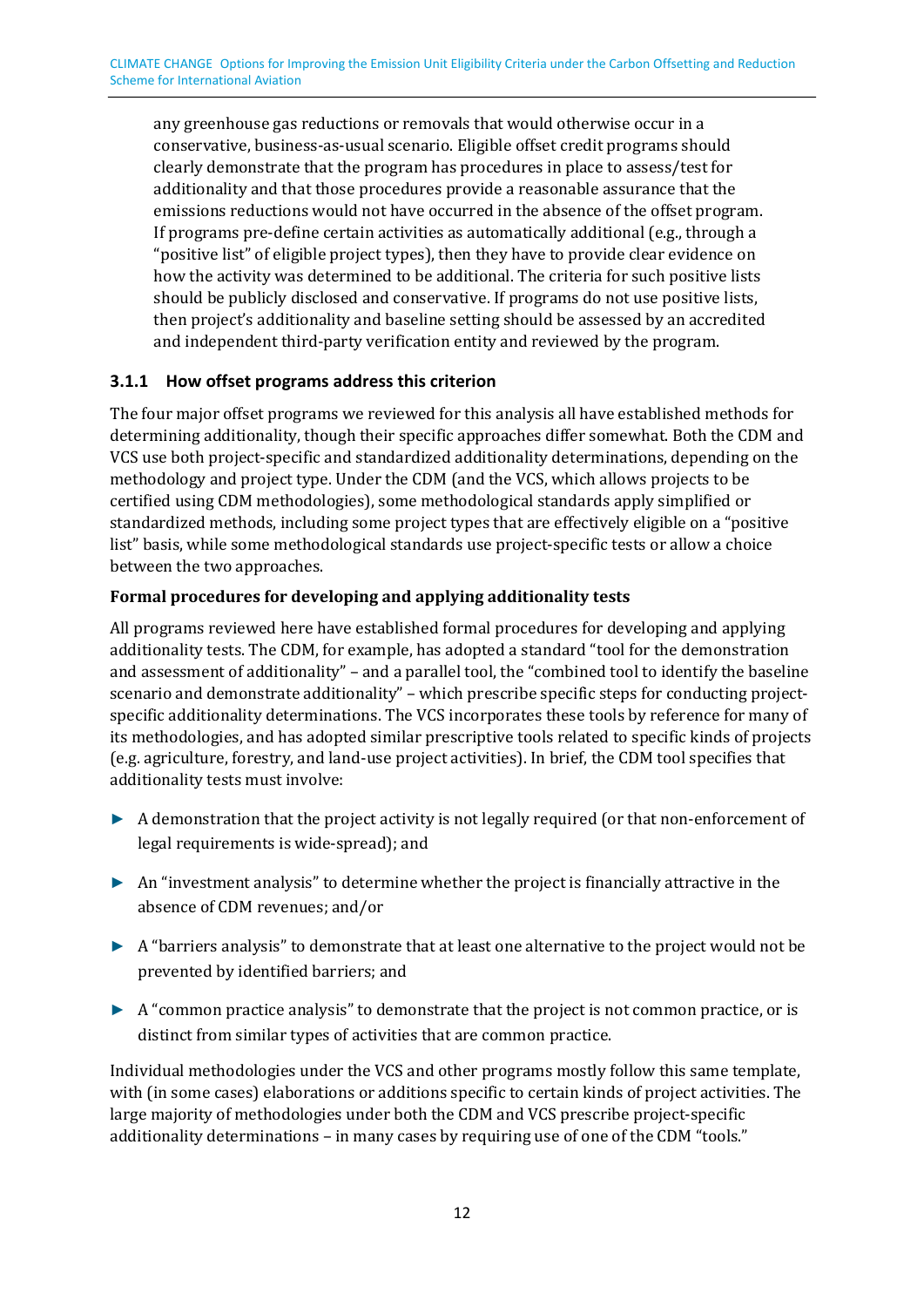In addition, the CDM and VCS have separately developed sets of rules and guidance for developing *standardized* additionality tests. The VCS allows the specification of standardized eligibility criteria on the basis of activity penetration rates, conditions for financial viability, or the (non-)existence of alternative revenue streams apart from offset credits. Under the CDM, positive lists are established in various ways, including through a top-down assessment of the costs and barriers of technologies or through the proposals by host countries (e.g. through the submission of "standardized baselines").

CAR is distinct in that it has designed its program around standardized approaches, and all of its protocols employ standardized additionality tests in some form. CAR additionality tests formally have two components: a "legal requirements" test to determine that projects are not legally required, and a "performance standard" which determines project eligibility based on performance characteristics. The precise nature and scope of "performance standard" tests depends on the type of project. In addition, all protocols set eligibility conditions based on start date and location, which can also help screen for additionality. For some project types, additionality tests involve project-specific characteristics, e.g. forestry projects must in some cases demonstrate lack of financial viability without carbon offset revenues. Basic methodological requirements for developing standardized additionality tests are presented in CAR's Program Manual (Climate Action Reserve 2011).

Finally, the Gold Standard incorporates by reference CDM methodologies and CDM methods for demonstrating additionality (both project-specific and standardized). It also allows project developers to propose alternative additionality tests, developed in accordance with general guidelines in the Gold Standard's program documentation, which the Gold Standard may then review and approve for use. The Gold Standard emphasizes the concept of "financial additionality," i.e. that a project must be shown to not be profitable without carbon offset revenues. In addition, project developers are required to demonstrate "ongoing financial need," indicating that ongoing carbon revenues are needed to sustain the project (Gold Standard 2018).

## **Requirements for third-party verification**

All the programs reviewed here require third-party verification related to additionality determinations, along with reviews or audits by program staff to assess and confirm the determinations of third-party verification bodies. This is true for both project-specific and standardized additionality determinations.

#### **Track record**

Many critiques of carbon offsets have focused on a perceived lack of additionality, and the CDM has come in for particular scrutiny in this regard. In perhaps the most comprehensive assessment to date, Cames et al. (2016) determined that 85% of the CDM projects they assessed – responsible for around 73% of potential certified emission reductions (CERs) between 2013 and 2020 – have a low likelihood of generating additional emission reductions. Although other programs have not been subject to similarly rigorous assessments, they are likely to be subject to the same concerns, especially since the VCS and Gold Standard, for example, rely to a large extent on CDM methodologies and additionality testing procedures.

Fundamentally, one challenge is that additionality is inherently difficult to determine. One conclusion cited by multiple studies, however, is that the risk of non-additionality is higher for some types of projects than for others (Cames et al. 2016; Bailis et al. 2016). Thus, one way for programs to provide greater assurance of additionality would be to exclude "high risk" project types from eligibility. CAR has done this to some extent by focusing its program on a relatively small number of project types (although some of these are not necessarily low risk for non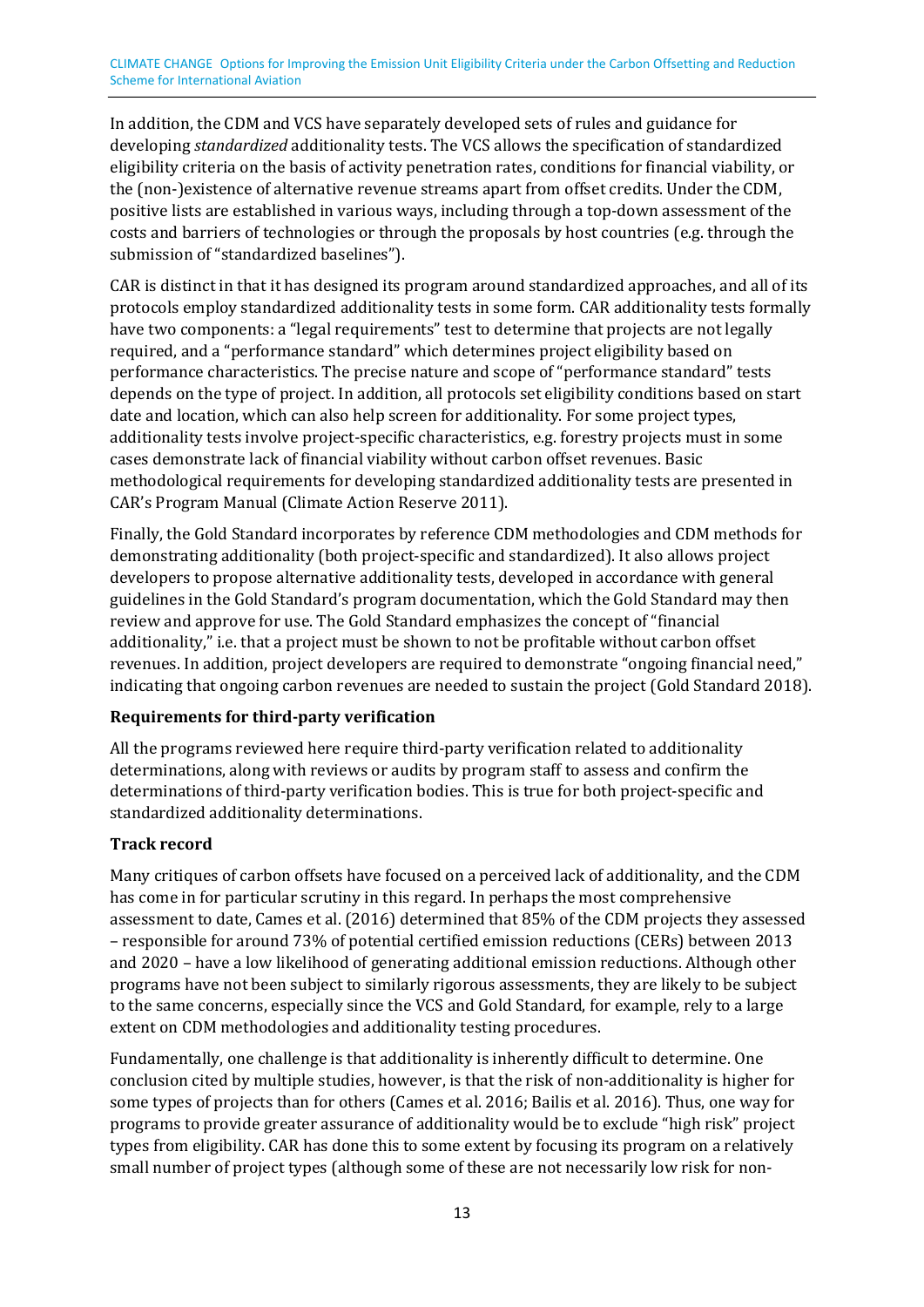additionality). The VCS and Gold Standard are actively contemplating removing certain "high risk" project types from eligibility.

## <span id="page-13-0"></span>**3.1.2 Potential gaps**

Although the current EUC for additionality addresses the main concepts related to additionality determinations, its clarity and precision could be enhanced. Potential issues include:

- ► The current EUC specifies that programs "should clearly demonstrate that [they have] procedures in place to assess/test for additionality and that those procedures provide a reasonable assurance that the emissions reductions would not have occurred in the absence of the offset program." However, the EUC does not specify what kinds of procedures would provide a "reasonable assurance" in this regard, nor what is deemed as "reasonable". The EUC could be improved by explicitly mentioning core elements of additionality tests established under existing programs. In addition, given the challenges that programs have had to date in ensuring additionality, the EUC could be improved by setting a standard for "high assurance," and by stipulating that programs should either limit eligibility to project types with a low risk of non-additionality, or (alternatively) exclude from eligibility project types with a high risk of non-additionality.
- ► The EUC should specifically reference the need for programs to regularly review and update additionality tests. Since the additionality of certain activities can depend on country policy context, additionality tests should at a minimum be reviewed and update in line with NDC revision cycles under the Paris Agreement (see also the discussion in the following section regarding baseline updates and crediting periods).
- ► The EUC refers to approaches that automatically qualify projects as additional through "positive lists." However, positive lists are only one form of standardized additionality determination. The requirements of the EUC could be written to more broadly pertain to "standardized approaches, such as positive lists." In addition, although it is sound practice to ensure that criteria for standardized approaches are "publicly disclosed and conservative," this by itself may not be sufficient to guarantee environmental integrity. Instead, the EUC should refer explicitly– as already noted – to core elements of standardized additionality tests established under existing programs.
- ► Formally, the EUC's definition of additionality is not as precise as it could be, and seems to combine a series of different formulations, including that emission reductions:
	- Must exceed those required by "law, regulation, or legally binding mandate";
	- Must exceed those that "would otherwise occur in a conservative, business-as-usual scenario"; and
	- "[W]ould not have occurred in the absence of the offset program."

Several issues could be raised here. First, the requirement that emission reductions are not legally required is essential (and reflected in all additionality tests prescribed under existing programs, although the CDM makes an exception, for example, where legal requirements are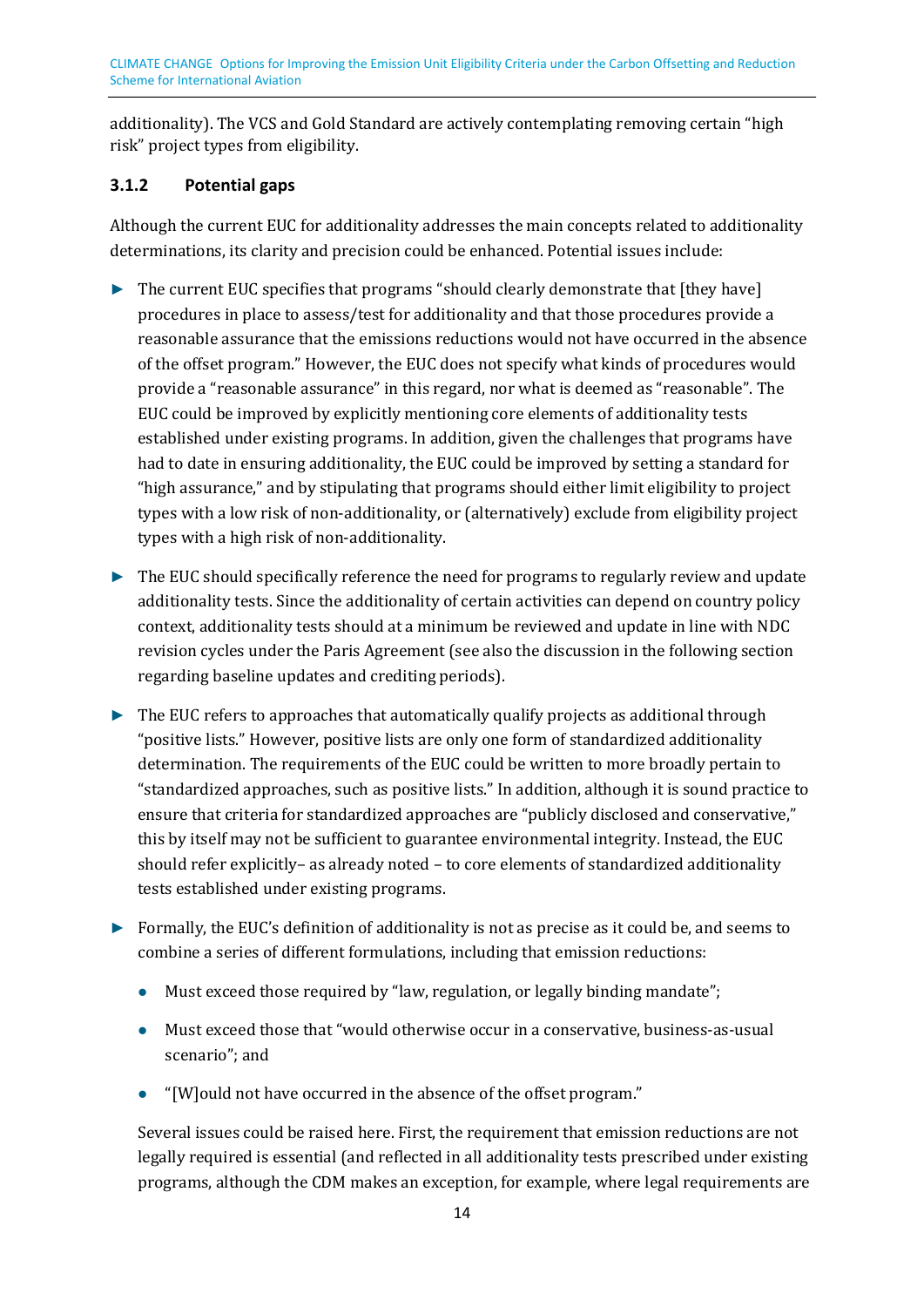not enforced); however, it is also redundant with the notion of a "conservative, business-asusual scenario." Second, the concept of a "conservative, business-as-usual scenario" itself is fairly subjective. Although this terminology is used in an existing regulatory context (under California's emissions trading system), for conceptual purposes the definition could be expressed more precisely as a scenario "without incentives provided by offset credit revenues" or something similar. The formulation that emissions reductions "would not have occurred in the absence of the offset program" is closest to a sound definition.

 $\blacktriangleright$  The EUC mention the need to have project-specific additionality (and baseline) determinations "assessed by an accredited and independent third-party verification entity and reviewed by the program." However, in practice such assessments should be conducted for all additionality determinations, including those using "positive lists" or other standardized approaches, because it is still necessary to assess whether a proposed project matches the positive list or meets other standardized eligibility criteria.

## <span id="page-14-0"></span>**3.1.3 Recommendations for revising the EUC**

Based on the potential gaps identified above, we make the following recommendations for improving the EUC related to additionality determinations:

### **High priority**

- ► The EUC should require that programs should exclude from eligibility project types that have a high risk of being non-additional because they are legally required and/or frequently profitable without carbon offset revenues.
- ► The EUC should specify that programs' additionality testing procedures must provide "high assurance" that the emissions reductions would not have occurred in the absence of an offset program.
- ► The EUC should require that all additionality determinations be reviewed by third-party entities and reviewed by program staff, regardless of whether project-specific or standardized approaches are used.
- ► The EUC could stipulate that programs should have procedures in place to regularly review additionality tests and standards in line with NDC revision cycles, including an assessment of which project types should continue to be eligible.
- ► The EUC could be improved by explicitly mentioning core elements of additionality tests established under existing programs, including:
	- For project-specific approaches, a requirement to assess projects using procedures equivalent to those prescribed by the CDM's "tool for the demonstration and assessment of additionality." This would mean, at a minimum, that additionality tests must involve a determination that emission reductions are not legally required; that project proponents must show that a project is not financially viable without carbon revenues and/or that the project faces implementation barriers not faced by viable alternatives; and that the project can be distinguished from common practice activities.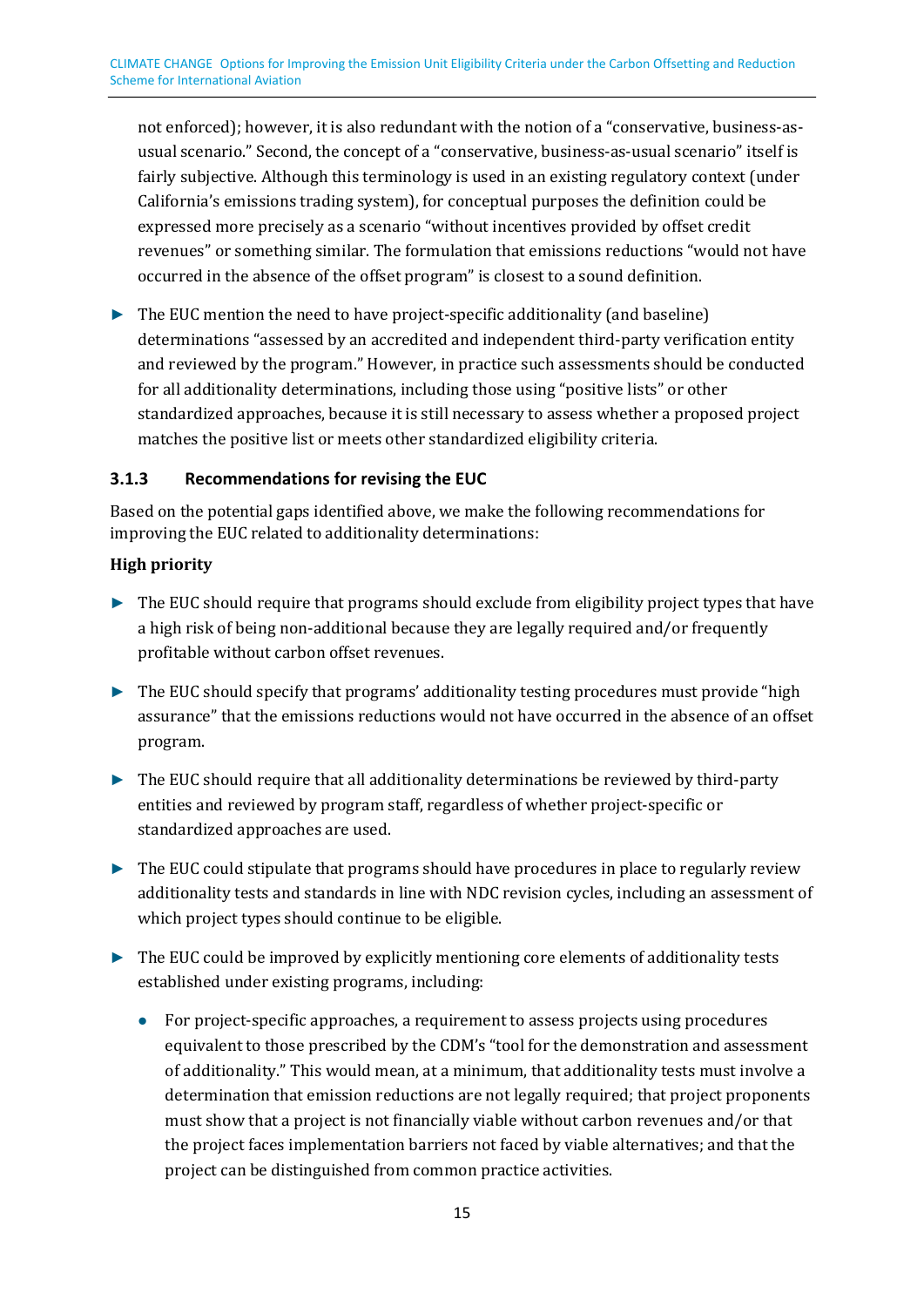For standardized approaches, a requirement to assess projects using eligibility criteria developed in accordance with general methodological requirements established under existing programs (e.g., CDM, VCS, or CAR). This should include a requirement that standardized approaches be developed through a top-down assessment of the costs and barriers of technologies or practices, and taking into account market penetration rates and common practice.

#### **Lower priority**

- ► The language of the EUC should be modified to refer generally to "standardized approaches" (included within which may be "positive lists").
- ► The EUC should use a single, consistent definition of additionality.

### **Suggested text**

**Carbon offset programs must generate units that represent emissions reductions, avoidance, or removals that are additional.** Additionality means that that the carbon offset credits represent greenhouse gas emissions reductions or carbon sequestration or removals that exceed any greenhouse gas **emission** reduction**s** or removals **that would have occurred in the absence of an offset program.** required by law, regulation, or legally binding mandate, and that exceed any greenhouse gas reductions or removals that would otherwise occur in a conservative, business-as-usual scenario. Eligible offset credit programs should clearly demonstrate that the program has procedures in place to assess/test for additionality and that those procedures provide a reasonable **high** assurance that the emissions reductions would not have occurred in the absence of the offset program. **The program's procedures shall exclude from eligibility project types that have a high risk of being non-additional (e.g. because they are frequently profitable without carbon offset revenues). The procedures shall also ensure that a project required by law, regulation or legally binding mandate is not eligible. If "project-specific" additionality tests are used, such tests must, at a minimum, involve a determination that emission reductions are not legally required; require that project proponents show that a project is not financially viable without carbon revenues and/or that the project faces implementation barriers not faced by viable alternatives; and require that the project can be distinguished from common practice activities.** 

**If standardized approaches to test for additionality are used (including "positive lists" of eligible project types), such tests must be developed through a top-down assessment of the costs and barriers of technologies or practices, and take into account legal requirements, market penetration rates, and common practice.** If programs pre-define certain activities as automatically additional (e.g., through a "positive list" of eligible project types), then they have to provide clear evidence on how the activity was determined to be additional. The criteria for such positive lists **used to develop standardized additionality tests** should be publicly disclosed and conservative.

If programs do not use positive lists, then project's additionality and baseline setting **All additionality determinations** should be assessed by an accredited and independent thirdparty verification entity and reviewed by the program.

**Finally, programs should have procedures in place to regularly review additionality tests and standards**, including an assessment which project types should continue to be eligible. **Such reviews should be conducted at a minimum as frequently as revisions of countries' NDCs occur under the Paris Agreement.**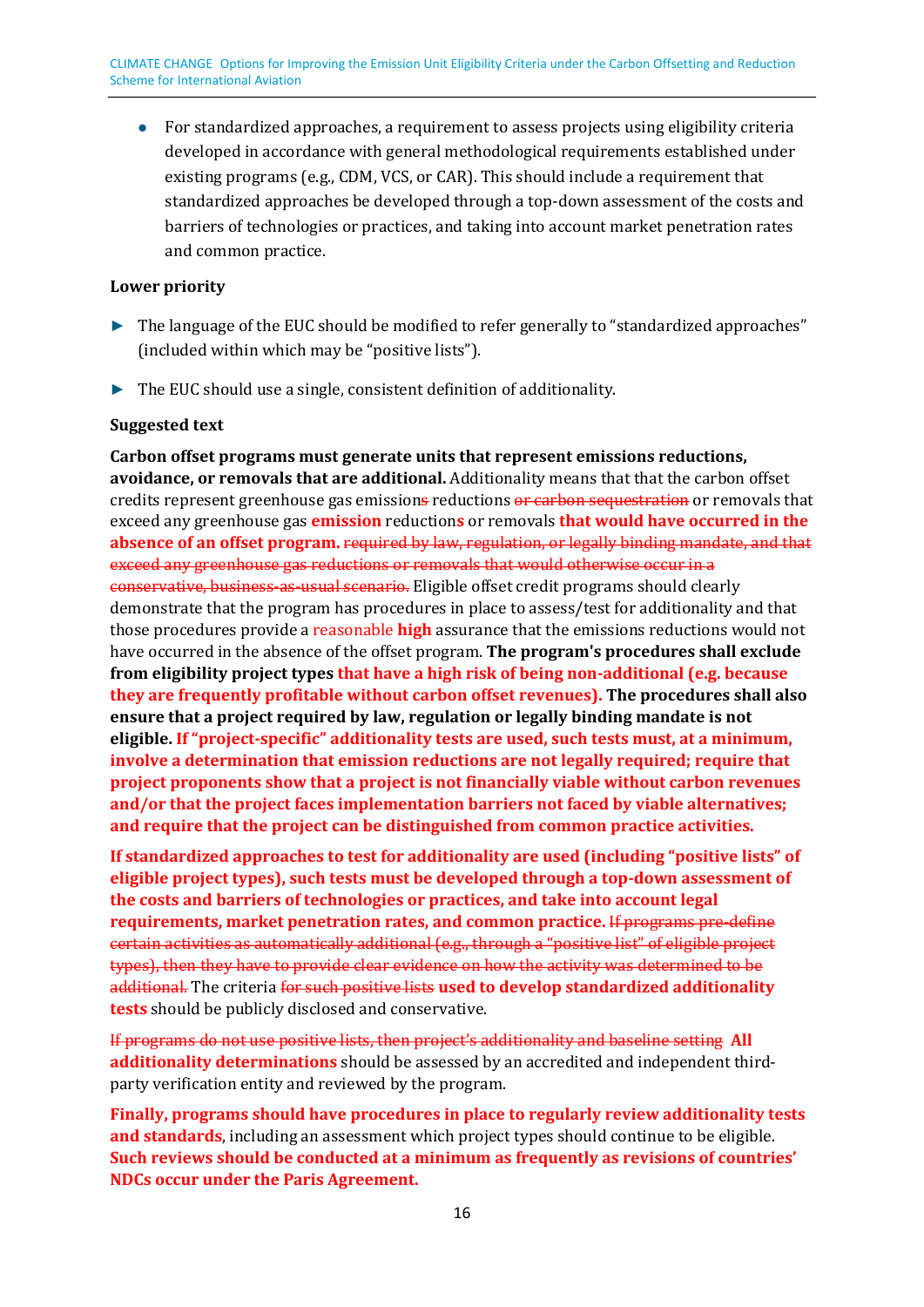## <span id="page-16-0"></span>**3.2 Baseline determination**

<span id="page-16-3"></span>The *baseline* for a carbon offset project specifies the level of GHG emissions or removals that would have occurred in the absence of any incentives provided by an offset program, and is [us](#page-16-2)ed as a reference to quantify how much a project has reduced emissions, or increased removals.2 A proper baseline is essential for ensuring that a project's GHG emission reductions or removals are not overestimated. Overly generous or inaccurate baselines can undermine the environmental integrity of an offset program by allowing too many offset credits to be generated, relative to the actual effect of a project in reducing emissions or enhancing removals.

Because baseline estimates are counterfactual, they cannot be strictly verified as a "true" representation of emissions or removals in the absence of a project. Given this inherent uncertainty, it is common for offset programs and standards to stipulate that baselines should be "conservative," i.e. assumptions and values used to determine a baseline should err on the side of underestimating emissions (and over-estimating removals) (World Business Council for Sustainable Development and World Resources Institute 2005). The prevalence and magnitude of baseline uncertainties can be greater for some types of project activities than for others. In practice, developing a "conservative" baseline often involves some subjective judgment.

The CORSIA Emissions Unit Eligibility Criteria stipulate the following with respect to baseline determination:

**Carbon offset credits must be based on a realistic and credible baseline**. Offset credits should be issued against a realistic, defensible, and conservative baseline estimation of emissions. The baseline is the level of emissions that would have occurred assuming a conservative "business as usual" emissions trajectory i.e., emissions without the emissions reduction activity or offset project. Baselines and underlying assumptions must be publicly disclosed.

## <span id="page-16-1"></span>**3.2.1 How offset programs address this criterion**

The four major offset programs we reviewed for this analysis all have established rules and procedures for determining baselines. Because baselines depend on the particular type of project or activity involved, all programs have established a series of approaches for determining baselines related to specific project types. The CDM has approved over 200 methodologies for different project types and sizes (some types of small-scale projects can apply simpler, more streamlined rules for determining baseline emissions than larger projects). The VCS and Gold Standard both allow CDM methodologies to be used for estimating baselines for approved project types under their programs, and have supplemented these with additional methodologies for a range of other project types. The VCS, for example, has approved a range of methodologies related to project activities in the agriculture, forestry, and land use sectors that are not covered by the CDM. CAR has approved a smaller list of methodologies (referred to as "protocols") for projects based in the United States and Mexico.

#### **Formal procedures for baseline methodology development, approval, review and revision**

Although the quality of offset credits depends on the rigor and credibility of individual baseline methodologies, an equally important consideration – especially from the standpoint of evaluating and approving programs under CORSIA – is the rules and procedures that programs

<span id="page-16-2"></span><sup>&</sup>lt;sup>2</sup> As this wording suggests, the concepts of additionality and baselines are related; the baseline for a non[a](#page-16-3)dditional project would be the GHG emissions arising from the project itself, since the project would have occurred in the absence of an offset program. The CDM has explicitly recognized this connection in its "combined tool to identify the baseline scenario and demonstrate additionality."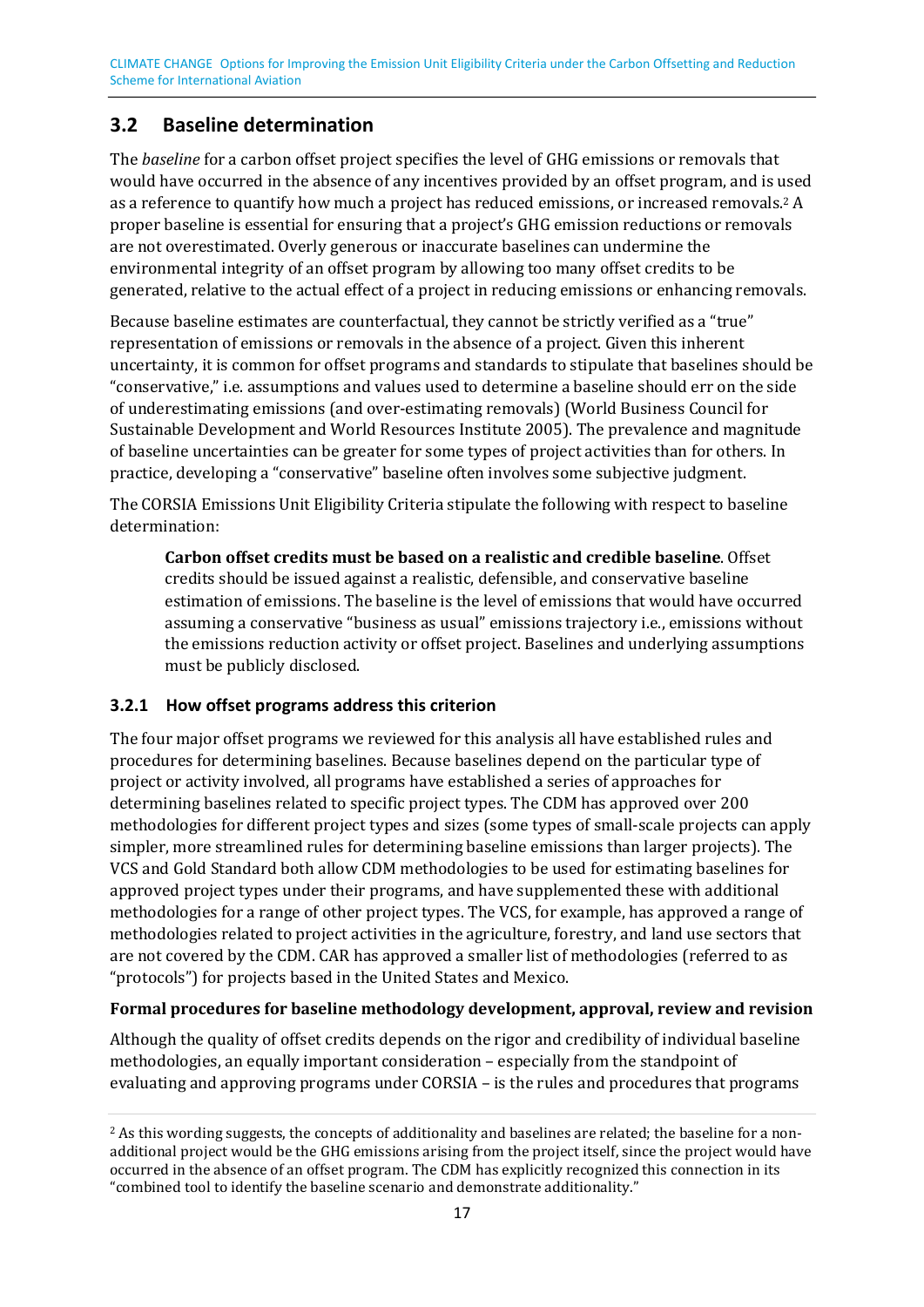have in place to develop, review, approve, and update methodologies. The four major programs we reviewed all have such procedures in place, though they differ somewhat in their approaches. The CDM, VCS, and Gold Standard all allow project proponents to propose new methodologies relevant to different project activities. The CDM has periodically consolidated different methodologies submitted in this way where they cover similar types of project activities. CAR differs from the other programs in following a "top-down" methodology development strategy, where program staff determine which project activities to cover. All the programs review and revise methodologies on an ad hoc basis, as issues or necessary updates are identified.

#### **Degree of standardization**

As with additionality tests, baseline estimation methods can differ in the degree to which they are "standardized" – i.e. applying standard defaults and assumptions to estimate baseline emissions for particular project types – or "project-specific," i.e. estimating baseline emissions using project-specific data and parameters. Project-specific methods are in principle more accurate in estimating the baseline emissions associated with individual projects. Standardized baselines sacrifice some accuracy in the name of streamlining the process of baseline setting, and avoiding subjective elements that may come into play with project-specific methods. In practice, most baseline methodologies fall somewhere on a spectrum between purely projectspecific methods and standardized approaches; baselines are often determined partially based on project-specific parameters or assumptions and partially based on standardized ones.

In principle, project-specific and standardized baselines can be equally effective at ensuring environmental integrity. For standardized baselines, however, effectiveness greatly depends on the rules and criteria applied in their development, and the ways in which they are developed for specific project types. Some methods proposed for developing standardized baselines under the CDM, for example, suffered from deficiencies that limited their effectiveness and may have compromised environmental integrity (Schneider et al. 2012). Moreover, environmental integrity can be undermined if project developers can cherry-pick between standardized and project-specific approaches (Spalding Fecher and Michaelowa 2013).

Three of the programs reviewed here incorporate standardized baselines explicitly. Both the VCS and CDM allow standardized baseline methodologies, and have established guidance and criteria for the development of such methodologies. CAR has organized its program around standardized approaches and all of its protocols incorporate standardized elements, in accordance with general principles and requirements established in its program manual. The fourth program, the Gold Standard, incorporates CDM methodologies by reference.

## **Crediting period and frequency of updates**

One important aspect of baselines that all programs address is the period of time to which they apply and for which they are considered valid – often referred to as a "crediting period." Programs have adopted different policies with respect to crediting periods. Under the CDM, project developers generally have the option of selecting a 10-year crediting period (nonrenewable), or a 7-year crediting period that may be renewed up to 2 times (for a maximum of 21 years). For afforestation and reforestation  $(A/R)$  projects, the choice is similarly between a single 30-year period or up to three 20-year periods. When renewable crediting periods are used, the baseline must be updated at each renewal (although the baseline scenario itself is not re-evaluated). The Gold Standard uses 5-year crediting periods for most project types, with (usually) one possible renewal; for A/R projects, the crediting period must be a minimum of 30 years and a maximum of 50 years. Both the VCS and CAR have established standard 10-year crediting periods for most project types, with the option to renew either once (CAR) or twice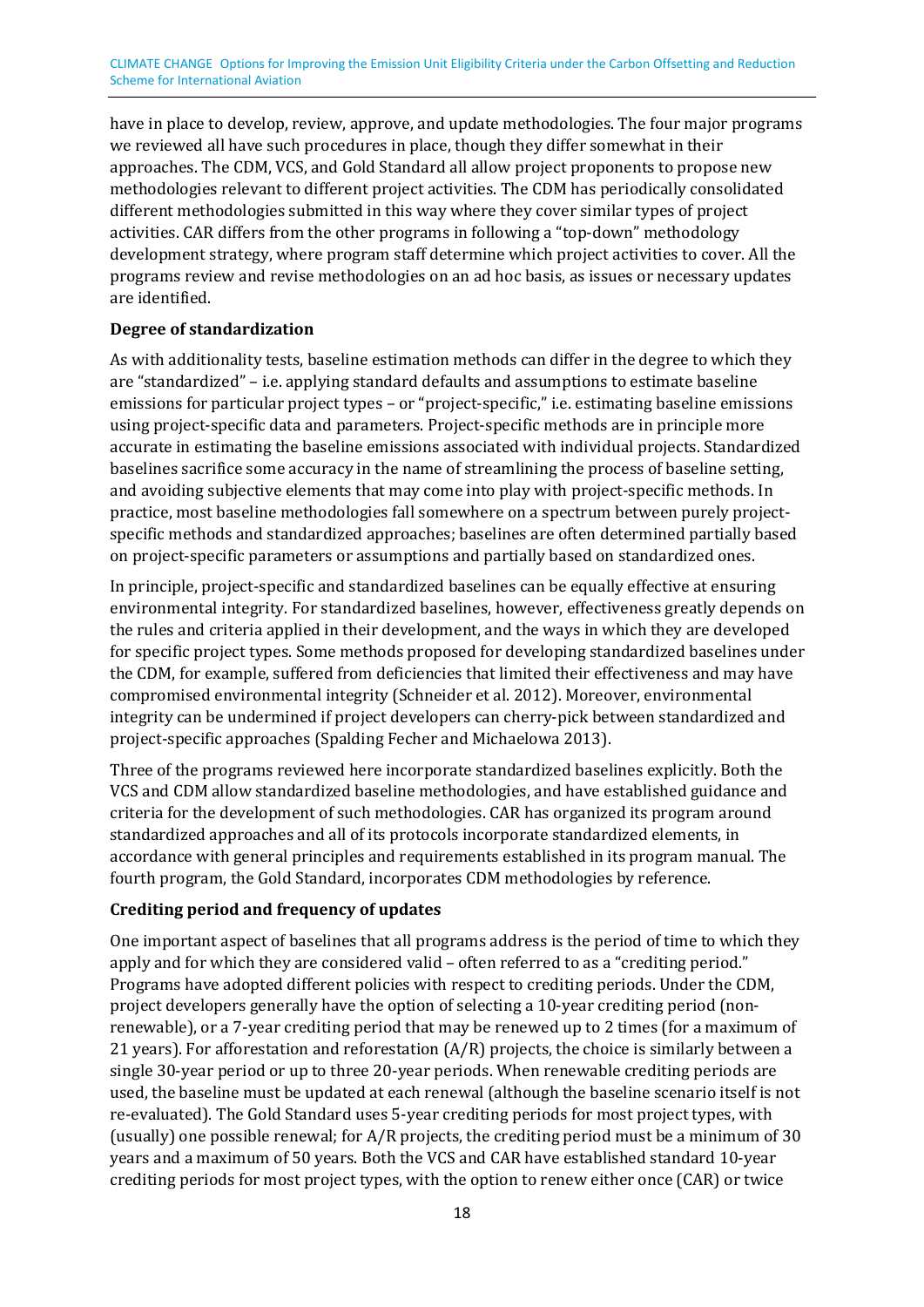(VCS). For land use and forestry projects, the standard crediting period under CAR is 100 years; under VCS the period may be 20-100 years, renewable up to 100 years maximum.

### **Track record**

The track record of programs in developing credible and appropriate baseline methodologies has not been perfect. Significant flaws, for example, were discovered (and subsequently corrected) in some CDM methodologies (Schneider et al. 2010; Schneider 2011). Other programs have not faced the same outside scrutiny as the CDM, but have nevertheless seen the need to regularly update baseline methodologies to address perceived issues or shortcomings (nearly all CAR protocols have been updated, for example - in some cases multiple times; many VCS and Gold Standard methodologies have also been revised and updated). This track record highlights how important it is for programs to have solid procedures for methodology development, review, and revision, as outlined above. All of the programs reviewed here have been proactive in reviewing and revising methodologies over time in response to identified shortcomings (though in some cases they have been slow to do so).

## <span id="page-18-0"></span>**3.2.2 Potential gaps**

The EUC related to baseline determination incorporates essential principles related to ensuring environmental integrity, including the stipulation that baselines must be "defensible and conservative," and the requirement that baselines and their underlying assumptions must be publicly disclosed. There are several ways that the EUC could be improved, however:

- ► One issue is that the EUC as written pertains to "carbon offset credits." In practice, ICAO and/or airlines will not be evaluating the appropriateness of baseline estimates for each offset credit, or even individual projects. Instead, CORSIA makes it incumbent upon approved programs to apply reasonable and conservative baselines in quantifying GHG reductions and removals for offset projects. Thus, from a practical and operational standpoint, the EUC should include a requirement that baselines be determined in accordance with fully vetted, program-approved methodologies, and that such methodologies should be developed according to formal rules and procedures established under ICAO-approved programs. This would guard against the possibility that offset credits are issued against "bespoke" baseline estimation methods tailored to a particular project – in the a[bse](#page-18-1)nce of a formal and transparent review – which programs in some cases could allow.3 Such methods may be difficult to objectively evaluate, and may contain elements biased in favour of the project proponents.
- <span id="page-18-2"></span>► The EUC does not differentiate between project-specific and standardized baseline methodologies. In principle, both types of baselines can be effective at maintaining environmental integrity. However, it may be important to stipulate that any standardized approaches should employ benchmarks, stringency levels, and other parameters that are conservative and appropriate to sector-specific circumstances. Furthermore, in order to avoid cherry picking of methodologies by project developers (i.e. choosing a methodology that provides the best results in terms of quantified emission reductions), the EUC should

<span id="page-18-1"></span><sup>&</sup>lt;sup>3</sup> The four programs reviewed here do not currently allow such individually tailored approaches, though [C](#page-18-2)AR is launching a sub-program that may allow them, albeit with review by program staff.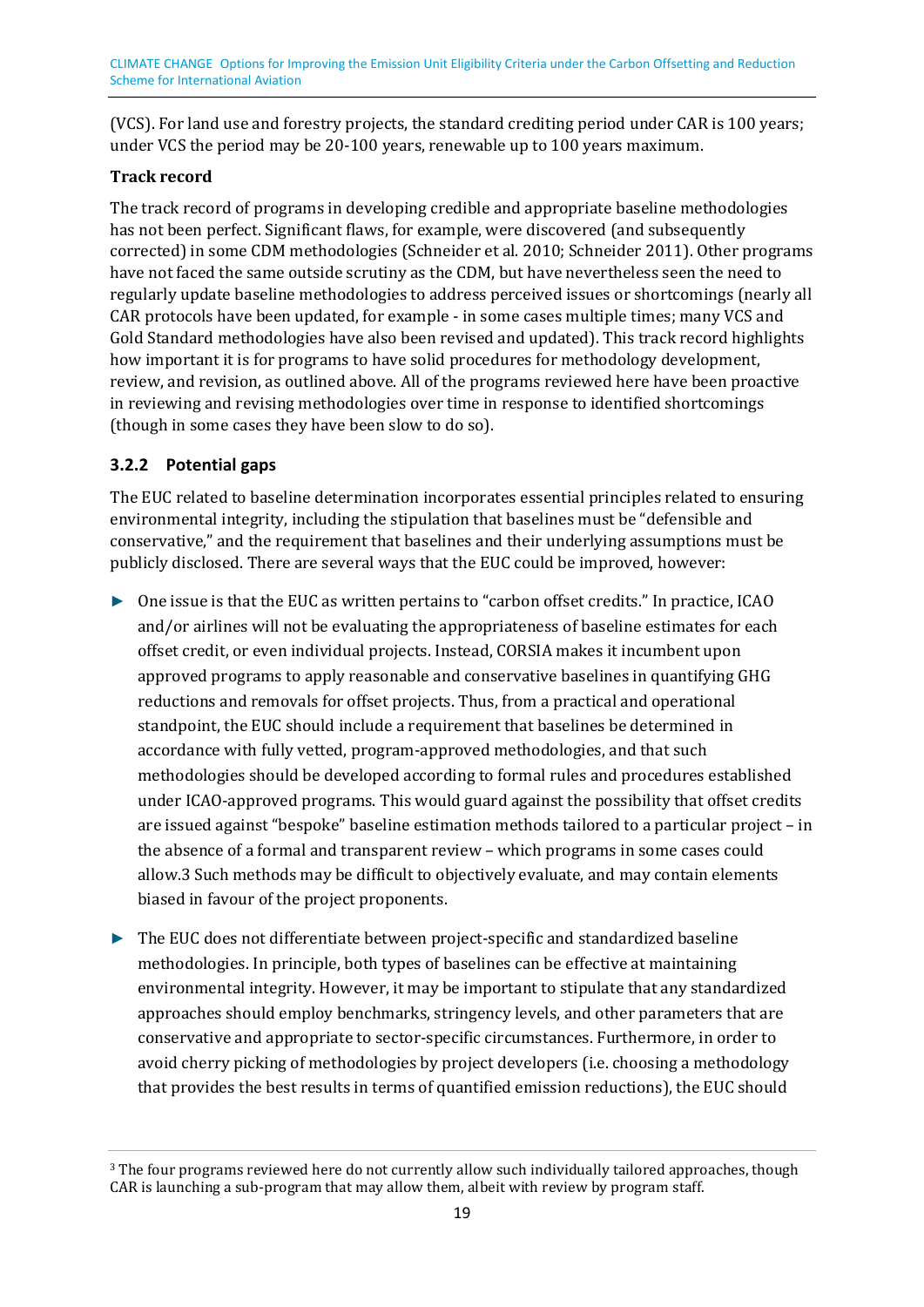<span id="page-19-2"></span>requ[ir](#page-19-1)e that programs maintain no more than one active methodology for any single project type.4

► Currently, the EUC makes no reference to the crediting period associated with baselines. Because of the uncertainties that can arise in projecting baseline activities and emissions, a reasonable crediting period is needed to ensure that emission reductions or removals are not over-estimated (and, in some cases, to ensure that project activities continue to be additional). Some observers now argue that, for the period after 2020, baseline emission estimates should expressly take into account NDCs, and should likewise be reviewed at 5 year intervals in alignment with NDC revision cycles (i.e., they should effectively have a 5 year crediting period) (Warnecke et al. 2018; Blandford et al. 2017). The Gold Standard has already begun to implement this approach, with a limit of only one renewal. Accordingly, the EUC should make reference to crediting periods and propose specific parameters around maximum length and renewal options.

Note that among the existing programs we reviewed, the 100-year crediting periods allowed by both the VCS and CAR for forestry and land-use projects could be seen as insufficiently conservative given the large baseline uncertainties that can arise over that length of time. When the California Air Resources Board adopted CAR's forest project protocol under its regulatory emissions trading system, for example, it modified the crediting period to 25 years, renewable up to four times.

► Formally, the wording of the EUC is not quite correct. "Carbon offset credits" themselves are not "based on a… baseline"; rather, the emission reductions associated with offset credits should be determined using a realistic and credible baseline.

Also, the current EUC's definition of a baseline could be seen as problematic, i.e. "[the] emissions [that would have occurred] without the emissions reduction activity or offset project." The issue here is that if a project activity is not additional, then baseline emissions should be equivalent to the emissions from the project itself, not emissions "without the project." The EUC definition of a baseline would be technically correct only if it also specifies that the project is additional.

## <span id="page-19-0"></span>**3.2.3 Recommendations for revising the EUC**

Based on the potential gaps identified above, we make the following recommendations for improving the EUC related to baseline determination:

## **High priority**

► The EUC should include a requirement that baselines be determined in accordance with fully vetted, program-approved methodologies, and that such methodologies should be developed according to formal rules and procedures established under ICAO-approved programs (as is required for programs under the EUCs related to "program design elements").

<span id="page-19-1"></span><sup>4</sup> Note that individual methodologies may still combine standardized and project-specific methods, [in](#page-19-2)cluding options to choose from conservative "default" approaches and possibly more generous projectspecific quantification methods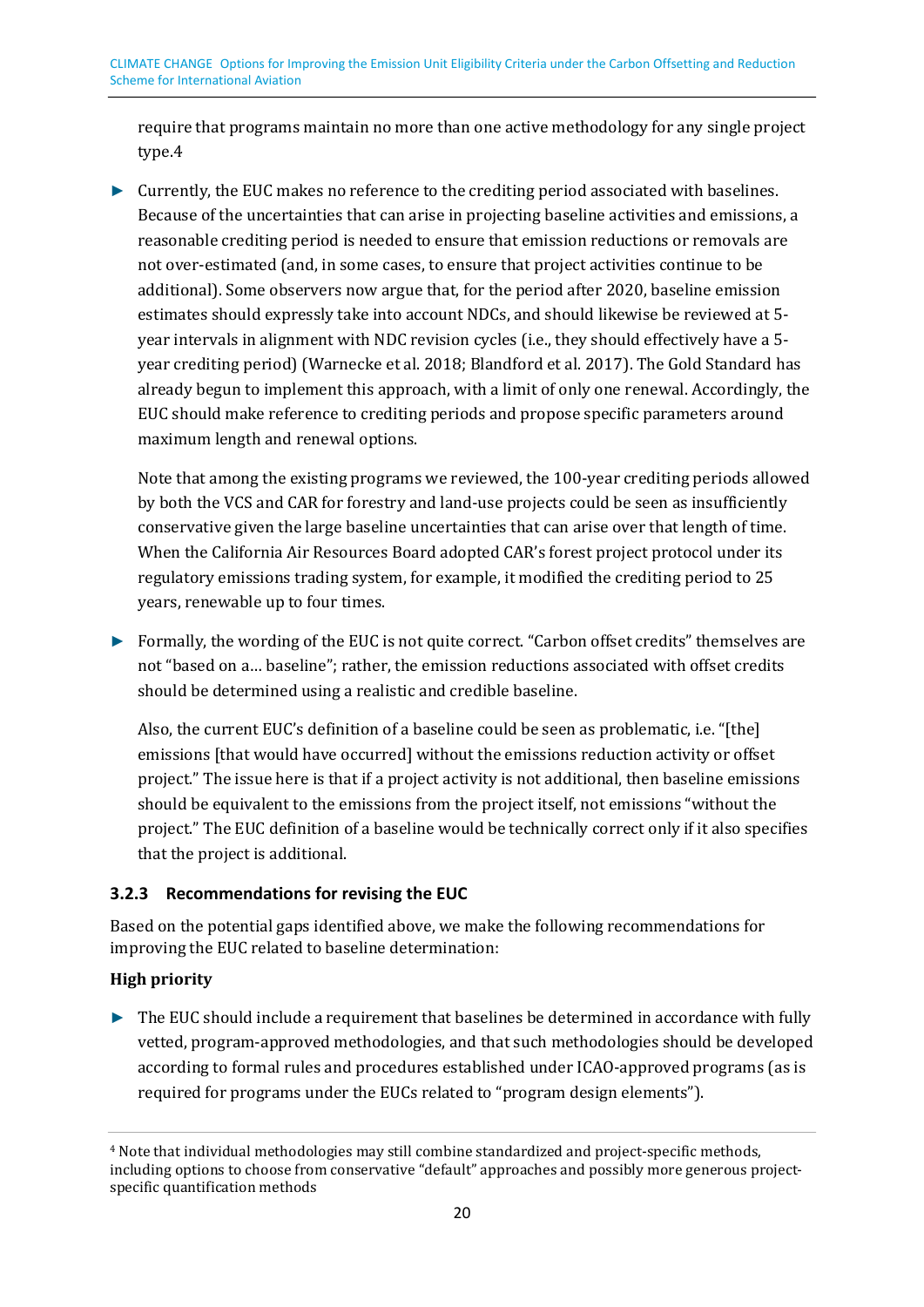- ► The EUC should also stipulate that any standardized baselines must be developed following program-established criteria for standardized approaches; that they must apply benchmarks, stringency levels, and other parameters that are conservative and appropriately tailored to sector- and geographic-specific circumstances; and that no more than one methodology (standardized or project-specific) can be used for any single project type.
- ► The EUC should explicitly reference crediting periods. At a general level, the EUC should stipulate that crediting periods must be appropriately conservative for each project type. The EUC could also propose specific parameters around maximum length and renewal options, e.g., no more than 5 years for most project types and no more than 30 years for forestry and land-use projects, with no more than one allowable renewal.

#### **Lower priority**

- ► In principle, by requiring that carbon offset credits be based on a "realistic and credible" baseline, the EUC sets a relatively low bar for ensuring offset credit quality (although the EUC also states that baselines should be "conservative"). Following established standards, the EUC should require that baselines be conservative in order to avoid over-estimating emission reductions (World Business Council for Sustainable Development and World Resources Institute 2005).
- ► The text of the current EUC definition of a baseline should be amended in some cases for greater technical accuracy. This includes clarifying that baselines represent emissions "without the emission reduction activity" only if the activity is additional.

#### **Suggested text**

**Emissions reductions associated with** carbon offset credits must be based on **a defensible and** realistic and credible **conservative** baseline. Offset credits should be issued against a realistic, defensible, and conservative baseline estimation of emissions. The baseline **should be below** is the level of emissions that would have occurred assuming a conservative "business as usual" emissions trajectory i.e., emissions without the **in the absence of an** emissions reduction activity or offset project**, assuming the activity or project is additional. Baselines should be determined in accordance with fully vetted, program-approved methodologies. Such methodologies should be developed according to formal rules and procedures established under approved programs (per** *Program Design Element* **#1). If standardized baselines are used, they should follow program-established criteria for standardized approaches and apply benchmarks, stringency levels, and other parameters that are conservative and appropriately tailored to sector- and geographic-specific circumstances. Baselines should be defined for an explicit and appropriately conservative crediting period, determined in accordance with relevant program policies. Standard crediting periods should be no longer than 5 years for most project types, with no more than one allowable renewal**. Baselines**, crediting periods**, and underlying assumptions must be publicly disclosed.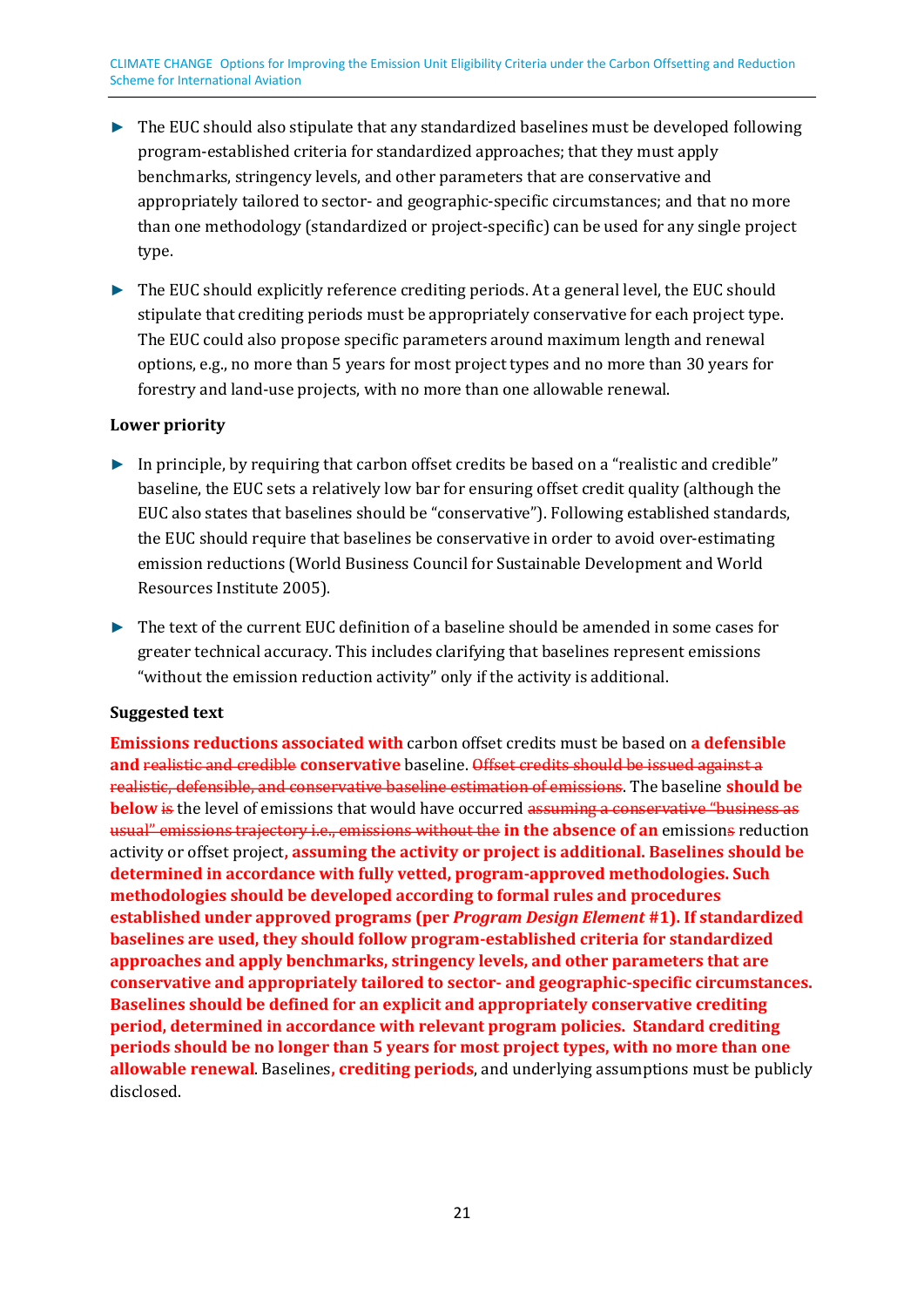## <span id="page-21-0"></span>**3.3 Ensuring permanence**

Permanence is another essential criterion for offset credit quality. Because offset credits will be used to compensate for emissions that will effectively raise atmospheric concentrations of  $CO<sub>2</sub>$ for many thousands of years (effectively in perpetuity), they should be associated with emission reductions that are similarly permanent. If an emission reduction or removal is "reversed" (e.g., subsequently emitted so that no net reduction occurs), then it can no longer function as an offset. Technically, a "reversal" occurs any time an activity reduces emissi[o](#page-21-2)ns below baseline levels for a time, but in a later period emissions rise above baseline levels.<sup>5</sup> In theory, this could happen with any kind of project or activity, but for most sectors there are few if any mechanisms by which emissions can rebound above baseline levels in later periods. The most significant exceptions are the forestry and land-use sectors, where enhanced carbon storage in trees, vegetation, and soils can be reversed due to natural or human-caused disturbances (geologic carbon capture and sequestration projects may also be subject to reversal).

The CORSIA Emissions Unit Eligibility Criteria stipulate the following with respect to permanence:

<span id="page-21-4"></span>**Carbon offset credits must represent emissions reductions, avoidance, or carbon sequestration that are permanent.** If there is risk of reductions or removals being reversed, then either (a) such credits are not eligible or (b) mitigation measures are in place to monitor, mitigate, and compensate any material incidence of non-permanence.

### <span id="page-21-1"></span>**3.3.1 How offset programs address this criterion**

<span id="page-21-5"></span>Ensuring permanence requires establishing mechanisms to compensate for reversals when they occur, even if they occur in the indefinite future. The programs reviewed here have adopted variations on two basic types of mechanisms for co[mp](#page-21-3)ensating for reversals: temporary crediting, and the use of buffer reserves (insurance).<sup>6</sup>

The CDM uses a temporary crediting approach for afforestation and reforestation (A/R) projects. Under this approach, offset credits issued to A/R projects expire after a predefined period (either 30 years, or at the end of the subsequent Kyoto Protocol commitment period) and must be replaced with other units issued under the Kyoto Protocol. If a 30-year period is used, offset credits also expire if a reversal occurs before the end of this period. When A/R project crediting periods are renewed, expired credits may be reissued, and in principle buyers can repurchase these credits – effectively creating a stream of payments for the project proponents. At the end of a project's final crediting period, however, no more credits may be issued and all expiring credits must be replaced with other Kyoto units. This approach guarantees permanence by ensuring that all offset credits associated with potentially non-permanent reductions or

<span id="page-21-3"></span><span id="page-21-2"></span><sup>5</sup> In this case, "baseline levels" refers to emissions that would have occurred in the absence of the activity [o](#page-21-5)ver the long term, not necessarily the time-limited baseline defined for a project for crediting purposes. <sup>6</sup> A third possible approach is for countries to assume liability for any reversals and commit to compensate for them. This effectively happens under the temporary crediting, if temporary credits are acquired and used by countries (i.e., the buyer of these credits is responsible for replacing them). Under the CDM, host countries are also liable for reversals occurring at CCS projects. Finally, the VCS acknowledges host country guarantees as one way to compensate for reversals associated with jurisdictional REDD+ programs. As an approach for programs to follow in guaranteeing permanence, however, relying on country liability is not generally a viable option, and could create perverse incentives (e.g., where programs and project owners fail to take measures to safeguard against reversals because they face no liability). We therefore do not examine this as an option here.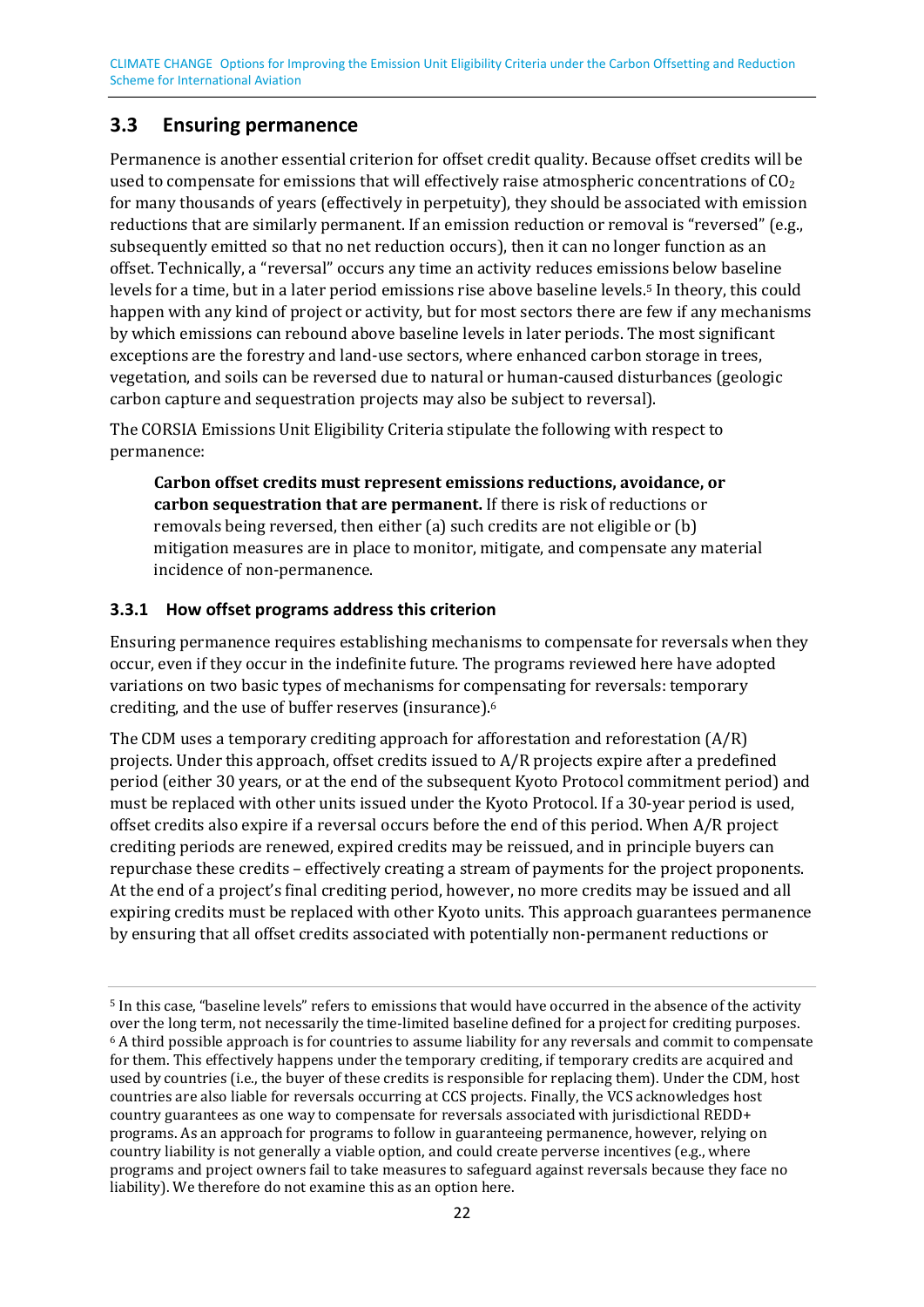removals are replaced with units representing permanent reductions – even if no reversals occur during a project's crediting period. Potential future reversals are therefore fully covered.

For geologic carbon capture and storage (CCS) projects, the CDM applies an approach using buffer reserves. Under buffer reserves, a certain percentage of offset credits that would be issued to a project are instead set aside in a buffer – in the case of CCS projects, the CDM requires a standard 5% set-aside of all credits issued to a project. The buffer acts as an insurance mechanism: if a reversal occurs, then buffer reserve credits may be cancelled to compensate for the reversal, thus preserving the integrity of offset credits that were already issued to the project. In the case of CCS projects, the buffer reserves are activity-specific. This means that these projects are effectively self-insured; the expectation is that any reversals are likely to involve only a portion of a project's emission reductions, and therefore can be compensated with a partial set-aside of project credits. One risk of this approach is that it does not provide a guarantee against "catastrophic" losses, i.e., reversals that involve a large percentage of total emission reductions achieved.

<span id="page-22-2"></span>The VCS, CAR, and Gold Standard all apply different versions of a pooled buffer reserve approach to address non-permanence in the agriculture, forestry, and land-use (AFOLU) sectors. Under this approach, offset credits are set aside from individual projects into a common buffer reserve, which can be drawn upon to cover reversals from any project. The size of the contribution to the buffer reserve is usually based on a project-specific [r](#page-22-0)isk assessment to determine the likelihood that reversals may occur over a certain time period.7 An important advantage is that this approach can fully cover catastrophic losses affecting individual projects, as long as the buffer reserve is sufficiently stocked with credits from projects across an entire program.

## **Liability for intentional reversals (buffer reserves)**

Buffer reserves can be effective at compensating for reversals due to natural disturbance risks, such as fire, disease, or drought affecting forests and soils. They can present a "moral hazard" problem, however, if used to compensate for human-caused reversals, such as intentional harvesting. If a landowner faces no penalty for harvesting trees for their timber value, for example – because any reversals caused by harvesting would be compensated out of a buffer reserve – then the landowner could face a strong incentive to harvest. Such perverse incentives can make a buffer reserve approach unviable. The three programs using pooled buffer reserves address this issue in different ways. CAR uses its buffer reserve only to compensate for natural disturbances, and imposes contractual obligations on landowners to compensate for any "avoidable" reversals (including reversals due to negligence or wilful intent) by retiring offset credits. The VCS covers "non-catastrophic" reversals (e.g., due to poor management or overharvesting) out of its [b](#page-22-1)uffer reserve, but will not issue further offset credits to a project until the reversal is remedied.8 If project monitoring ceases, however, the VCS will compensate for all VCUs issued to a project from its buffer reserve – in principle allowing intentional reversals to be fully covered. The Gold Standard holds project owners liable for "underperformance" during a project's crediting period (though this term does not appear to be defined).

## <span id="page-22-3"></span>**Length of permanence guarantee (buffer reserves)**

Another issue with buffer reserve approaches is the length of time for which permanence is guaranteed. No risk can be insured against in perpetuity, including reversal risks (over the very long run, the chance of reversal for any given project approaches 100%). Programs adopting

<span id="page-22-1"></span><span id="page-22-0"></span><sup>7</sup> The exception here is the Gold Standard, which requires a standard 20% set-aside for land-use and [fo](#page-22-3)rest projects, regardless of specific project circumstances.

<sup>8</sup> VCS AFOLU projects are also required to "put in place management systems to ensure the carbon against which VCUs are issued is not lost during a final cut with no subsequent replanting or regeneration."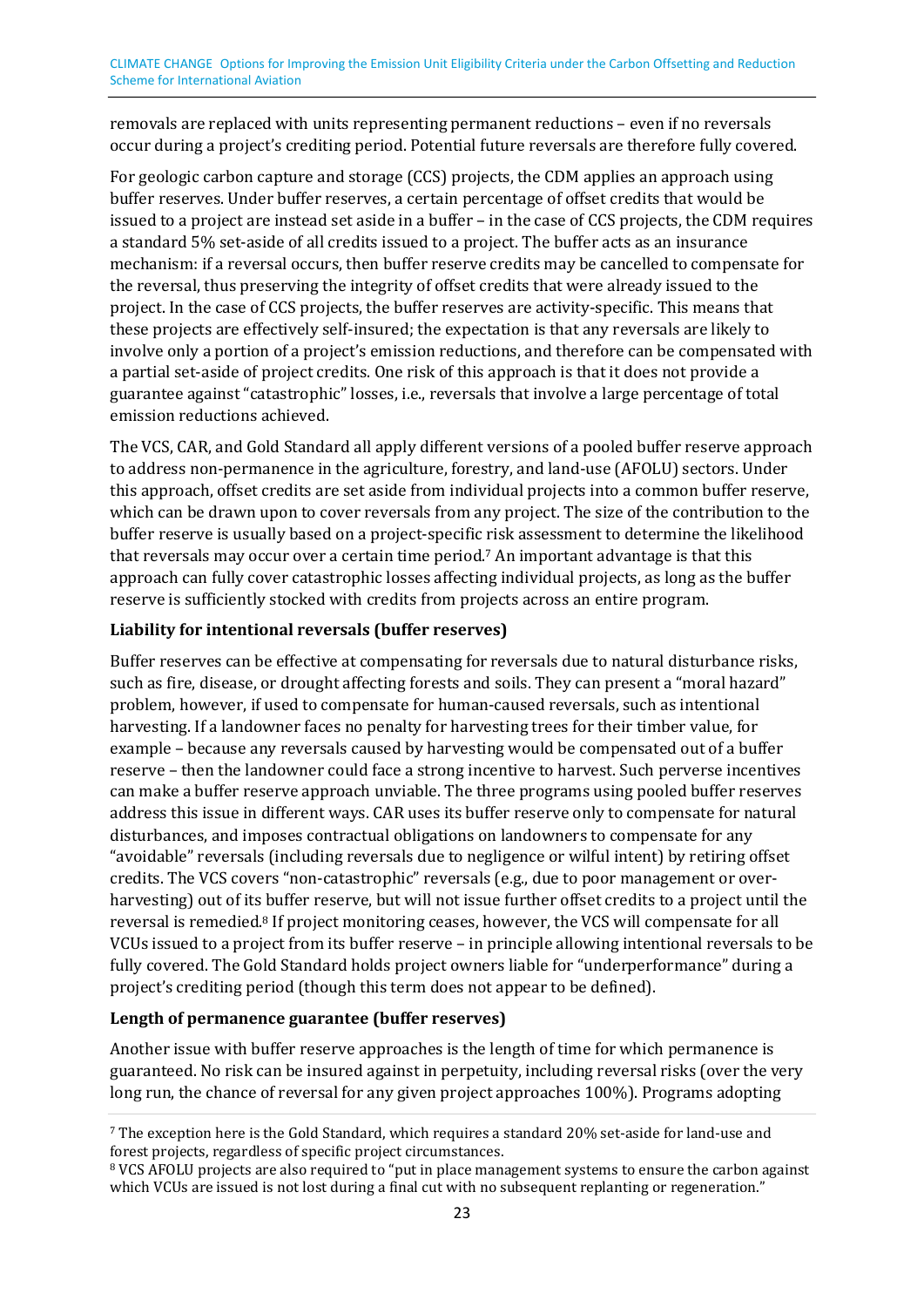buffer reserves are therefore implicitly or explicitly transferring an obligation to maintain carbon storage (or compensate for reversals) to future decisionmakers. The programs reviewed here differ, however, in the length of time that they effectively insure against reversals. Some programs are not explicit about the length of coverage, which can make judging their effectiveness challenging. CAR is the most explicit, imposing a contractual obligation on landowners to maintain credited carbon stocks for a period of 100 years after credits are issued (which may be up to 200 years after a project's start date), and committing to cover natural disturbance reversals using its buffer reserve over the same period. The VCS formally compensates for reversals only through the end of a project's crediting period, meaning a maximum of 100 years from a project's start date; however, a portion of the project's credits is retained in the VCS buffer reserve to cover potential reversals after this date. The Gold Standard likewise provides no formal coverage for reversals beyond the end of a project's crediting period (either through its buffer reserve or legal obligations imposed on landowners).

### **Monitoring requirements**

Monitoring is essential to determine whether reversals have occurred and require compensation. Again, programs differ in their approaches to monitoring requirements. CDM monitoring requirements for A/R projects differ based on whether they have 30-year crediting periods, or crediting periods linked to Kyoto commitment periods. The former projects are required to monitor and compensate for reversals if they occur prior to credit expiration. The latter are not required to monitor for reversals (on the premise that all credits must be replaced once they expire). For CCS projects, monitoring for reversals is required for 20 years after a project's last crediting period.

Among the programs that use buffer reserves, CAR requires monitoring and onsite verification of reversals at least once every six years until 100 years after credits are issued. If required monitoring ceases, this is treated as a full, "avoidable" (intentional) reversal of all credited carbon, and project owners are required to compensate. The VCS and Gold Standard also require regular monitoring for reversals, but only through the end of a project's crediting period. Furthermore, as noted above, the VCS imposes no penalty of project developers if monitoring ceases (other than forgoing future issuances). Similarly, the Gold Standard will decertify projects if annual monitoring reports are not submitted, but otherwise does not identify any penalties for project cessation.

#### **Reversal risk mitigation requirements**

Finally, CAR, VCS, and the Gold Standard all either incentivize or require project proponents to implement measures to mitigate the risk of reversals. CAR provides project proponents an incentive to mitigate risks, by allowing a lower buffer reserve set aside where mitigation measures are present. The VCS applies a similar approach, while also requiring some forms of risk mitigation. The Gold Standard requires mitigation measures related to identified high risk factors (which range from natural disturbances to political, financial, and project management risks).

## **Track record**

Partly because carbon offset programs have been in operation for only 10-15 years at most, evidence of the effectiveness of their various approaches to addressing non-permanence is limited. In principle, the CDM's method of issuing temporary offset credits is the only approach that guarantees permanence. However, A/R projects under the CDM have seen very little uptake, in large part because temporary crediting effectively imposes liability for reversals on credit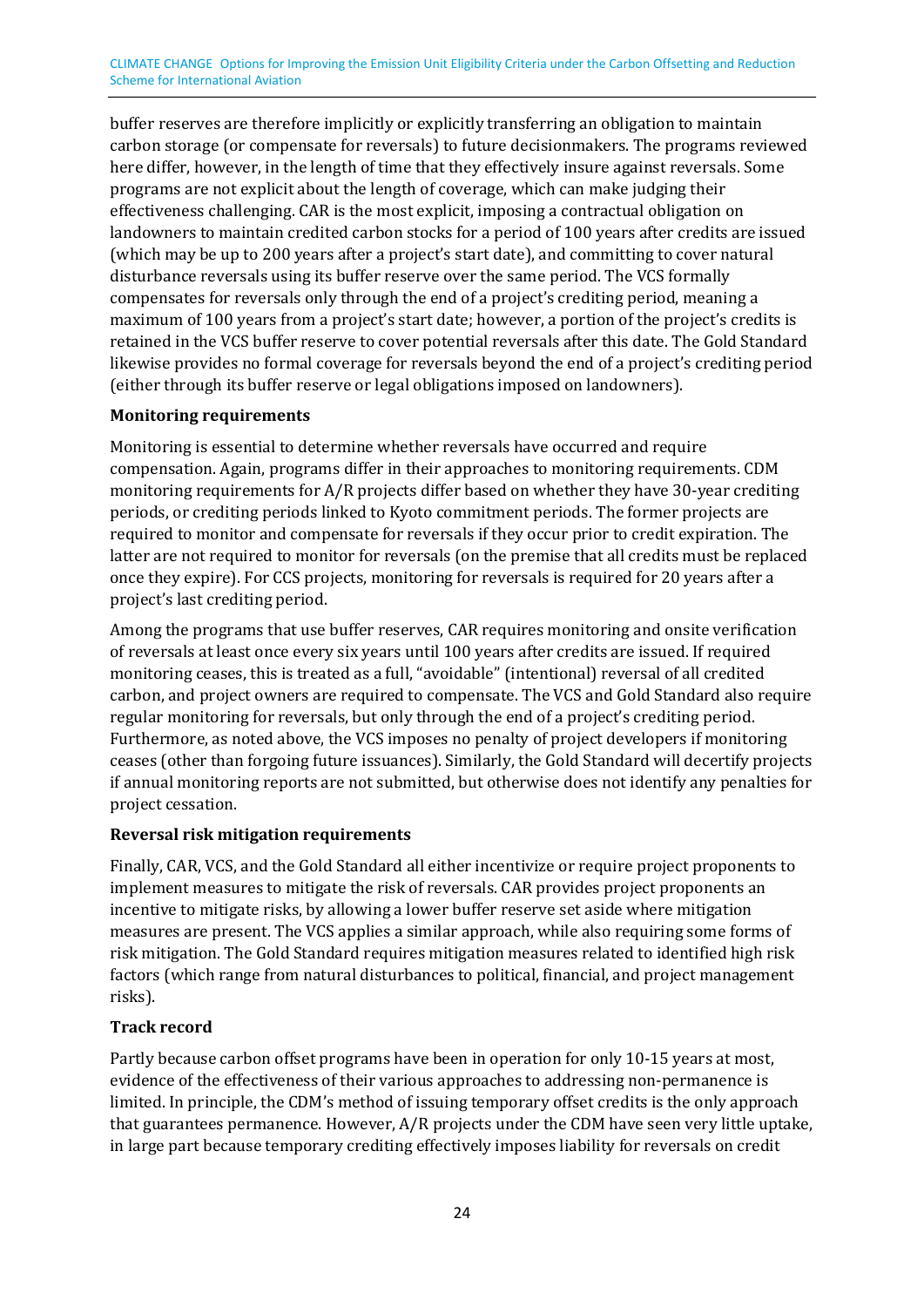buyers, meaning that buyers have much less willingness to pay for these credits (Schneider et al. 2018).

The buffer reserve approach adopted by CAR, the VCS, and the Gold Standard has been much more attractive to buyers, because reversals are effectively insured against, or liability is imposed on project owners. This allows offset credits from AFOLU projects, for example, to be transacted on the same basis as offset credits from projects that do not face non-permanence risks. It is still an open question, though, how well these approaches will work to safeguard against reversals over the long run.

## <span id="page-24-0"></span>**3.3.2 Potential gaps**

As currently formulated this EUC is mostly sufficient, but it could be more explicit about appropriate mechanisms to address non-permanence. Potential gaps include:

- ► The EUC does not indicate that monitoring, mitigation, and compensation mechanisms must be administered and enforced by programs, and is vague about what effective monitoring, mitigation, and compensation would entail. In particular, the EUC could be improved by explicitly referring to mechanisms that could be used to ensure permanence (e.g., temporary crediting or buffer reserves), and including requirements for bolstering the effectiveness of these approaches (e.g., sufficiently stocking buffer reserves; requiring ongoing monitoring; requiring or incentivizing risk mitigation measures; and avoiding perverse incentives for intentional, human-caused reversals).
- ► As currently worded, the EUC implies that emission reductions must be truly permanent. It does not specify a timeframe over which reversals must be compensated, suggesting that such a timeframe is indefinite. Whether or not this was intended, the EUC sets a high bar if strictly interpreted. Only a temporary crediting approach would be sufficient to provide a guarantee of true permanence over an indefinite period. Given the track record of temporary crediting under the CDM, however, this may not be practical, and – given the current practice among major programs of using buffer reserves – the EUC may not be interpreted to require true permanence in any case. The EUC could thus be improved by defining an ambitious but more practical threshold for "permanence," e.g., that program mechanisms must be sufficient to compensate for any reversals within 100 years from the date an offset credit is issued.
- ► The wording of the EUC is imprecise in some places.

## <span id="page-24-1"></span>**3.3.3 Recommendations for revising the EUC**

#### **High priority**

- ► The EUC should be explicit that monitoring, mitigation, and compensation mechanisms must be administered and enforced by programs.
- ► The EUC should explicitly refer to either buffer reserves or temporary crediting as viable alternatives for ensuring permanence.
- ► The EUC should define an ambitious threshold for "permanence," e.g., program mechanisms to address non-permanence must be sufficient to compensate for any reversals within 100 years from the date an offset credit is issued.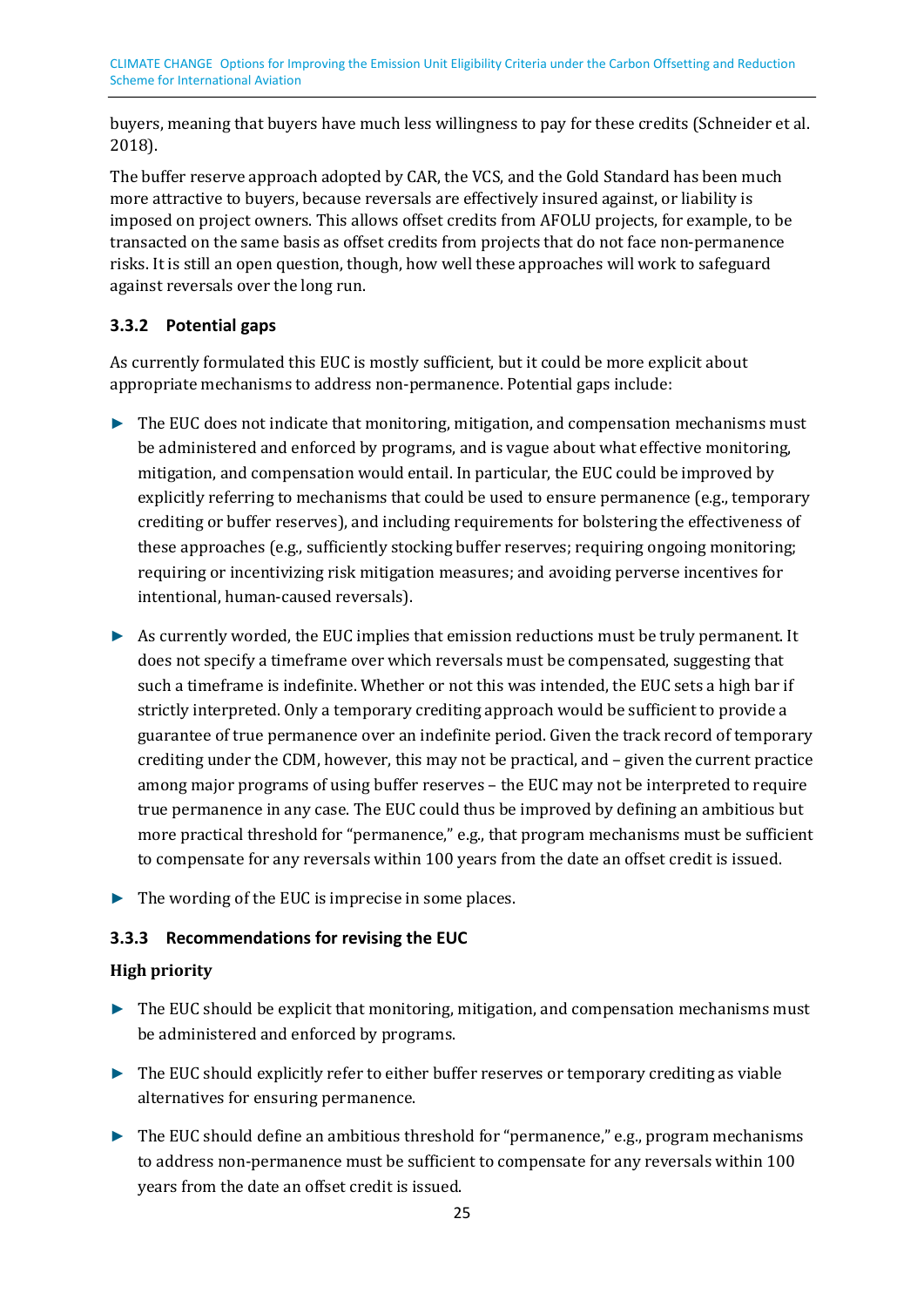#### ► If buffer reserves are used:

- Buffer reserves should be sufficiently stocked with offset credits, based on a conservative assessment of reversal risks associated with registered projects.
- The EUC should stipulate that programs must monitor for reversals, and require or incentivize reversal risk mitigation measures.
- The EUC should also explicitly require that programs avoid perverse incentives for intentional, human-caused reversals by assigning liability for such reversals to project owners.

#### **Lower priority**

- ► The wording of the EUC could be improved in some places:
	- Technically, emission "reductions" and "removals" are the correct terms to use when referring to projects that sequester or store carbon, not "reductions, avoidance, or carbon sequestration."
	- The statement that "such credits are not eligible" should refer to emission reductions or removals, not credits.

#### **Suggested text**

**Carbon offset credits must represent emissions reductions or removals, avoidance, or carbon sequestration that are permanent**. If there is risk of reductions or removals being reversed, then either (a) **programs must make** credits **emission reductions or removals from such activities ineligible for crediting** are not eligible or **(b) programs must establish robust mechanisms to ensure that any [material] reversals are monitored, verified and compensated for if and when they occur. Permanence shall be ensured for a period of at least 100 years from the date an offset credit is issued. Appropriate mechanisms to address potential reversals include the issuance of temporary credits, or the maintenance of buffer reserves to insure against reversals. Such mechanisms should be supplemented by requirements or incentives for project owners to mitigate reversal risks. If a buffer reserve mechanism is used, programs shall ensure that:** 

- ► **The reserve is sufficiently stocked with credits based on a conservative assessment of reversal risks associated with registered projects;**
- ► **Any reversals are monitored and verified for a period of 100 years after offset credits are issued;**
- ► **If monitoring is discontinued within this period, all emission reductions or removals attributed to a project are deemed as intentionally reversed; and**
- ► **Perverse incentives for intentional, human-caused reversals are avoided by enforcing appropriate penalties against project owners for such reversals.**

mitigation measures are in place to monitor, mitigate, and compensate any material incidence of non-permanence.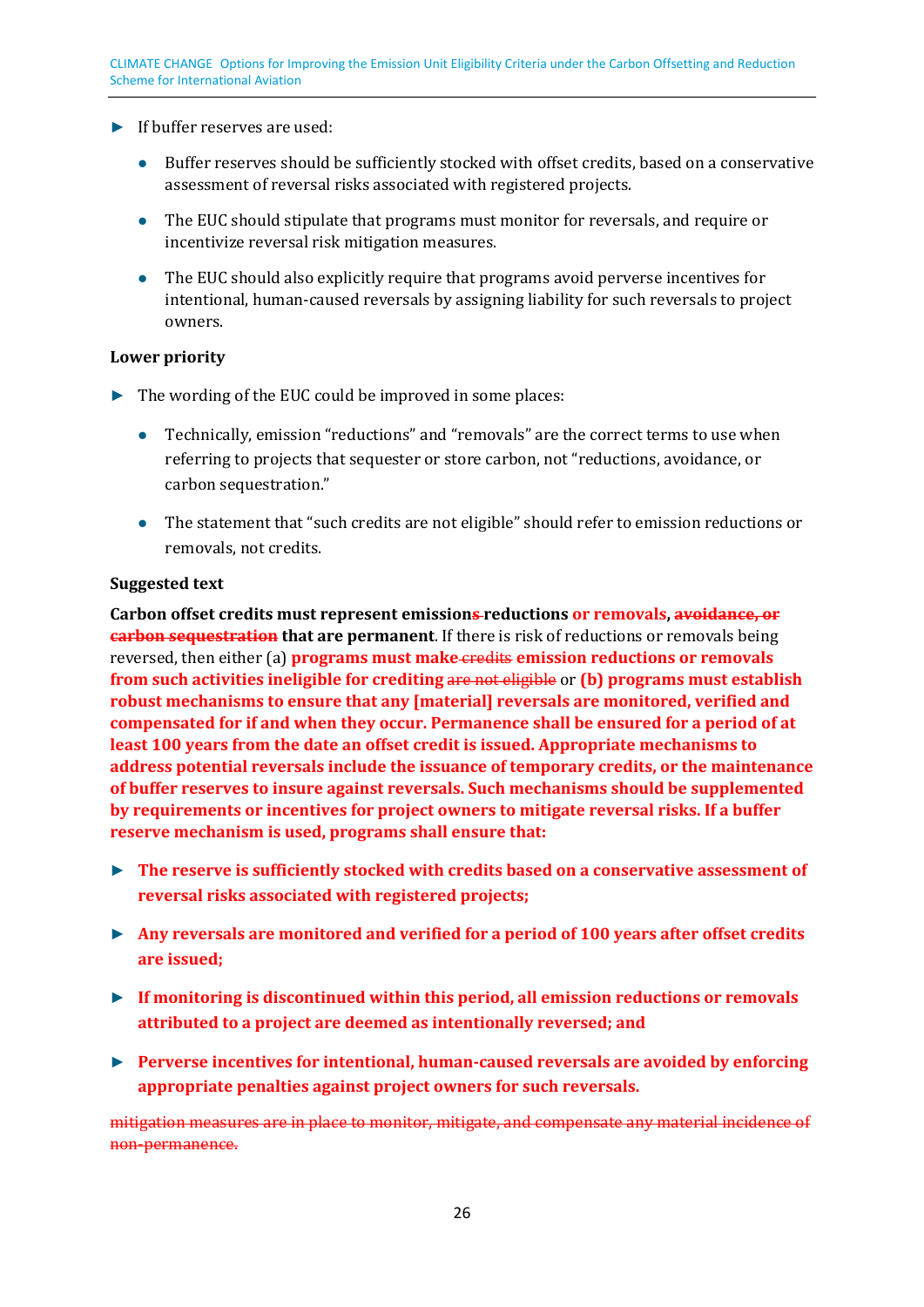## <span id="page-26-0"></span>**3.4 Avoiding double counting**

For an offset credit to be effective, the party retiring the credit against an emissions obligation must have an *exclusive claim* to the credit's associated emission reductions or removals. If another party – including the country where the emission reductions occur – also claims the reductions, then global net emissions would be lower if the offset credit was not issued. The avoidance of double counting is thus essential for offset credit quality.

Double counting of emission reductions or removals can occur in three different ways, which are enumerated in the current EUC:

#### **[Emission reductions or removals are] only counted once towards a mitigation obligation.** Measures must be in place to avoid:

- a) Double issuance (which occurs if more than one unit is issued for the same emissions or emissions reduction).
- b) Double use (which occurs when the same issued unit is used twice, for example, if a unit is duplicated in registries).
- c) Double claiming (which occurs if the same emissions reduction is counted twice by both the buyer and the seller (i.e., counted towards the climate change mitigation effort of both an airline and the host country of the emissions reduction activity)). In order to prevent double claiming, eligible programs should require and demonstrate that host countries of emissions reduction activities agree to account for any offset units issued as a result of those activities such that double claiming does not occur between the airline and the host country of the emissions reduction activity.

#### <span id="page-26-1"></span>**3.4.1 How offset programs address this criterion**

The four programs reviewed for this analysis all have rules and procedures in place to avoid double issuance and double use, and to avoid at least some forms of double claiming. Looking forward, however, a major concern for CORSIA is how to avoid double claiming of emission reductions or removals that are covered under the nationally determined contributions (NDCs) of Parties to the Paris Agreement. Avoiding double claiming with NDCs will require robust international accounting rules (Schneider and La Hoz Theuer 2019; Schneider et al. 2017). For such rules to be effectively implemented with respect to carbon offset credits, however, programs will have to adopt new rules and procedures to facilitate international accounting by countries. Currently, none of the programs reviewed here have such rules and procedures in place (though several programs are actively considering them).

#### **Double issuance**

The programs reviewed here have adopted a series of procedures and requirements to avoid double issuance:

- ► All four programs have procedures in place to ensure that offset credits are only issued after final program approval of verification reports and any other supporting documentation related to a project's asserted emission reductions or removals, thereby reducing the risk for multiple issuances for the same reductions/removals.
- ► All four programs aim to ensure that different projects cannot be issued credits for the same emission reductions or removals due to overlapping accounting boundaries. For example,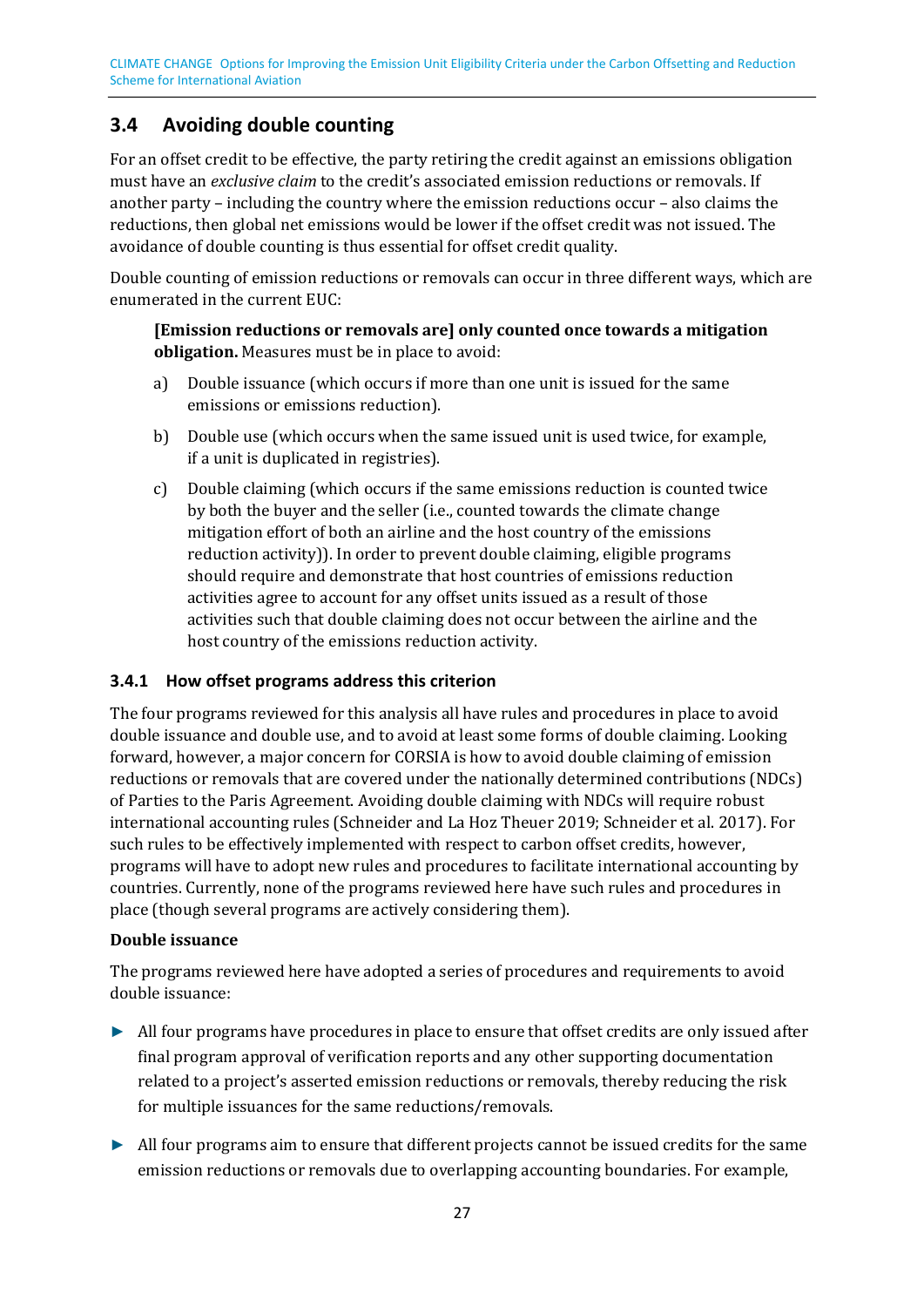the CDM only allows the producers of renewable electricity to claim carbon offset credits, whereas the consumption of renewable electricity is not eligible as an activity, since allowing this would result in more than one offset credit being issued for the same reductions.

► The programs all have procedures in place that avoid double issuance due to double registration of projects, although the CDM's approach is limited in this regard. Double registration can happen if a project is mistakenly registered twice within the same program, or if the same project is registered under more than one program. All programs reviewed here – including the CDM – have procedures to ensure that projects cannot be registered more than once within their own programs. In addition, the VCS, CAR and the Gold Standard actively monitor project registrations among other programs, and have procedures in place to ensure that a project cannot be issued valid credits by more than one program for the same emission reductions. In particular, these programs require legal attestations from project owners stipulating that they will not request issuance of offset credits for emission reductions or removals from more than one program, unless such offset credits are cancelled under one program prior to reissuance under another program. The CDM does not check for double registration with other programs.

### **Double use**

Double use of offset credits can be avoided by maintaining a robust offset credit registry system that:

- ► Is capable of securely and transparently effectuating the issuance, transfer, and cancellation of offset credits;
- ► Allows the tagging of each offset credit with a unique identifier (e.g., serial number) that conveys information about a credit's vintage and origins, and that allows the tracking of each offset credit's use and cancellation; and
- ► Incorporates offset credit cancellation procedures that ensure that cancellation is clearly indicated, irreversible, and unambiguously designated for an intended purpose.

The latter requirement in particular is necessary so that upon cancellation (or "retirement") of an offset credit, no more than one party can claim to have used the offset credit towards an emission reduction obligation.

All four programs reviewed here have registry systems in place that perform the functions listed above, although the programs vary in the specificity of their requirements for designating the purpose of cancellations.

## **Double claiming**

Double claiming of emission reductions or removals can arise in a number of ways, and involve a range of different parties. Competing claims can occur, for example, if an offset project claims emission reductions associated with sources owned or controlled by other entities. A straightforward example could occur if a renewable energy offset project claims emission reductions associated with displaced generation at fossil fuel power plants, while at the same time the owners of those power plants count the reductions towards their own emission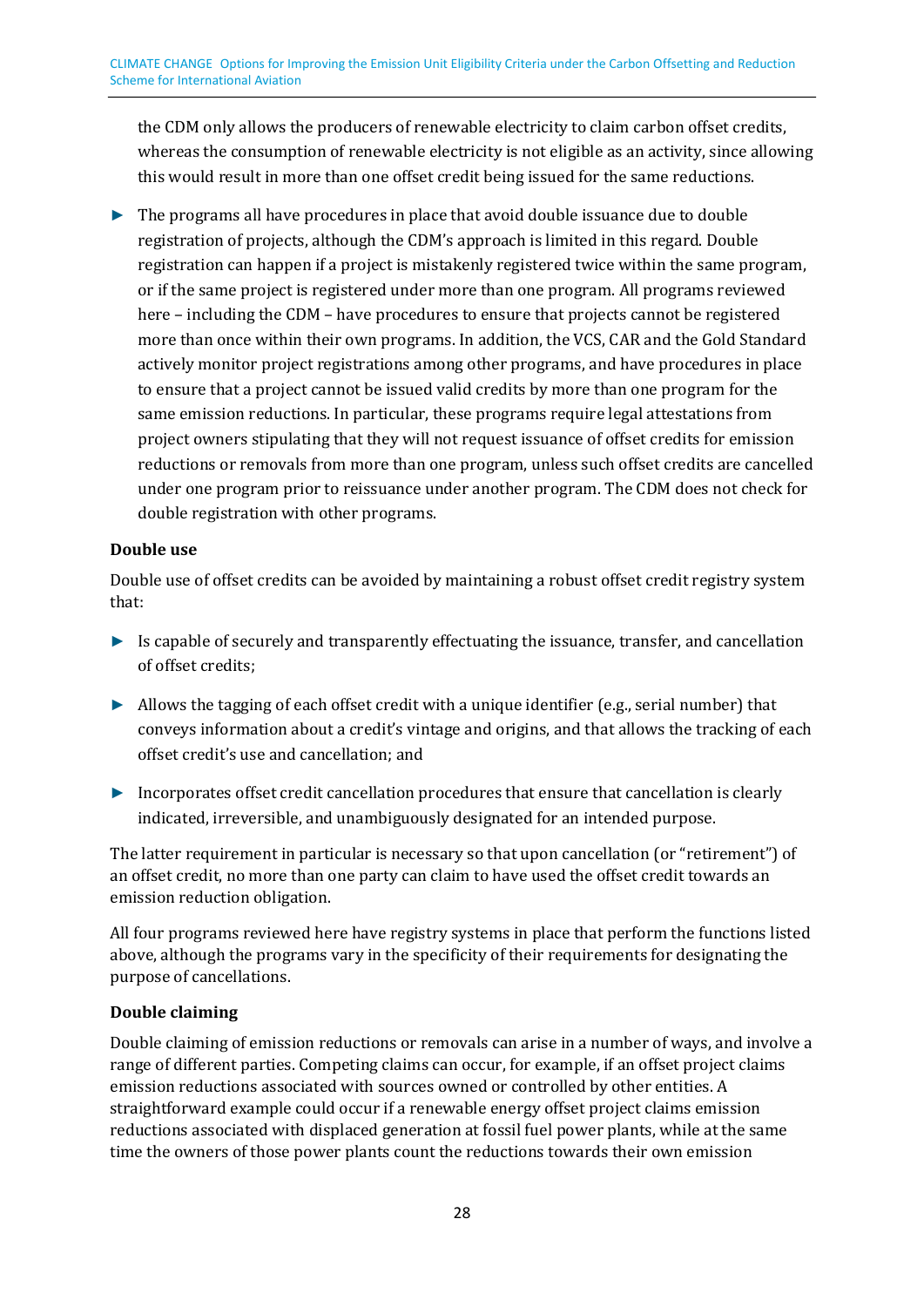reduction goals or obligations (e.g. if the power plants are covered by an emissions trading system).

The offset programs reviewed for this analysis differ somewhat in their approaches to avoiding double claiming. Under the VCS, project owners are required to legally attest to exclusive ownership of emission reductions. However, the VCS formally distinguishes between "double claiming" and "double monetization" of emission reductions. Under the VCS's definition, "double claiming" refers only to double claiming of emission reductions by both an offset credit buyer and a national government, where the national government does not "monetize" or otherwise issue or trade emissions units associated with the claimed reduction. The VCS prohibits "double monetization", but allows "double claiming" as narrowly defined. This policy may be modified in the future, however, to address the specific situation of potential double claiming with a country's NDC.

Under CAR, all project owners must sign a legal attestation asserting exclusive ownership of credited emission reductions. This is intended to guard against any instances of potentially overlapping claims; project owners must effectively certify that they have reconciled any potential conflicts.

The Gold Standard similarly requires project owners to demonstrate "full and uncontested legal ownership of any Products that are generated under the Gold Standard," including "carbon credits." (However, it is not clear how or whether the Gold Standard distinguishes ownership claims to offset credits from the underlying emission reductions or removals associated with those credits; in principle, a project owner may have an exclusive claim to offset credits as tradable units, notwithstanding competing claims to the underlying reductions.) For some project types, the Gold Standard requires demonstration of uncontested legal title or tenure to project land.

The CDM requires a Letter of Approval from the host country where projects are located, which effectively authorizes a project owner's claims to emission reductions generated by the project. However, the CDM has no express system to check that the project owner does in fact have exclusive ownership.

Finally, none of the programs reviewed here has rules and procedures in place to effectively avoid double claiming with commitments that countries have made under various international agreements, including NDCs under the Paris Agreement. In principle, other relevant commitments may include economy-wide targets adopted under the Kyoto Protocol (and Doha Amendment); voluntary pledges made by countries at Cancun under the UNFCCC ("Cancun targets'"); commitments to reduce emissions of ozone-depleting substances under the Vienna Convention and Montreal Protocol; and commitments related to any future agreement under the International Maritime Organization to address emissions from international maritime transportation. The VCS, CAR, and the Gold Standard are all in the process of updating their requirements to avoid double claiming with countries' climate targets, focusing on the Paris Agreement (Carbon Market Watch 2019). However, as noted above, fully avoiding double counting with CORSIA will require robust international accounting rules implemented by countries.

## **Track record**

Schneider, Kollmuss, and Lazarus identify three essential elements of a comprehensive approach to avoiding double counting: international accounting rules; rules for the design of mechanisms (needed to avoid double issuance); and a system for consistent tracking of units (to avoid double issuance and double use) (Schneider et al. 2015). Programs to date have largely been effective at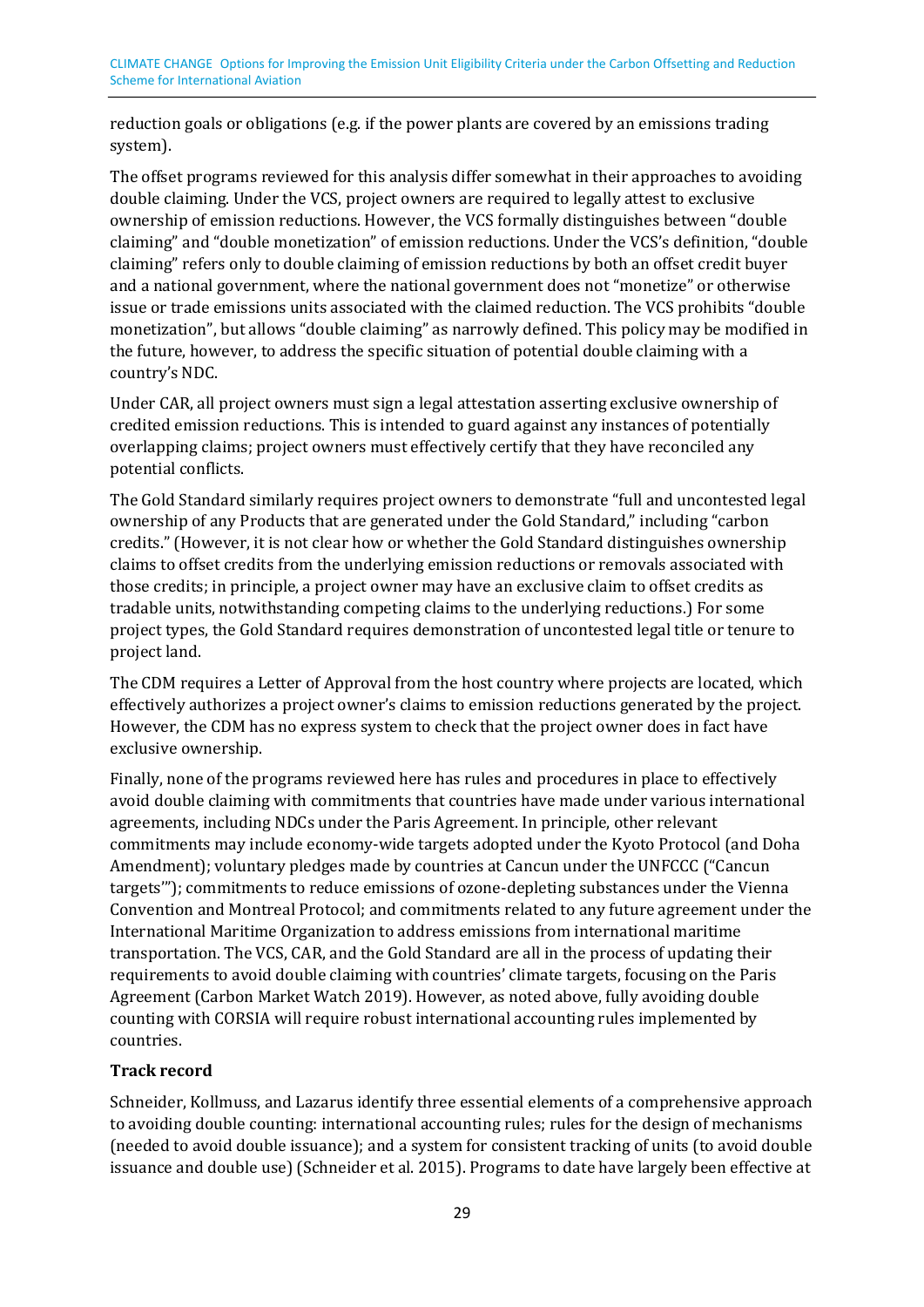<span id="page-29-3"></span>realizing the latter two elements, and with the possible exc[ep](#page-29-1)tion of the CDM, have mostly been vigilant in addressing possible instances of double claiming.<sup>9</sup> Going forward, however, double claiming against international commitments will become a more salient issue, and programs will need to develop rules and procedures for assisting countries with robust international accounting rules. One requirement should be that programs o[bt](#page-29-2)ain authorization from countries to issue offset credits and qualify them for use under CORSIA. <sup>10</sup>

## <span id="page-29-4"></span><span id="page-29-0"></span>**3.4.2 Potential gaps**

The EUC is comprehensive in requiring that all three types of potential double counting be avoided (double issuance, double use, and double claiming). It only elaborates requirements related to double claiming, however – noting that programs should demonstrate that host countries agree to account for any offset units – and the scope of how it defines double claiming is fairly narrow. Possible improvements include the following:

- ► The EUC could be more specific about the procedures or requirements needed to avoid double issuance, double use, and double claiming – making reference to best practices among current programs. Such procedures and requirements include policies on credit issuance, monitoring of overlapping emission reduction claims among project types, and procedures to avoid double issuance due to double registration; operation of robust registry systems that clearly and unambiguously indicate the purpose for credit cancellations; and requiring legal attestations from project owners asserting exclusive ownership of credited emission reductions.
- ► The EUC could explicitly expand the scope of double claiming to include other potential competing claims to credited emission reductions or removals (not just host country claims). In addition, the EUC could specify general requirements and procedures that programs should follow to facilitate international accounting and obtain appropriate authorization and assurances in order to certify offset credits for use under CORSIA. Basic requirements for programs in this regard could include the following:
	- Reporting on where and when credited emission reductions or removals occurred
	- Identification of potential overlap with countries' climate targets
	- Identifying the need for accounting by countries if offset credits are used by airlines
	- Obtaining authorization from countries to issue offset credits for use under CORSIA, along with assurances from countries to perform appropriate accounting
	- Transparent reporting
- ► The EUC's wording could be improved in some places, including:

<span id="page-29-1"></span><sup>9</sup> One possible exception is double claiming with respect to countries' Cancun targets; given the voluntary [a](#page-29-3)nd interim nature of these commitments, no consensus has been reached on how and whether offset [cl](#page-29-4)aims should be reconciled against them.

<span id="page-29-2"></span> $10$  Paragraph 77(d) of the Katowice decision text indicates that a country may "authorize" the use of mitigation outcomes "for international mitigation purposes other than achievement of its NDC."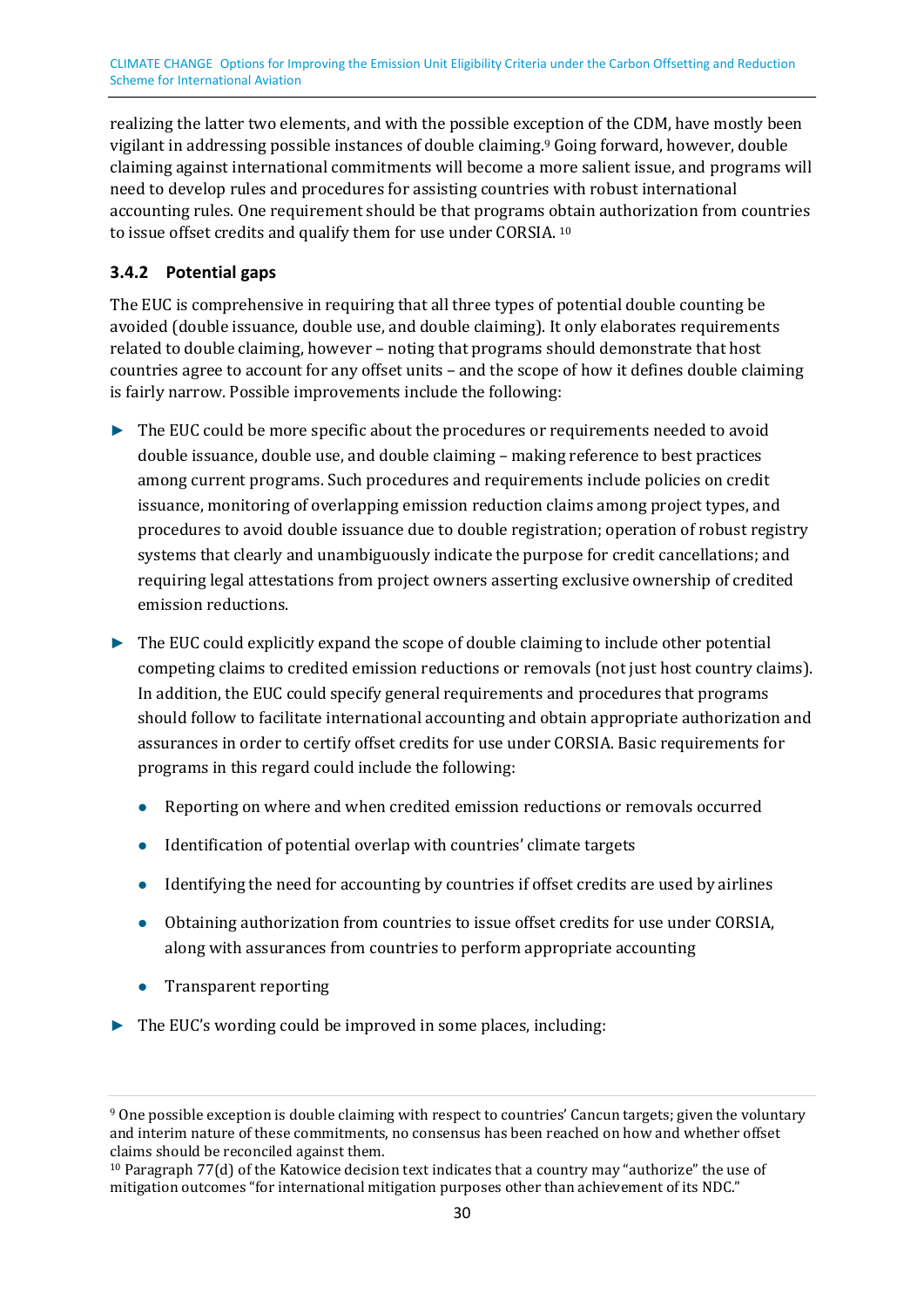- The EUC could be more explicit that programs must put measures in place to avoid various types of double counting.
- The EUC should be clear that double claiming must be avoided between airlines and the countries where emission reductions occur (not only "host countries" where a project activity is located).
- Since programs cannot require compliance from countries, the EUC may need to avoid suggesting that programs should "require" host countries to account for use of offset units.

### <span id="page-30-0"></span>**3.4.3 Recommendations for revising the EUC**

#### **High priority**

- ► The EUC should be more specific about the procedures or requirements needed to avoid double issuance, double use, and double claiming – making reference to best practices among current programs.
- ► The EUC should explicitly expand the scope of double claiming to include other potential competing claims to credited emission reductions or removals (not just host country claims).

#### **Lower priority**

- ► With regard to double claiming, the EUC should specify general requirements and procedures that programs should follow to facilitate international accounting and obtain appropriate authorization and assurances in order to certify offset credits for use under CORSIA.
- ► The wording of the EUC should be improved for clarity.

#### **Suggested text**

**Emission reductions or removals Aare only counted once towards a mitigation obligation. Programs must have rules and procedures Measures must be in place to avoid:** 

a) Double issuance (which occurs if more than one unit is issued for the same emissions or emissions reduction or removal). **Programs must have procedures in place within their registry systems to prevent issuance of more than one offset credit for the same emission reduction removal. In addition, programs must have policies in place to monitor and avoid overlapping emission reduction claims between different projects (e.g. a project claiming emission reductions from reducing fertilizer consumption and a project abating N2O from nitric acid used for fertilizer production), and must have procedures to avoid double issuance due to double registration of projects.** 

b) Double use <del>(which occurs when the same issued unit is used twice, for example, if a unit is</del> duplicated in registries). **Programs must operate robust registry systems that are capable of securely and transparently effectuating the issuance, transfer, and cancellation of offset credits. Rules and procedures must be in place to avoid duplication within a registry of offset credits for the same emission reductions or removals. Program registries must incorporate procedures that require that offset credit cancellations are clearly indicated, irreversible, and unambiguously designated for an intended purpose.**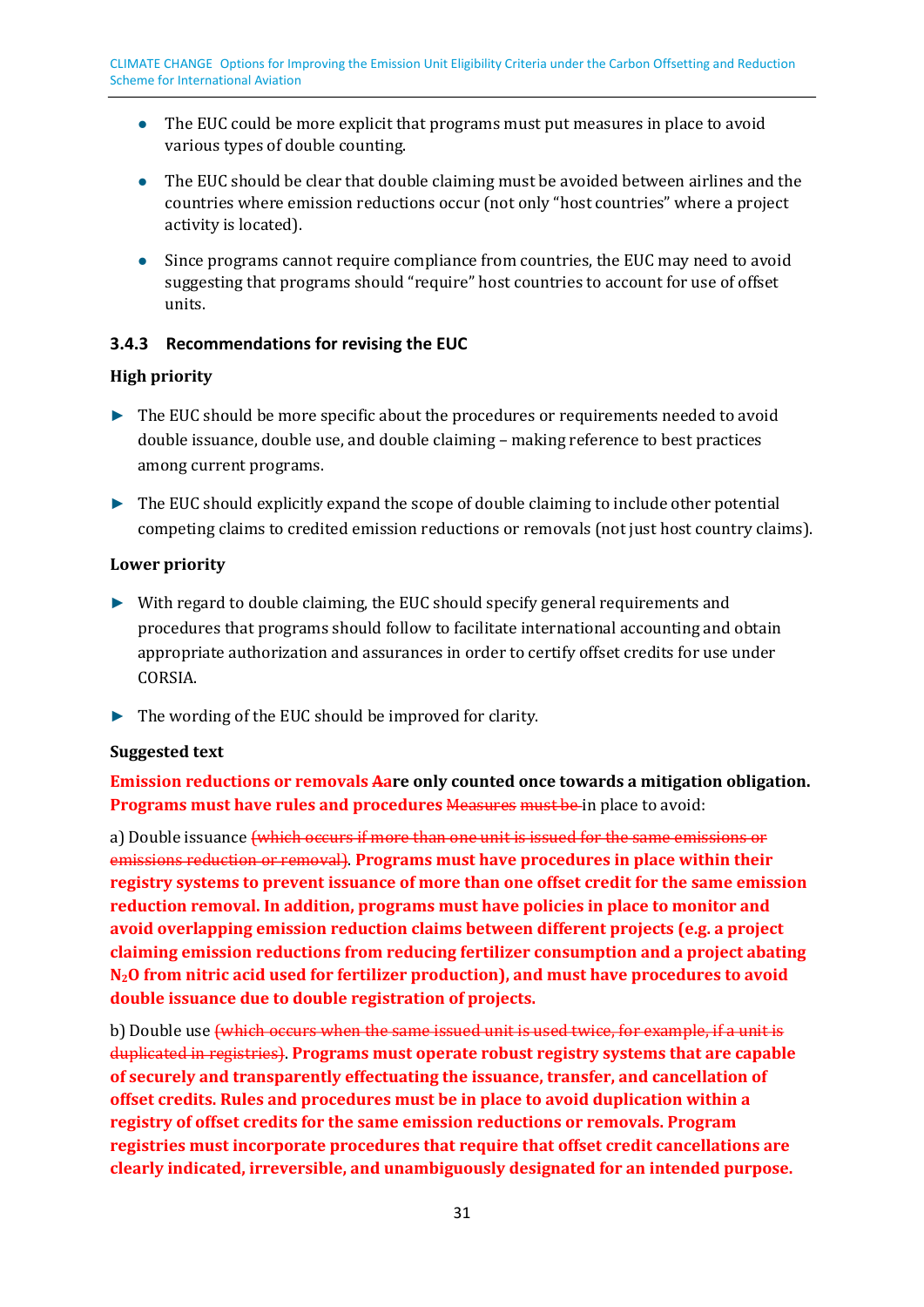c) Double claiming (which occurs if the same emissions reduction is counted twice by both the buyer and the seller (i.e., counted towards the climate change mitigation effort of both an airline and the host country of the emissions reduction activity)). **Programs must have rules and procedures in place to reconcile or avoid competing claims to emissions reductions or removals for which offset credits are issued. Such rules should include a requirement for legal attestations from project owners asserting exclusive ownership of credited emission reductions or removals.** In order to prevent double claiming, eligible **In addition,** programs should require and demonstrate **that, prior to the use of any offset credits to fulfil offsetting requirements under CORSIA, the** host **country (or** countries**) where credited** of emissions reduction**s or removals occur** activities **has authorized the use of the offset credits under CORSIA and has** agreed to account for any **use of** offset **credits,** units issued for as a result of those activities such that double claiming does not occur between the **an** airline and the host country. of the emissions reduction activity To **facilitate such accounting, programs must establish procedures and rules for:** 

- ► **Determining and reporting on where and when credited emission reductions or removals occurred;**
- ► **Identifying whether credited emission reductions or removals are covered by countries' climate targets**
- ► **Identifying the need for accounting by countries if offset units are used by airlines;**
- ► **Obtaining from countries an authorization that credited emission reductions or removals may be used to fulfil offsetting requirements under CORSIA and assurances from countries not to use the credited emission reductions towards achieving their own climate mitigation targets and to perform appropriate accounting;**
- ► **Transparently reporting on all offset credit issuances and their use by airlines.**

## <span id="page-31-0"></span>**3.5 No net-harm**

The implementation and operation of carbon offset projects can have wider socio-economic and environmental impacts – both positive and negative – beyond the reduction of emissions. Negative impacts or 'harms' can be unintentional (e.g. disrupting traditional practices and livelihood of communities as a result of an afforestation project) or deliberate (e.g. displacement of people and inundation of forests for the construction of a hydro power plant). Although not directly related to the effect of carbon offsets on GHG emissions, ensuring social and environmental safeguards is nevertheless a critical element of maintaining credit quality.

The ICAO Council adopted the following eligibility criterion with respect to 'no net-harm' (ICAO 2019):

**Carbon offset credits must represent emissions reductions, avoidance, or carbon sequestration from projects that do no net harm.** Offset projects should not violate local, State/provincial, national or international regulations or obligations. Offset programs should show how they comply with social and environmental safeguards and should publicly disclose which institutions, processes, and procedures are used to implement, monitor, and enforce safeguards to identify, assess and manage environmental and social risks.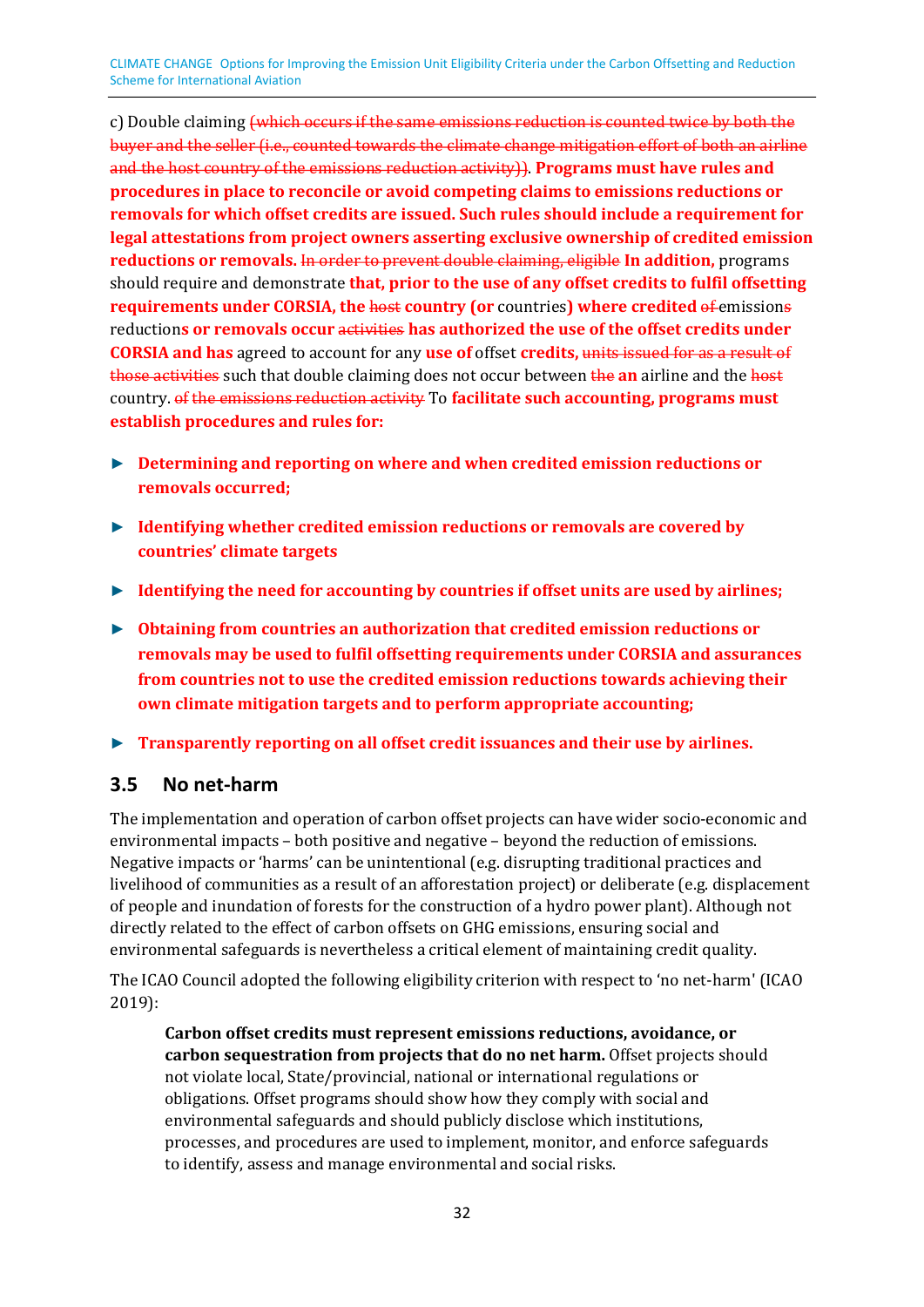Furthermore, the following 'program design element' is relevant to the discussion on 'no netharm' (ICAO 2019):

**Safeguards System:** Programs should have in place safeguards to address environmental and social risks. These safeguards should be publicly disclosed.

To determine if a project ensures 'no net-harm', it is necessary to assess the type and magnitude of harms, corrective actions to address these (e.g. giving fair compensation for displaced communities), as well as the project's benefits. While some subjectivity may be unavoidable in making this assessment, setting out clear rules and prescriptions on safeguards are critical for operationalising 'no net-harm'.

## <span id="page-32-0"></span>**3.5.1 How offset programs address this criterion**

There are clear differences in the extent to which the reviewed programs go in assuring against harms from project activities. The exact phrasing 'no net harm' is not of common use and not all programs define program-level safeguards against risks of impacts. Where program-level safeguards are defined, these include high-level criteria or principles, complemented by mechanisms/tools to check if principles are complied with (e.g. stakeholder consultations, complaints mechanisms). Yet the level of detail in which different programs define safeguards and guidelines for procedural requirements vary significantly.

## **Use of phrasing 'no net-harm'**

<span id="page-32-4"></span><span id="page-32-3"></span>All three non-governmental standards include a mandatory principle or eligibility criterion on avoiding, reducing and managing harms from projects registered under them. However, the exact phrasing 'no net harm' is not common. Only VCS standard uses the p[hr](#page-32-1)ase 'no net harm' but its definition remains unspecific on defining 'net' harm (Verra 2017b).11 Verra's sustainability focused standards - Climate, Community & Biodiversity (CCB) standard and recently released Sustainable Development Verified Impact Standa[rd](#page-32-2), which complement VCS, go beyond the preventive principles to require net positive impacts12. CAR's Program Manual sets a project eligibility criteria that the project '…do not cause adverse environmental, social or economic impacts' (CAR 2015). The Gold standard does not use the phrase harm or net-harm but lays out mandatory safeguarding requirements on a number of social and environmental risks under its 'safeguarding principles and requirements' (Gold Standard, 2018). The CDM has perhaps the weakest phrasing among the four standards. Its modalities and procedures (CDM M&P) only refer to 'analysing' impacts and have no specific language on avoiding or minimising harms in a net manner or otherwise (UNFCCC, 2006).

## **Environmental and Social safeguards**

Not all programs define safeguards. The CDM does not outline any social and environmental safeguards. Carbon capture and storage (CCS) projects under the CDM are an exception, as CDM rules require detailed characterization of the geological storage site, a site development and management plan, a risk and safety assessment, and a socio-economic impact assessment (Horstmann and Hein 2017).

Where safeguards are defined, practices include defining common safeguarding criteria for all project types or defining safeguards specific to sectoral scopes. The Gold Standard defines 11

<span id="page-32-2"></span><span id="page-32-1"></span><sup>11</sup> The definition states: 'The project proponent shall identify potential negative environmental and socio[ec](#page-32-4)onomic impacts, and shall take steps to mitigate them.' (Verra 2017b, p.24)

<sup>&</sup>lt;sup>12</sup> For e.g. under the CCB pillar 'community impacts', the standard requires projects to "Demonstrate that the net well-being impacts of the project are positive for all identified community groups compared with their anticipated well-being conditions under the without-project land use scenario" (Verra 2017a, p.35)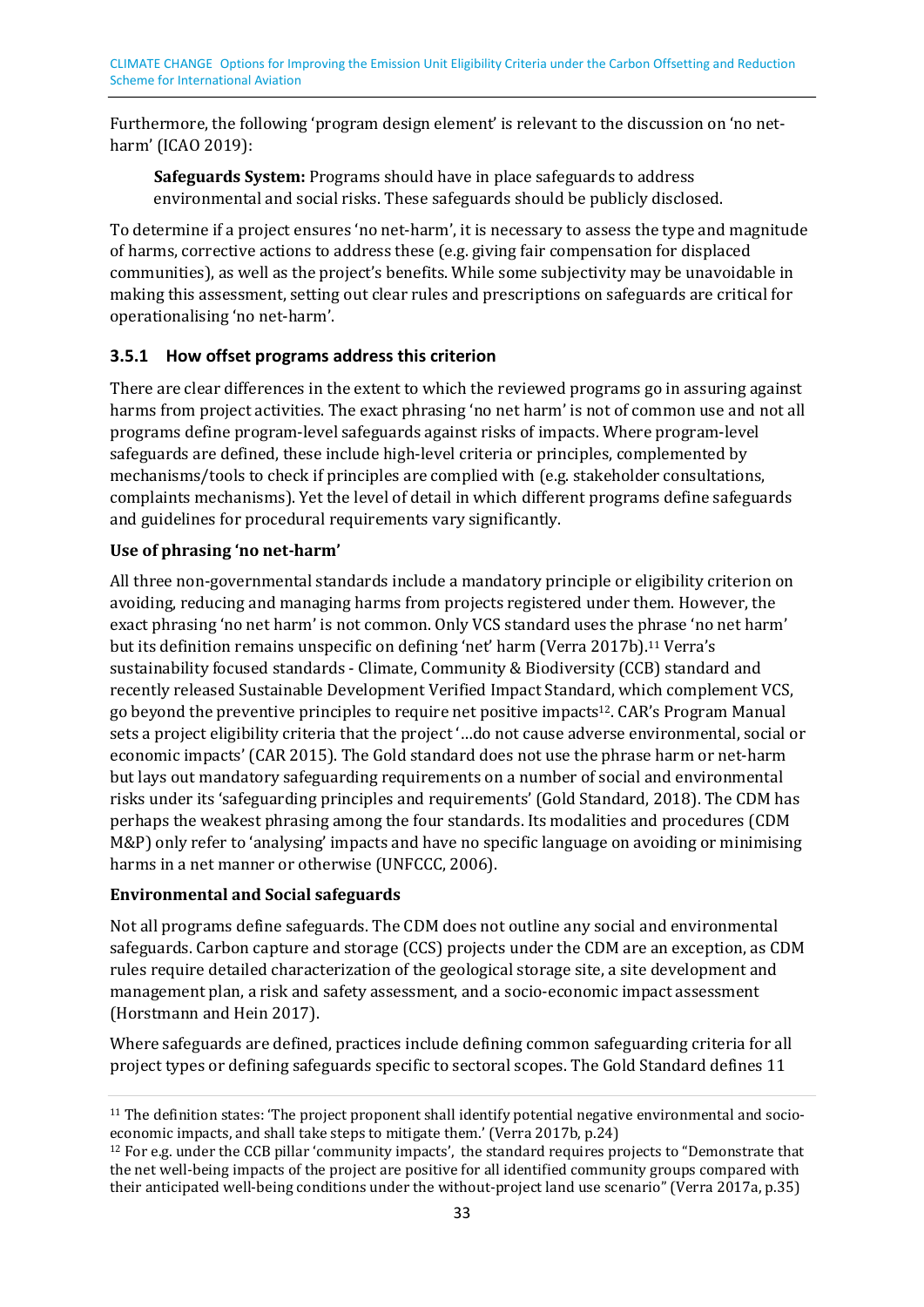<span id="page-33-2"></span>high-level environmental and social safeguard principles that all projects follow. <sup>13</sup> Each safeguarding principle further specifies the risks to that safeguarding principles [an](#page-33-0)d detailed requirements for projects if such risks are identified. VCS standard per se does not identify specific safeguards but recommends use of complementary standards which address negative impacts in much greater detail, e.g. its CCB standard. CAR also does not define any common safeguarding criteria similar to the other two non-governmental standards, although All CAR protocols require that projects comply with all applicable laws & regulatory requirements, including environmental, worker safety, and other laws. Safeguards may be set for specific project scopes called 'protocols', e.g. safeguard requirements in the Forest Project Protocol.

### **Risk identification and impact assessment**

Some non-governmental programs define clear requirements for identifying risks and provide further instructions on how to go about it (e.g. using a causal chain analysis, doing impact assessments). The Gold Standard goes the farthest in setting out mandatory requirements for risk identification. Project developers are required to identify key risks or issues using pre-set questions for all safeguarding principles. Mandatory requirements are identified under each principle which should be complied with through 'project design, management or risk mitigation' (Gold Standard, 2018). For questions responded with a 'yes', which means risks are foreseen, project developers must include all laid out requirements in their monitoring and reporting plan and in future monitoring reports. VCS-CCB has published own manuals for carrying out impact assessments.

<span id="page-33-3"></span>In comparison, CDM's risk identification requirements are unspecific. The CDM M&P requires projects to 'analyze' environmen[ta](#page-33-1)l impacts , without outlining any detailed requirements. Environmental and social impact<sup>14</sup> assessments (EIA/SEIA) are not required by the program and are to be conducted only if local regulations mandate them (CCS projects are an exception here, as impact assessments are mandatory).

#### **Conducting stakeholder consultations**

In response to criticisms on vague guidelines, and cases of disregard of procedures and oversight of human rights abuses (CDM Policy Dialogue, 2012; Verles, Braden, Taibi, & Olsen, 2018; Carbon market watch, 2018; Schade & Obergassel, 2014), the CDM Executive Board improved its stakeholder consultation requirements in 2014 and 2015. Changes included starting a complaints procedure where stakeholders can submit complaints to the DNA if their input was not incorporated in the project's design, defining minimum standards for various scoping issues such as identifying types of stakeholders, methods of invitation, information provision etc. (Horstmann and Hein 2017, p.43). However, according to some observers, the reform process is still not complete (Verles et al., 2018).

While these reforms bring CDM's procedures closer to those of non-governmental standards such as VCS and Gold Standard, some additional good practices are worth noting. For instance, both the Gold Standard and VCS stress the need for gender inclusive consultations and standard documents provide examples for carrying out gender sensitive consultations. The Gold Standard further requires a mandatory second stakeholder meeting to brief stakeholders on how their input was incorporated in project planning and to discuss any further issues. However, this

<span id="page-33-0"></span><sup>13</sup> Gold Standard's safeguarding principles are: Human rights; Gender equality and women's rights; [Co](#page-33-2)mmunity health; Safety and working conditions; Cultural heritage; Indigenous peoples, displacement and resettlement; Corruption; Economic Impacts; Climate and Energy; Water; and Environment, ecology [an](#page-33-3)d soil.

<span id="page-33-1"></span><sup>14</sup> (UNFCCC, 2006). CDM Afforestation and reforestation (A&R) projects must address socio-economic impacts as well according to the M&P.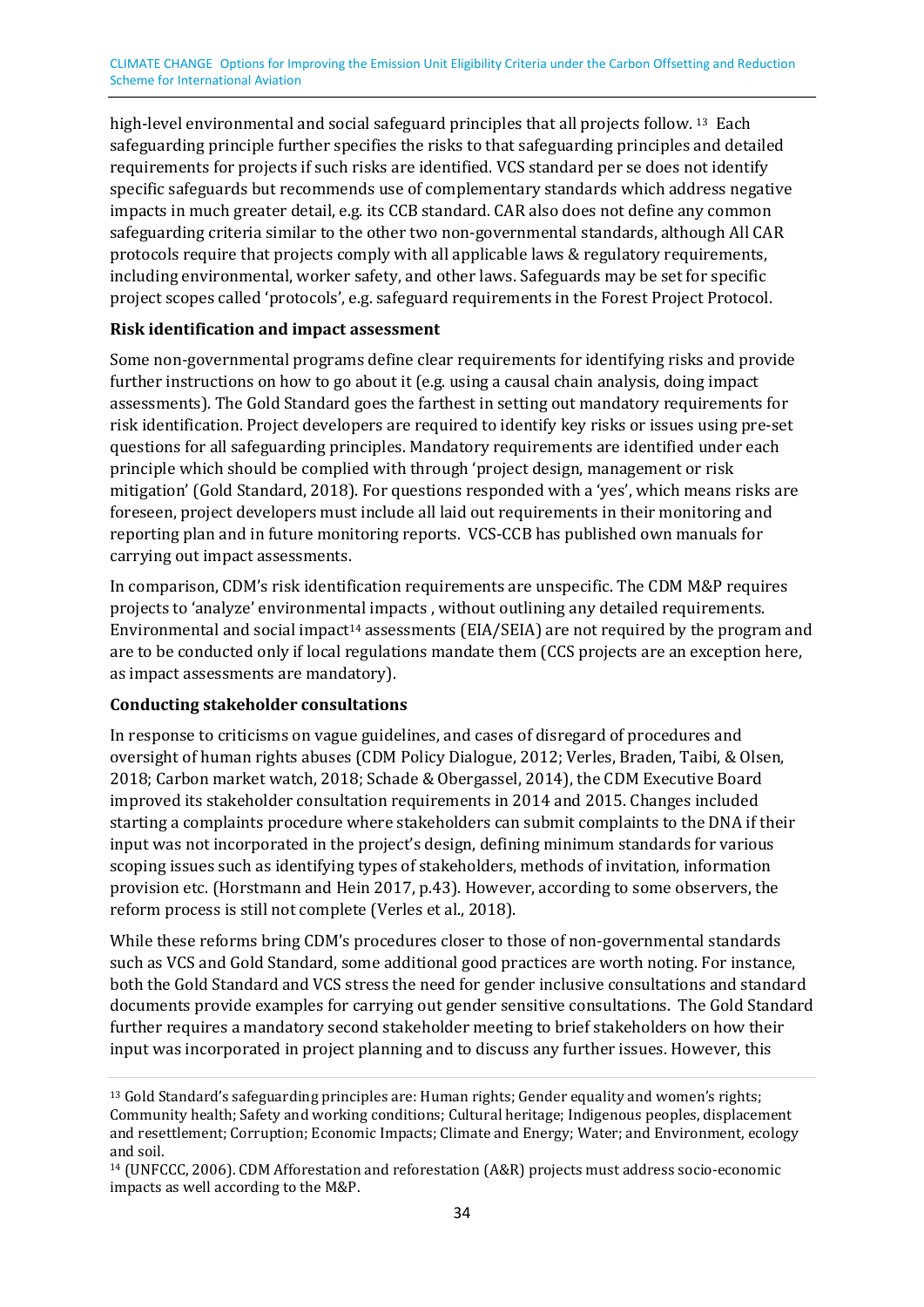consultation need not be a physical one. Both Gold Standard and VCS explicitly demand recognition of human rights in their rules, a requirement that is not part of the CDM's mandate.

Note that CAR does not require stakeholder consultations for projects in the United States of America – on the premise that this would be redundant with state (and in some cases national) legal requirements with regard to projects with significant social & environmental impacts (e.g., NEPA law nationally, CEQA law in California, etc.)

## **MRV requirements**

All non-governmental standards have requirements to document potential risks as well as measures to mitigate them in the project design. CDM makes a reference to 'analysing environmental impacts' in project design (also socio-economic impacts in the case of A&R and CCS projects), it does not require identifying and documenting measures taken to mitigate and/or minimise risks.

Validation includes checking project design documents for the reported negative impacts and measures identified to mitigate/minimize them. Both Gold Standard and VCS-CCB require validation to include negative impacts and mitigation measures. Gold Standard additionally does a preliminary review of the draft Safeguarding Principles Assessment before validation. CDM requires project developers to submit documentation on analysis of environmental impacts and EIA (if done) to the validators (para 37 c, CDM M&P, Annex - Decision 3/CMP.1). Validation is not a separate step under CAR (CAR 2017, p.15).

Both Gold Standard and VCS-CCB require monitoring plans to mandatorily include updates on the costs and risks of negative impacts; and a review of measures taken to avoid or limit them. This review should clarify the relative success or failure of measures taken. Monitoring of negative impacts is not required under the CDM (with the exception of A&R and CCS projects).

Verification of monitoring reports by approved auditors is mandatory under GS, VCS-CCB. CAR's Verification Program Manual only refers to checking compliance with applicable laws, including environmental regulations (CAR 2017, p.35). CDM does not require verification of negative impacts. Under Gold Standard, failure to complete the Safeguarding Principles Assessment and the monitoring and reporting requirements is seen as a non-conformity and can lead to suspension of the project.

Both Gold Standard and VCS-CCB provide detailed instructions as to what exactly should be assessed by DOEs as part of the validation and verification process, and lists knowledge of risk assessment techniques and methodologies as a required competence in a DOE among others.

## **Grievance mechanism**

Clear mechanisms should be defined for receiving and addressing complaints from stakeholders about environmental or social harms caused by projects and conflicts. The CDM has also over the years (and due to increasing criticism) added a couple of interfaces for receiving grievances. These include, among others, a complaint mechanism set up in 2015 submit any issues to the Designated National Authorities (DNAs), and a possibility to send letters to the CDM Executive Board which are then addressed and answered. We could not find information on CAR's grievance mechanism. G[rie](#page-34-0)vances/complaints are not included in the various thematic areas on their contact us webpage15.

<span id="page-34-1"></span>Setting up grievance mechanisms at the local level is a useful tool as all affected stakeholders may not have the agency to reach out to international governance bodies. Among the reviewed

<span id="page-34-0"></span>[<sup>15</sup>](#page-34-1) as of 28th March 2019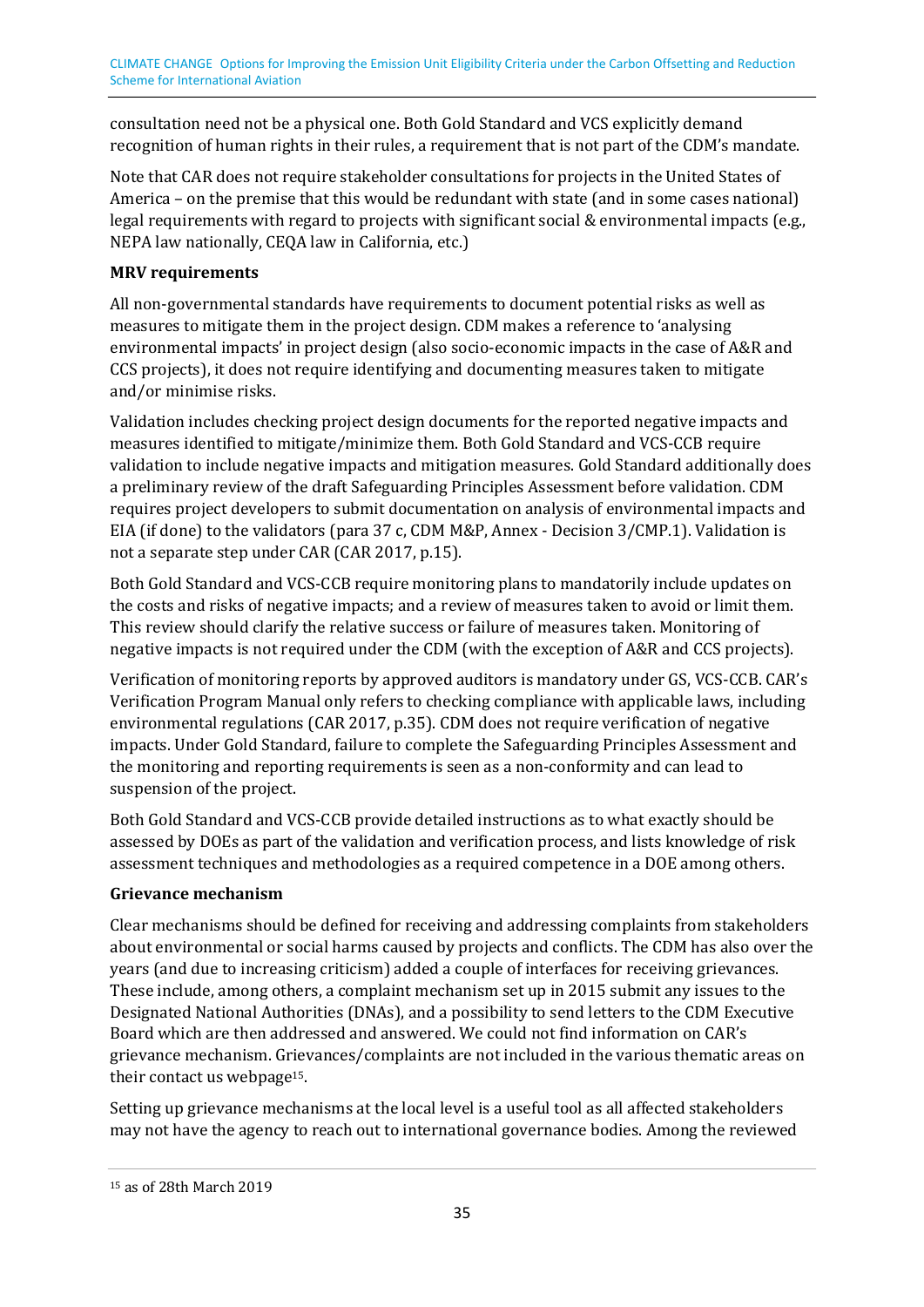standards, Gold Standard and VCS-CCB standard require project developers to set project-level grievance redressal mechanisms. Gold Standard further requires project developers to report on all stakeholder grievances and actions taken to address them in an annual report.

#### **Transparency and Public disclosure**

CORSIA's EUCs include public disclosure as a key requirement. All four programs that we have reviewed disclose information on rules and procedures on their websites. However, the ease of finding required documents (e.g. related to the themes discussed above) varies. The public disclosure practices of all standards appear to be limited to substantive and procedural requirements. For instance, we could not find any consolidated reports on how many projects were deregistered due to non-compliance with safeguards. Such meta-level evaluations can provide further evidence on the extent to which program's requirements safeguard against harmful impacts.

### **Track record**

The track record of the standards we reviewed highlights the merit of defining clear rules and procedures for operationalizing the do no harm principle. Assessing sustainable development impacts is more nuanced than mitigation outcomes as it involves a myriad of different outcomes and determining cause and effect relationships objectively is more difficult. The limitations of the CDM in defining clear requirements for identifying risks (along with co-benefits) and avoiding and/or managing them created in part a niche for non-governmental standards such as the Gold Standard and VCS CCB. They have set very detailed processes for identifying risks in an inclusive manner using stakeholder input, monitoring and evaluating claims of avoiding risks, and tracking progress on risk mitigation/management measures for a price premium on the generated offsets.

## <span id="page-35-0"></span>**3.5.2 Potential gaps**

The EUC text sets out high level requirements for setting rules for ensuring no net-harm. In its existing form, the EUC text will admit programs that approach 'no net harm' in very different ways and propose different rules and practices to avoid harm. Without further specification, the EUCs may not be effective in preventing the use of offsets from projects that have harmful consequences for affected stakeholders and the environment.

- ► The EUC text sets out CORSIA's aspiration that "offset units intended for compliance use under CORSIA originate from projects that do no net-harm". The text does not explicitly clarify how to assess that there is no 'net' harm, what tolerance there is for accepting harm i.e. if the harm can be balanced by corresponding positive impacts or whether adequate compensation to those directly affected by the harm would suffice. Balancing positive and negative impacts is difficult because these are often not comparable (i.e. measured in similar units). A simpler terminology may avoid confusion and misinterpretation of the principle.
- ► The EUC requires programs to "…comply with social and environmental safeguards" but does not prescribe any minimum safeguards. Only two of the four programs we reviewed (Gold Standard and VCS-CCB) define clear safeguards. To ensure standardised application of the EUC, the language of the EUC text could be elaborated to include minimum safeguarding principles that all programs should have in their safeguarding systems. These criteria could be drawn from international good practice standards such as IFC's Performance Standards on Environmental and Social Sustainability, UNDP's social and environmental standards,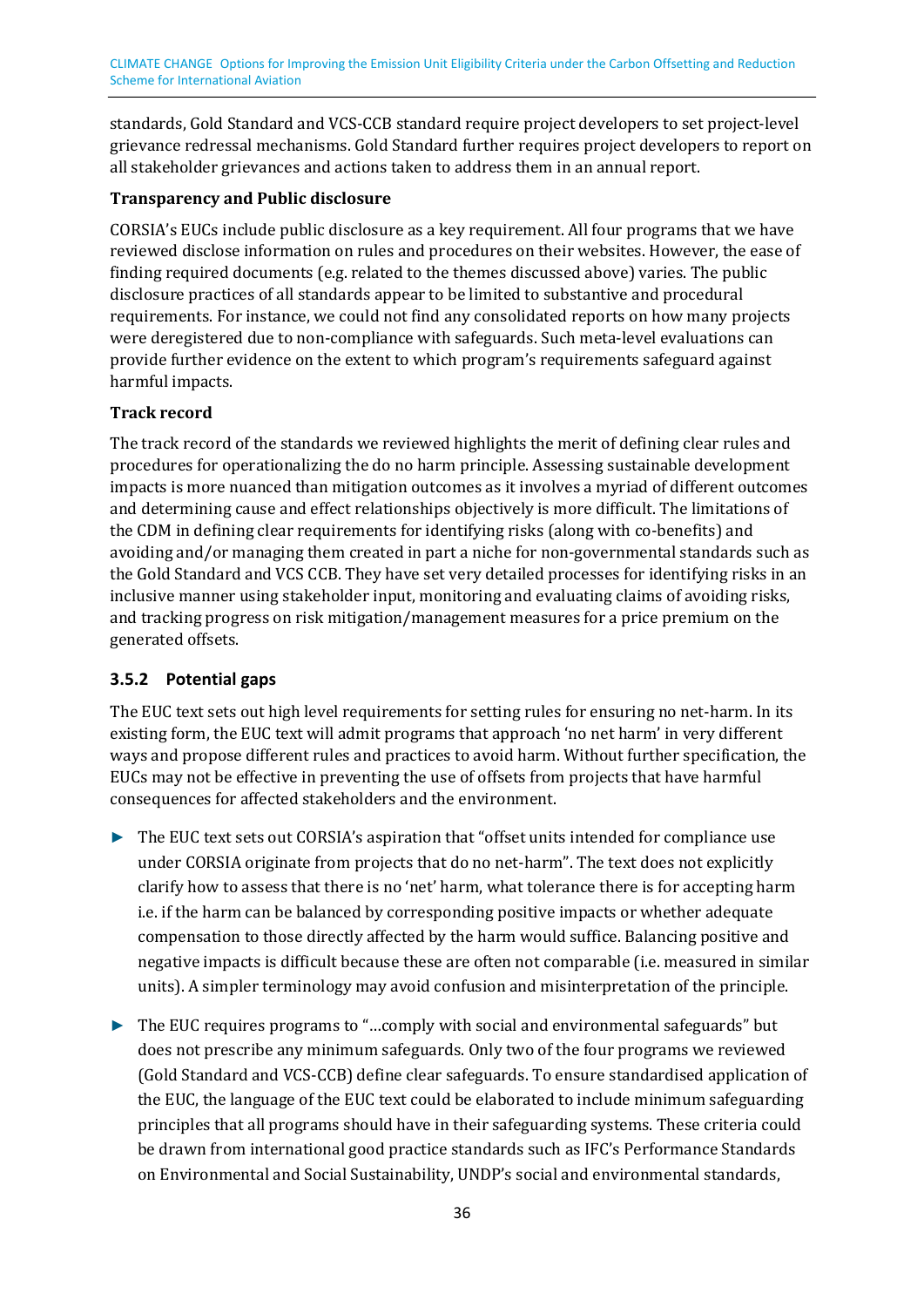Adaptation Fund's environmental and social policy (IFC 2012; UNDP 2015; Adaptation Fund 2013).

► The EUC text requires programs to "…publicly disclose which institutions, processes, and procedures are used to implement, monitor, and enforce safeguards" without stipulating their adequacy in any way. As the assessment above shows, the clarity and comprehensiveness of procedural requirements of programs varies substantially. The EUC text could be expanded to include minimum expectations from programs on procedural elements they should have in place. Good practice procedural requirements for safeguards are discussed both in literature (Spalding Fecher and Schneider 2017; Arens and Mersmann 2018) and adopted in practice in international standards mentioned in the previous paragraph.

## <span id="page-36-0"></span>**3.5.3 Recommendations for revising the EUC**

Based on the potential gaps identified above, we make the following recommendations for improving the EUC related to no net harm:

## **High priority**

- 1. **The EUC text should require programs to establish a list of 'social and environmental safeguards' that must be adhered to by all projects.** This list could draw on global good practice standards mentioned above as well as good practices in non-governmental standards such as the Gold Standard and VCS-CCB standard and can include, as a minimum, safeguards towards:
	- upholding core labour rights, no human rights abuses, ensuring gender equality and women's rights, rights of indigenous people, no involuntary resettlement, protection of natural habitats and biological diversity, maintaining and protecting physical and cultural heritage.
- 2. **The EUC text should further specify the necessary procedural elements of program's safeguarding systems.** These include, among others:
	- Setting clear requirements on using participatory methods for identifying risks, their severity and mitigation measures to mitigate risks with stakeholders, e.g. through local stakeholder consultations.
	- Defining clear avenues for stakeholders to provide input at all stages of the project cycle, etc.
	- Some form of program-level screening of projects for their 'riskiness' in terms of the potential to cause harm and requirements to carry out impact assessments for high risk projects.
	- Clear procedures on how programs evaluate if safeguards and mitigation measures are being enforced throughout the project duration.
	- Establishing a requirement that issuance of CORSIA compliant credits is only possible if all program requirements relating to safeguards have been met.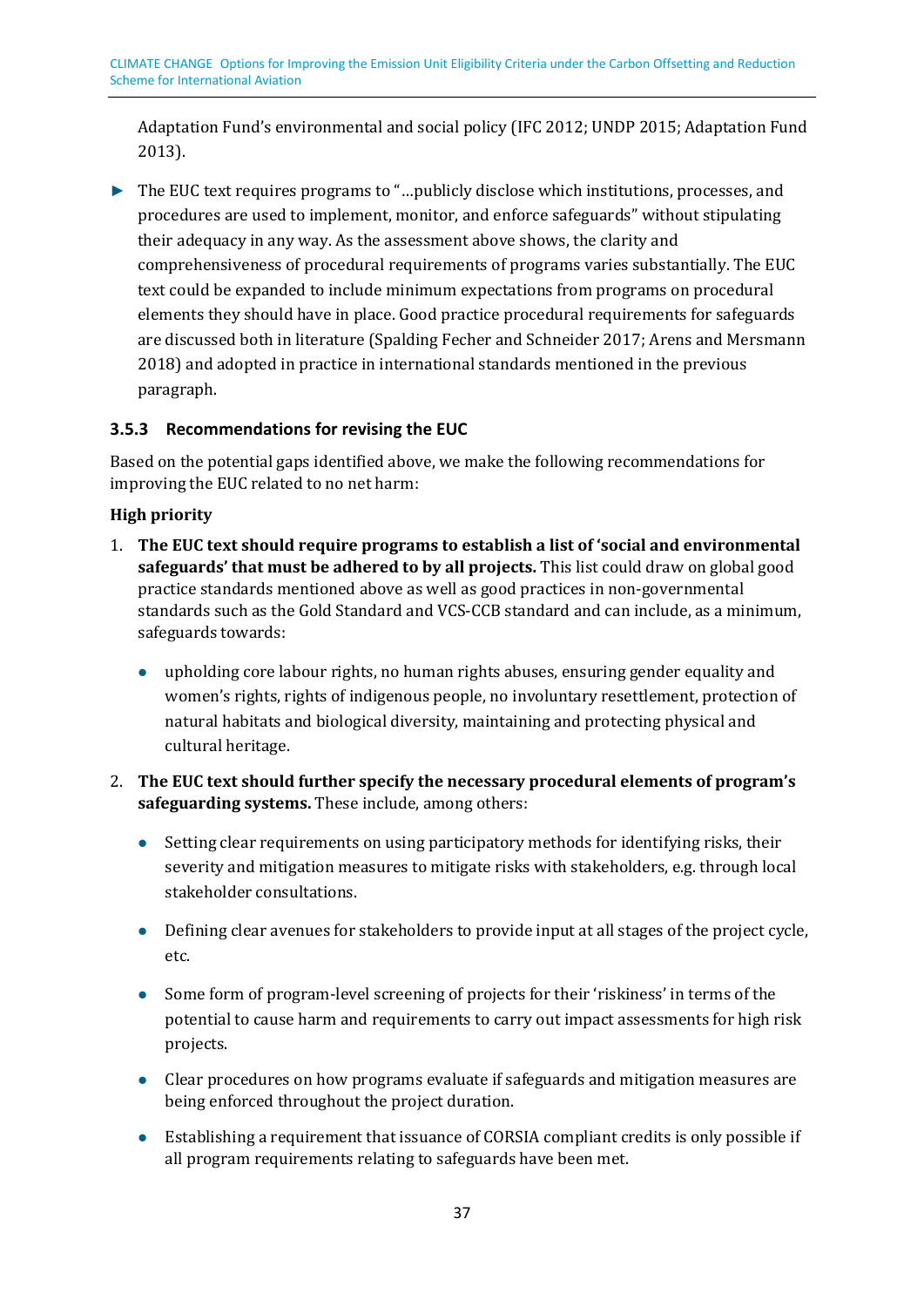- A project-level grievance mechanism for expressing concerns and resolving conflicts, with some form of oversight from the program.
- **3. The word 'net' should be removed from the wording of the EUC text.**

#### **Suggested text**

**Carbon offset credits must represent emissions reductions, avoidance, or carbon sequestration from projects that do no net harm.** Offset projects should not violate local, State/provincial, national or international regulations or obligations. Offset programs should **establish a list of 'social and environmental safeguards' that must be adhered to by all projects. These can include, in the minimum upholding core labor rights, no human rights abuses, ensuring gender equality and women's rights, rights of indigenous people, no involuntary resettlement, protection of natural habitats and biological diversity, maintaining and protecting physical and cultural heritage. Programs should show** how they comply with social and environmental **safeguards and set minimum mandatory requirements on risk identification and management, stakeholder engagement, monitoring and ex-post evaluation of impacts and mitigation measures, and grievance management. Programs** should publicly disclose which institutions, processes, and procedures are used to implement, monitor, and enforce safeguards to identify, assess and manage environmental and social risks.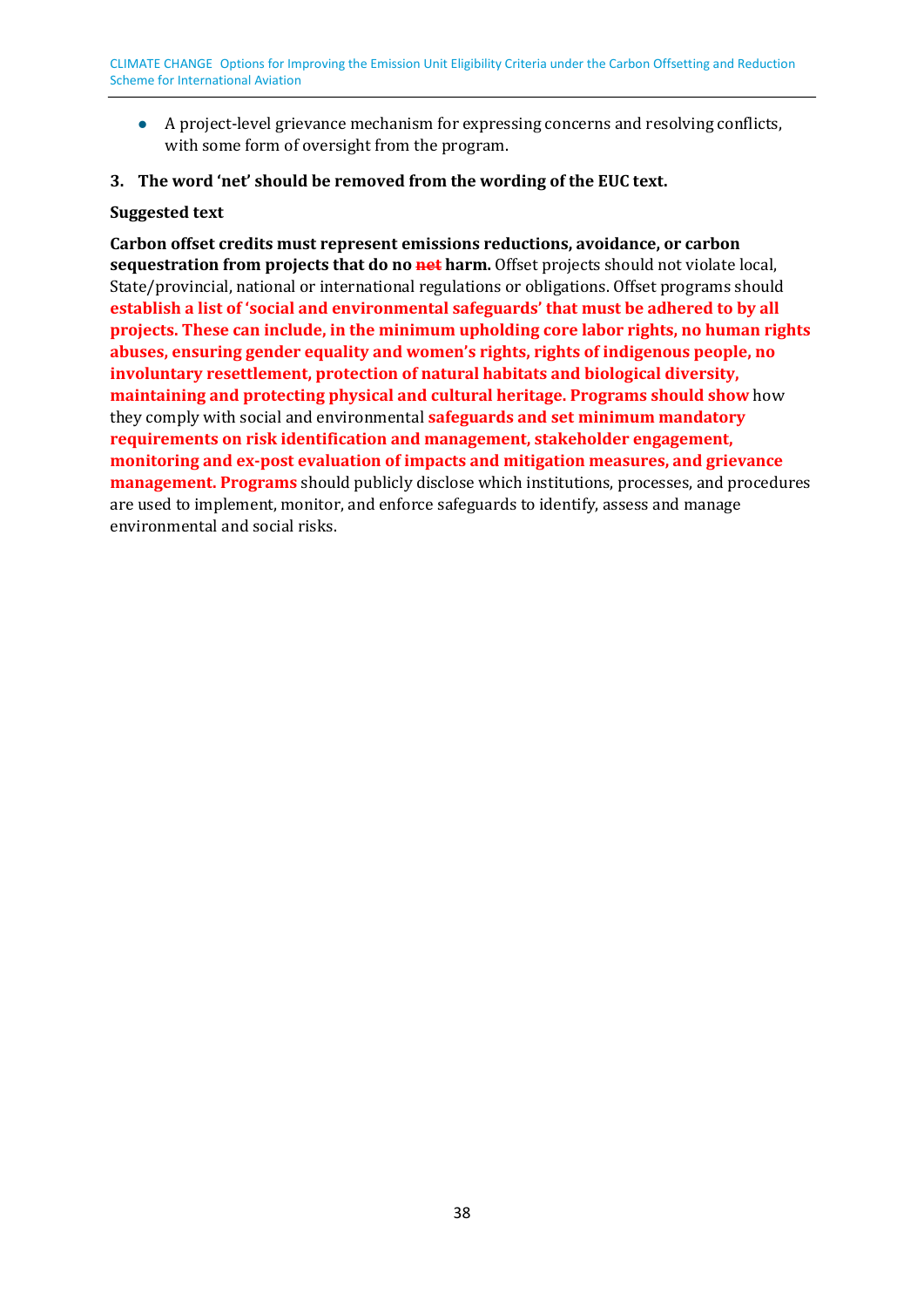## <span id="page-38-0"></span>**4 Conclusions and recommendations**

Our analysis finds that the current EUCs are mostly sufficient in covering basic conceptual elements related to each of the "carbon offset credit integrity assessment criteria" adopted by ICAO. However, all of the EUCs we reviewed could benefit from more elaboration on essential program requirements and procedures needed to ensure that the criteria are realized. High priority items include:

- ► For additionality, explicitly requiring that programs exclude from eligibility project types that have a high risk of being non-additional because they are legally required and/or frequently profitable without carbon offset revenues.
- ► For baseline determination, including a requirement that baselines be determined in accordance with fully vetted, program-approved methodologies; stipulating that any standardized baselines must be developed following program-established criteria for standardized approaches and apply benchmarks, stringency levels, and other parameters that are conservative and appropriately tailored to sector- and geographic-specific circumstances; and explicitly prescribing the use of appropriate crediting periods.
- ► For permanence, noting that programs must administer monitoring, mitigation, and compensation mechanisms; explicitly referring to buffer reserves and temporary crediting as viable alternatives for ensuring permanence; defining an ambitious (e.g., 100-year) threshold for permanence; and – if buffer reserves are used – stipulating essential requirements for buffer reserve approaches to effectively address non-permanence risks, including holding project owners liable for intentional reversals.
- ► For avoidance of double counting, specifying the procedures or requirements needed to avoid double issuance, double use, and double claiming – making reference to best practices among current programs; and explicitly expanding the scope of double claiming to include other potential competing claims to credited emission reductions or removals (not just host country claims).
- ► For no net harm, requiring programs to establish a list of social and environmental safeguards that must be adhered to by all projects; specifying the necessary procedural elements of program's safeguarding systems; and removing the word "net" from the text of the EUC.

In most cases, the formal wording and terminology used in the EUCs could also be improved.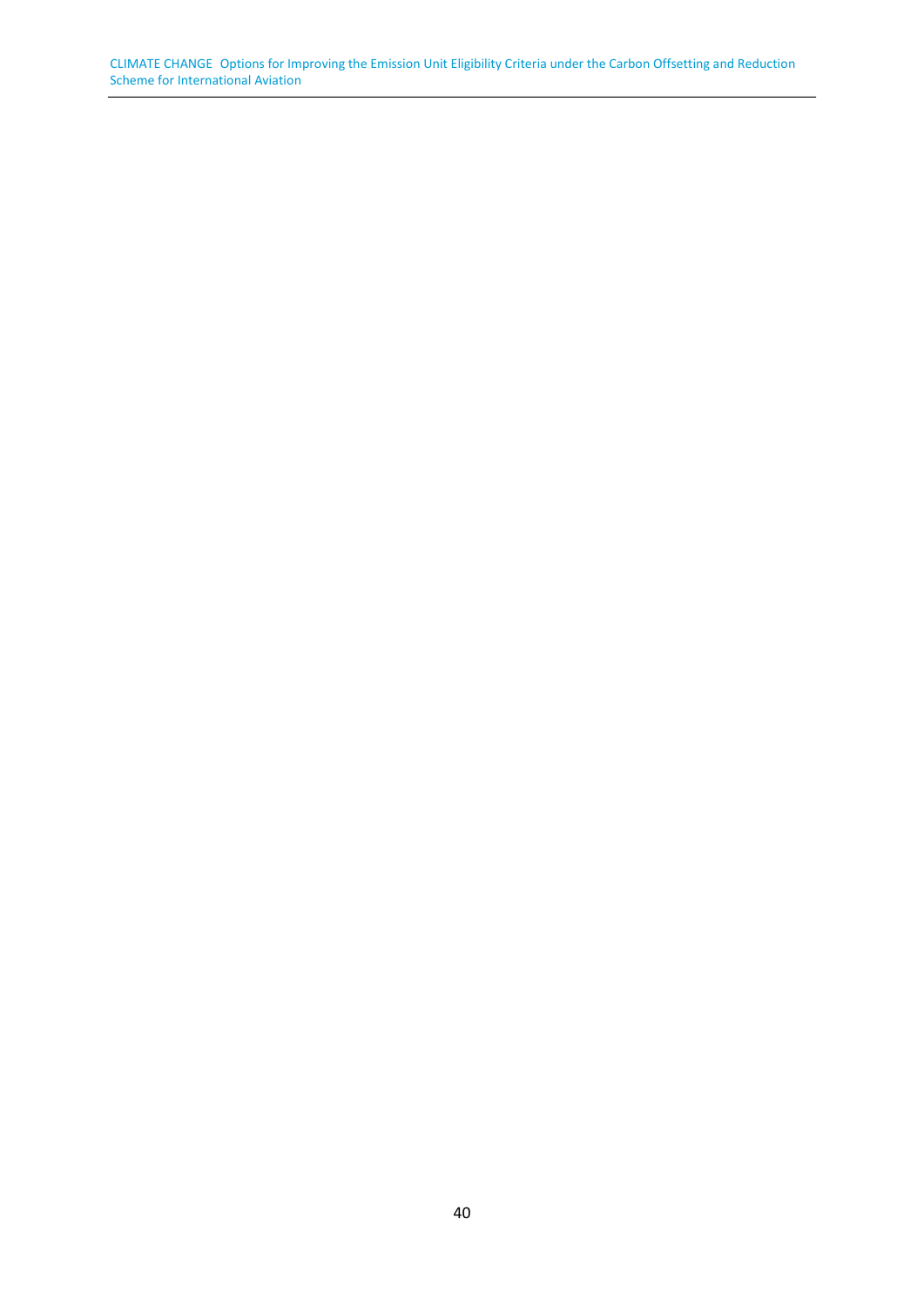CLIMATE CHANGE Options for Improving the Emission Unit Eligibility Criteria under the Carbon Offsetting and Reduction Scheme for International Aviation – **Fehler! Verweisquelle konnte nicht gefunden werden.**

## <span id="page-40-0"></span>**5 References**

Adaptation Fund (2013). Environmental and Social Policy.

Arens, C. and Mersmann, F. (2018). Positive Results, No Negative Consequences: No-Harm Options for Article 6. Wuppertal.

Bailis, R., Broekhoff, D. and Lee, C. (2016). Supply and Sustainability of Carbon Offsets and Alternative Fuels for International Aviation. Stockholm Environment Institute.

https://www.seiinternational.org/mediamanager/documents/Publications/Climate/SEI-WP-2016-03-ICAOaviation-offsets-biofuels.pdf.

Blandford, L., Davis, S. and Cozzi, P. (2017). Using Transfers to Enhance Ambition over the NDC Cycles. Center for Clean Air Policy. http://ccap.org/assets/Center-for-Clean-Air-Policy-Using-Transfers-to-Enhance-Ambitionover-the-NDC-Cycles-Sept-2017-final-1.pdf. Brief.

Broekhoff, D. (2007). Expanding Global Emissions Trading: Prospects for Standardized Carbon Offset Crediting. International Emissions Trading Association, Washington , D.C.

Cames, M., Harthan, R. O., Fussler, J., Lazarus, M., Lee, C. M., Erickson, P. and Spalding-Fecher, R. (2016). How Additional Is the Clean Development Mechanism? Analysis of the Application of Current Tools and Proposed Alternatives. CLlMA.B.3/SERl2013/0026r. Prepared for DG Clima by Oko-Institut, INFRAS, Stockholm Environment Institute (SEI), Berlin.

https://ec.europa.eu/clima/sites/clima/files/ets/docs/clean\_dev\_mechanism\_en.pdf.

CAR (2015). Climate Action Reserve Program Manual.

CAR (2017). Verification Program Manual. 1–63.

Carbon market watch (2018). The Clean Development Mechanism: Local Impacts of a Global System.

Carbon Market Watch (2019). First Class or Economy? An Assessment of Credit Providers for the Avia-tion Offsetting Scheme. Carbon Market Watch. https://carbonmarketwatch.org/wp/wpcontent/uploads/2019/03/First-class-or-economy-an-assessment-of-credit-providers-for-the-aviationoffsetting-scheme-2.pdf. Policy Briefing.

CDM Policy Dialogue (2012). Final Report: CDM Policy Dialogue's Research Area: Governance of CDM.

Climate Action Reserve (2011). Program Manual. Los Angeles. http://www.climateactionreserve.org/how/program/program-manual/.

Gillenwater, M. (2011). What Is Additionality? (In 3 Parts). Discussion Paper. Greenhouse Gas Management Institute, Silver Spring, MD. http://ghginstitute.org/2012/01/25/how-do-you-explain-additionality/.

Gold Standard (2018). Gold Standard for Global Goals: Safeguarding Principles and Requirements.

Hayashi, D., Müller, N., Feige, S. and Michaelowa, A. (2010). Towards a more standardised approach to baselines and additionality under the CDM.

Horstmann, B. and Hein, J. (2017). Aligning Climate Change Mitigation and Sustainable Development Under the UNFCCC: A Critical Assessment of the Clean Development Mechanism, the Green Climate Fund and REDD+.

ICAO (2019). CORSIA Emissions Unit Eligibility Criteria.

IFC (2012). IFC Performance Standards on Environmental and Social Sustainability.

International Civil Aviation Organization (2019). CORSIA Emissions Unit Eligibility Criteria. https://www.icao.int/environmental-protection/CORSIA/Documents/ICAO%20document%2009.pdf.